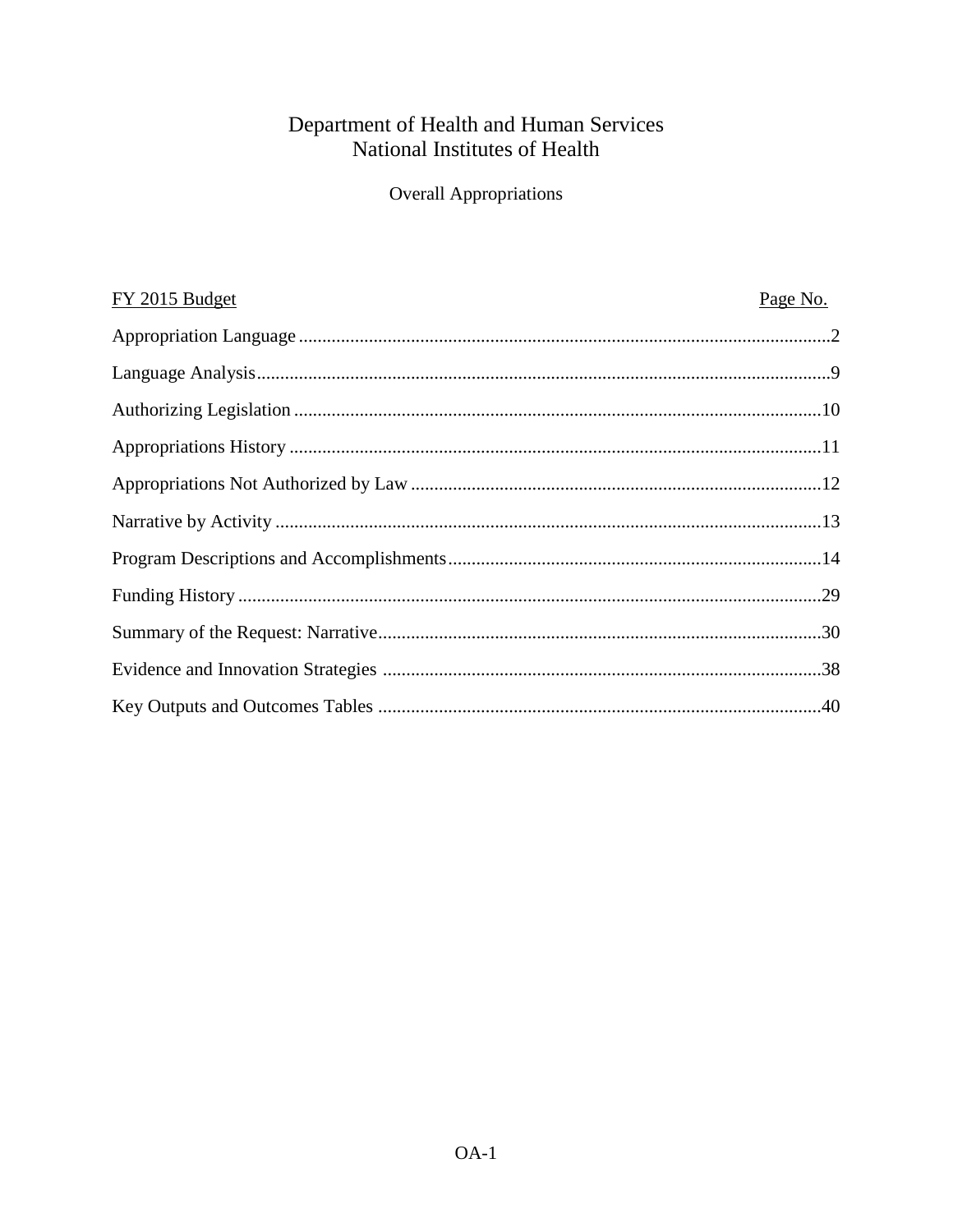National Institutes of Health FY 2015 Congressional Justification

#### FY 2015 Appropriations Language

#### NATIONAL CANCER INSTITUTE

For carrying out section 301 and title IV of the PHS Act with respect to cancer, **[**\$4,923,238,000**]***\$4,930,715,000*, of which up to \$8,000,000 may be used for facilities repairs and improvements at the National Cancer Institute—Frederick Federally Funded Research and Development Center in Frederick, Maryland.

#### NATIONAL HEART, LUNG, AND BLOOD INSTITUTE

For carrying out section 301 and title IV of the PHS Act with respect to cardiovascular, lung, and blood diseases, and blood and blood products,**[**\$2,988,605,000**]***\$2,987,685,000*.

#### NATIONAL INSTITUTE OF DENTAL AND CRANIOFACIAL RESEARCH

For carrying out section 301 and title IV of the PHS Act with respect to dental and craniofacial diseases, **[**\$398,650,000**]***\$397,131,000*.

## NATIONAL INSTITUTE OF DIABETES AND DIGESTIVE AND KIDNEY DISEASES

For carrying out section 301 and title IV of the PHS Act with respect to diabetes and digestive and kidney disease,**[**\$1,744,274,000**]***\$1,743,336,000*.

#### NATIONAL INSTITUTE OF NEUROLOGICAL DISORDERS AND STROKE

For carrying out section 301 and title IV of the PHS Act with respect to neurological disorders and stroke, **[**\$1,587,982,000**]***\$1,608,461,000*.

#### NATIONAL INSTITUTE OF ALLERGY AND INFECTIOUS DISEASES

For carrying out section 301 and title IV of the PHS Act with respect to allergy and infectious diseases,**[**\$4,358,841,000**]***\$4,423,357,000*.

#### NATIONAL INSTITUTE OF GENERAL MEDICAL SCIENCES

For carrying out section 301 and title IV of the PHS Act with respect to general medical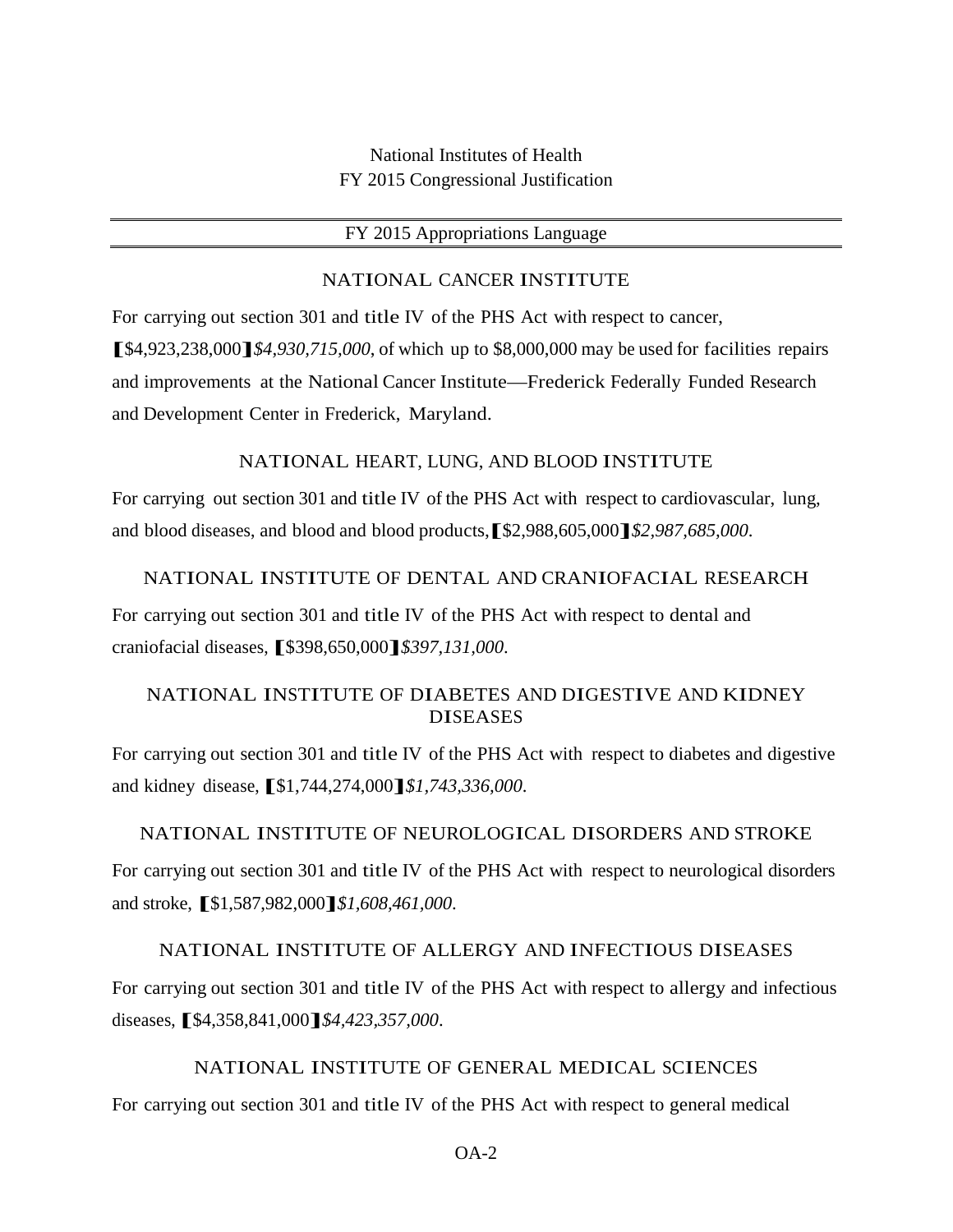sciences,**[**\$2,364,147,000**]***\$2,368,877,000***[**:*Provided*, That not less than \$273,325,000 is provided for the Institutional Development Awards program**]**.

#### EUNICE KENNEDY SHRIVER NATIONAL INSTITUTE OF CHILD HEALTH AND HUMAN DEVELOPMENT

For carrying out section 301 and title IV of the PHS Act with respect to child health and human development, **[**\$1,282,595,000**]***\$1,283,487,000*.

#### NATIONAL EYE INSTITUTE

For carrying out section 301 and title IV of the PHS Act with respect to eye diseases and visual disorders, **[**\$682,077,000**]***\$675,168,000*.

#### NATIONAL INSTITUTE OF ENVIRONMENTAL HEALTH SCIENCES

For carrying out section 301 and title IV of the PHS Act with respect to environmental health sciences,**[**\$665,439,000**]***\$665,080,000*.

For necessary expenses **[**for**]** *of* the NationalInstitute of Environmental Health Sciences in carrying out activities set forth in section  $311(a)$  of the Comprehensive Environmental Response, Compensation, and Liability Act of 1980 (42 U.S.C.9660(a)) and section 126(g) of the Superfund Amendments and Reauthorization Act of 1986,**[**\$77,349,000**]***\$77,349,000*.

#### NATIONAL INSTITUTE ON AGING

For carrying out section 301 and title IV of the PHS Act with respect to aging, **[**\$1,171,038,000**]***\$1,170,880,000*.

#### NATIONAL INSTITUTE OF ARTHRITIS AND MUSCULOSKELETAL AND SKIN DISEASES

For carrying out section 301 and title IV of the PHS Act with respect to arthritis and musculoskeletal and skin diseases,**[**\$520,053,000**]***\$520,189,000*.

## NATIONAL INSTITUTE ON DEAFNESS AND OTHER COMMUNICATION DISORDERS

For carrying out section 301 and title IV of the PHS Act with respect to deafness and other communication disorders, **[**\$404,049,000**]***\$403,933,000*.

 $OA-3$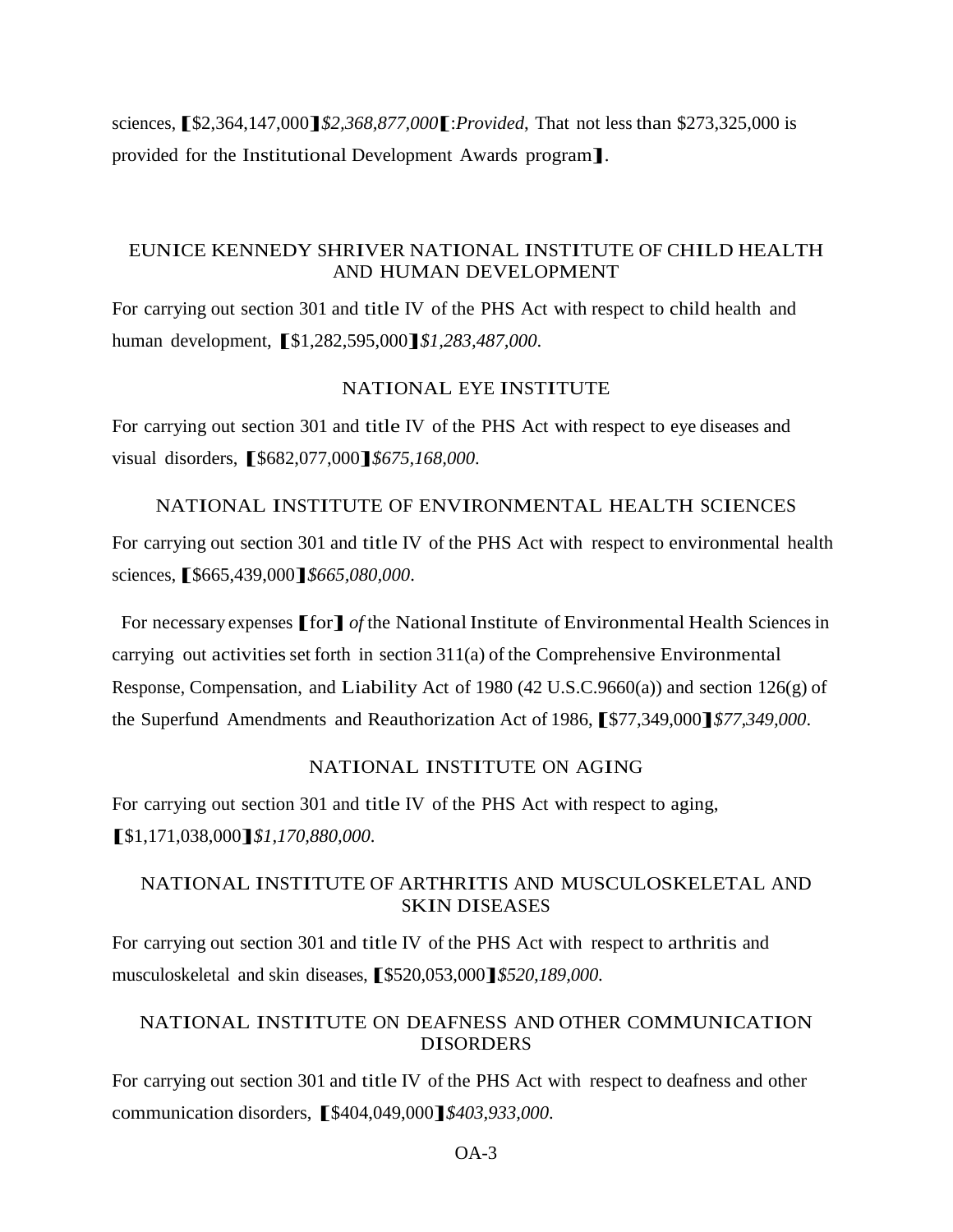#### NATIONAL INSTITUTE OF NURSING RESEARCH

For carrying out section 301 and title IV of the PHS Act with respect to nursing research, **[**\$140,517,000**]***\$140,452,000*.

#### NATIONAL INSTITUTE ON ALCOHOL ABUSE AND ALCOHOLISM

For carrying out section 301 and title IV of the PHS Act with respect to alcohol abuse and alcoholism, **[**\$446,025,000**]***\$446,017,000*.

#### NATIONAL INSTITUTE ON DRUG ABUSE

For carrying out section 301 and title IV of the PHS Act with respect to drug abuse, **[**\$1,025,435,000**]***\$1,023,268,000*.

#### NATIONAL INSTITUTE OF MENTAL HEALTH

For carrying out section 301 and title IV of the PHS Act with respect to mental health, **[**\$1,446,172,000**]***\$1,440,076,000*.

## NATIONAL HUMAN GENOME RESEARCH INSTITUTE

For carrying out section 301 and title IV of the PHS Act with respect to human genome research,**[**\$497,813,000**]***\$498,451,000*.

## NATIONAL INSTITUTE OF BIOMEDICAL IMAGING AND BIOENGINEERING

For carrying out section 301 and title IV of the PHS Act with respect to biomedical imaging and bioengineering research,**[**\$329,172,000**]***\$328,532,000*.

## NATIONAL CENTER FOR COMPLEMENTARY AND ALTERNATIVE MEDICINE

For carrying out section 301 and title IV of the PHS Act with respect to complementary and alternative medicine, **[**\$124,296,000**]***\$124,509,000*.

## NATIONAL INSTITUTE ON MINORITY HEALTH AND HEALTH DISPARITIES

For carrying out section 301 and title IV of the PHS Act with respect to minority health and health disparities research,  $\[ \$\frac{268}{322,000} \] \$  \$267,953,000.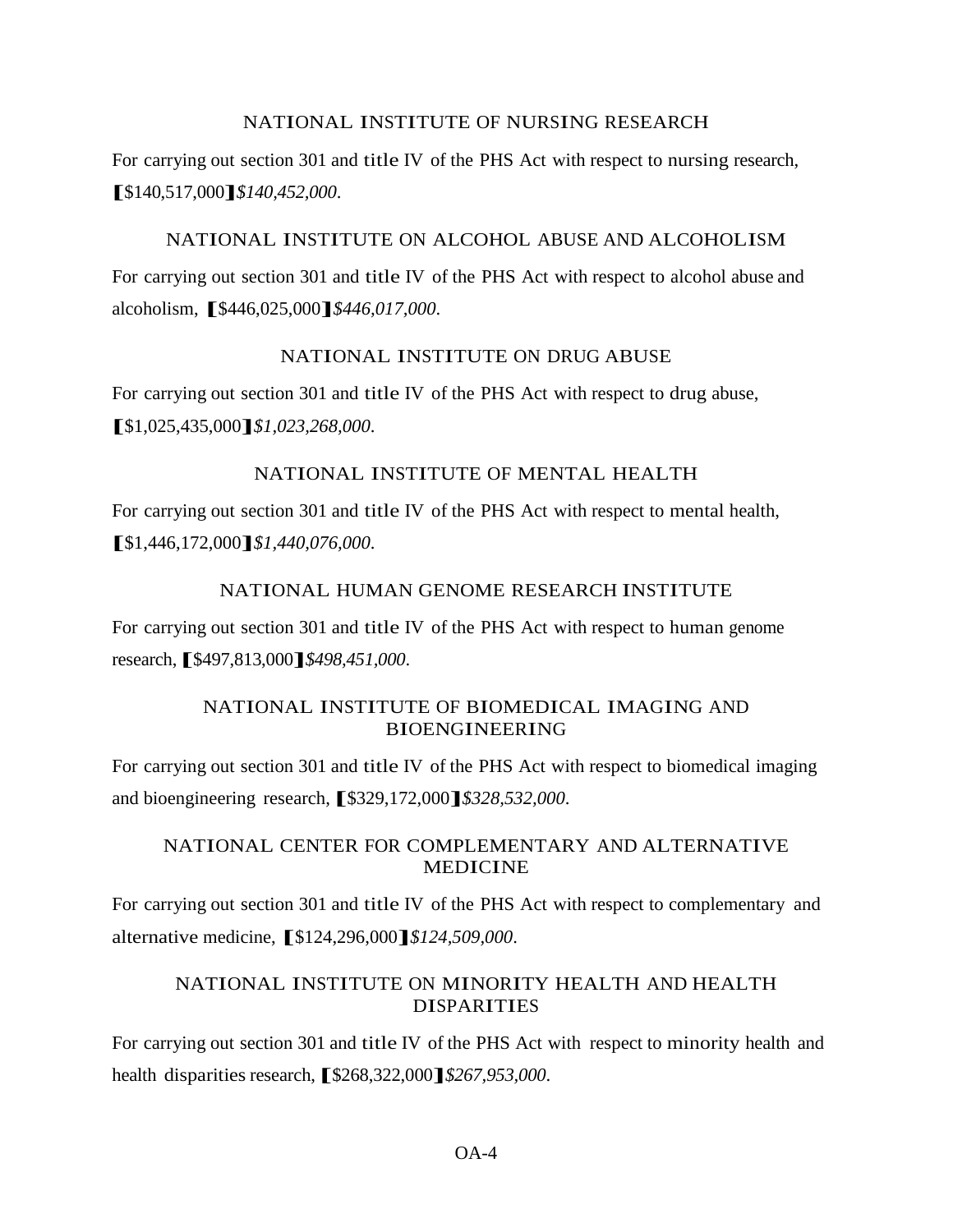#### JOHN E. FOGARTY INTERNATIONAL CENTER

For carrying out the activities of the John E. Fogarty International Center (described in subpart <sup>2</sup> of part <sup>E</sup> of title IV of the PHS Act), **[**\$67,577,000**]***\$67,776,000*.

#### NATIONAL LIBRARY OF MEDICINE

For carrying out section 301 and title IV of the PHS Act with respect to health information communications, **[**\$327,723,000,**]** *\$372,851,000: Provided, That of the amounts available for improvement of information systems,* **[**of which**]**\$4,000,000 shall be available **[**until**]** *through* September 30, **[**2015**]** *<sup>2016</sup>***[**, for improvement of information systems**]**: *Provided further*, That in fiscal year **[**2014**]***<sup>2015</sup>*, the National Library of Medicine may enter into personal services contracts for the provision of servicesin facilities owned, operated, or constructed under the jurisdiction of the National Institutes of Health (referred to in this title as "NIH''): *Provided further*, That in addition to amounts provided herein, \$8,200,000 shall be available from amounts available under section 241 of the PHS Act to carry out the purposes of the National Information Center on Health Services Research and Health Care Technology established under section 478A of the PHS Act and related health information services.

#### NATIONAL CENTER FOR ADVANCING TRANSLATIONAL SCIENCES

For carrying out section 301 and title IV of the PHS Act with respect to translational sciences, **[**\$633,267,000**]***\$657,471,000*: *Provided,* That up to **[**\$9,835,000**]***\$29,810,000* shall be available to implement section 480 of the PHS Act, relating to the Cures Acceleration Network**[**:*Provided further*, That at least \$474,746,000 is provided to the Clinical and Translational Sciences Awards program].

#### OFFICE OF THE DIRECTOR

For carrying out the responsibilities of the Office of the Director, NIH,

**[**\$1,400,134,000**]***\$1,451,786,000*, of which up to **[**\$25,000,000**]** *\$30,000,000* shall be used to carry out section **[**213**]** *<sup>212</sup>* of this Act: *Provided*, That funding shall be available for the purchase of not to exceed 29 passenger motor vehicles for replacement only: *Provided further*, That NIH is authorized to collect third-party payments for the cost of clinical services that are incurred in NIH research facilities and that such payments shall be credited to the NIH

OA-5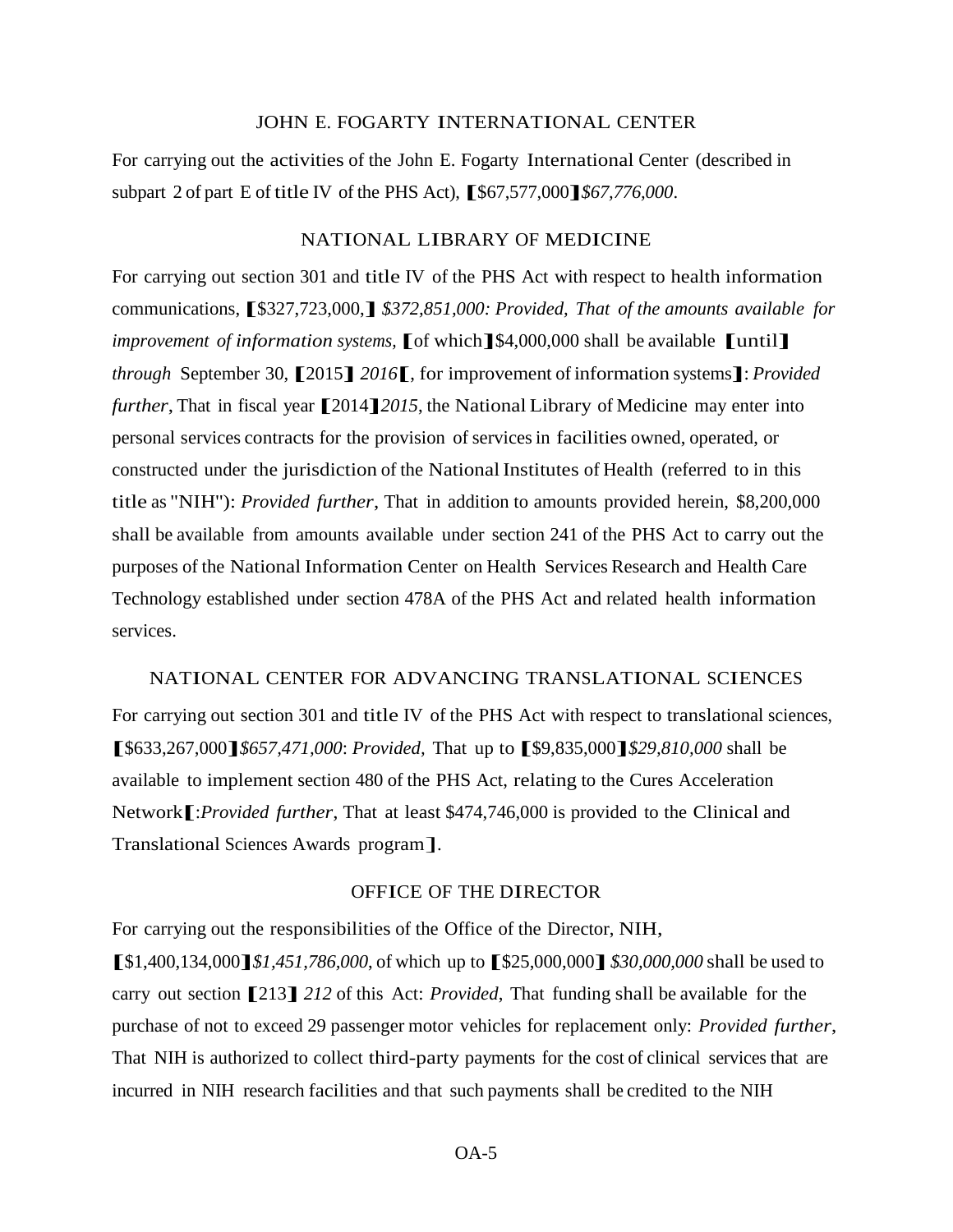Management Fund: *Provided further*, That all funds credited to the NIH Management Fund shall remain available for one fiscal year after the fiscal year in which they are deposited: *Provided further*, That \$165,000,000 shall be for the National Children's Study ("NCS''), except that not later than July 15,**[**2014**]***<sup>2015</sup>*, the Director shall estimate the amount needed for the NCS during fiscal year **[**2014**]***<sup>2015</sup>*, and any funds in excess of the estimated need shall be transferred to and merged with the accounts for the various Institutes and Centers in proportion to their shares of total NIH appropriations made by this Act: *Provided further*, That **[**\$533,039,000**]***\$583,039,000* shall be available for the Common Fund established under section 402A(c)(1) of the PHS Act: *Provided further*, That of the funds provided \$10,000 shall be for official reception and representation expenses when specifically approved by the Director of the NIH: *Provided further*, That the Office of AIDS Research within the Office of the Director of the NIH may spend up to \$8,000,000 to make grants for construction or renovation of facilities as provided for in section 2354(a)(5)(B) of the PHS Act*: Provided further, That the Director may direct up to 1 percent of the total made available in this or any other Act to all National Institutes of Health appropriations to activities that the Director may so designate: Provided further, That no such appropriation shall be decreased by more than 1 percent by any such transfers and that the Congress is promptly notified of the transfer*.

#### BUILDINGS AND FACILITIES

For the study of, construction or demolition of, renovation of, and acquisition of equipment for, facilities of or used by NIH, including the acquisition of real property, **[**\$128,663,000**]** *\$128,663,000*, to remain available until**[**September 30, <sup>2018</sup>**]** *expended* **[**, of which up to \$7,000,000 may be used for demolition**]**.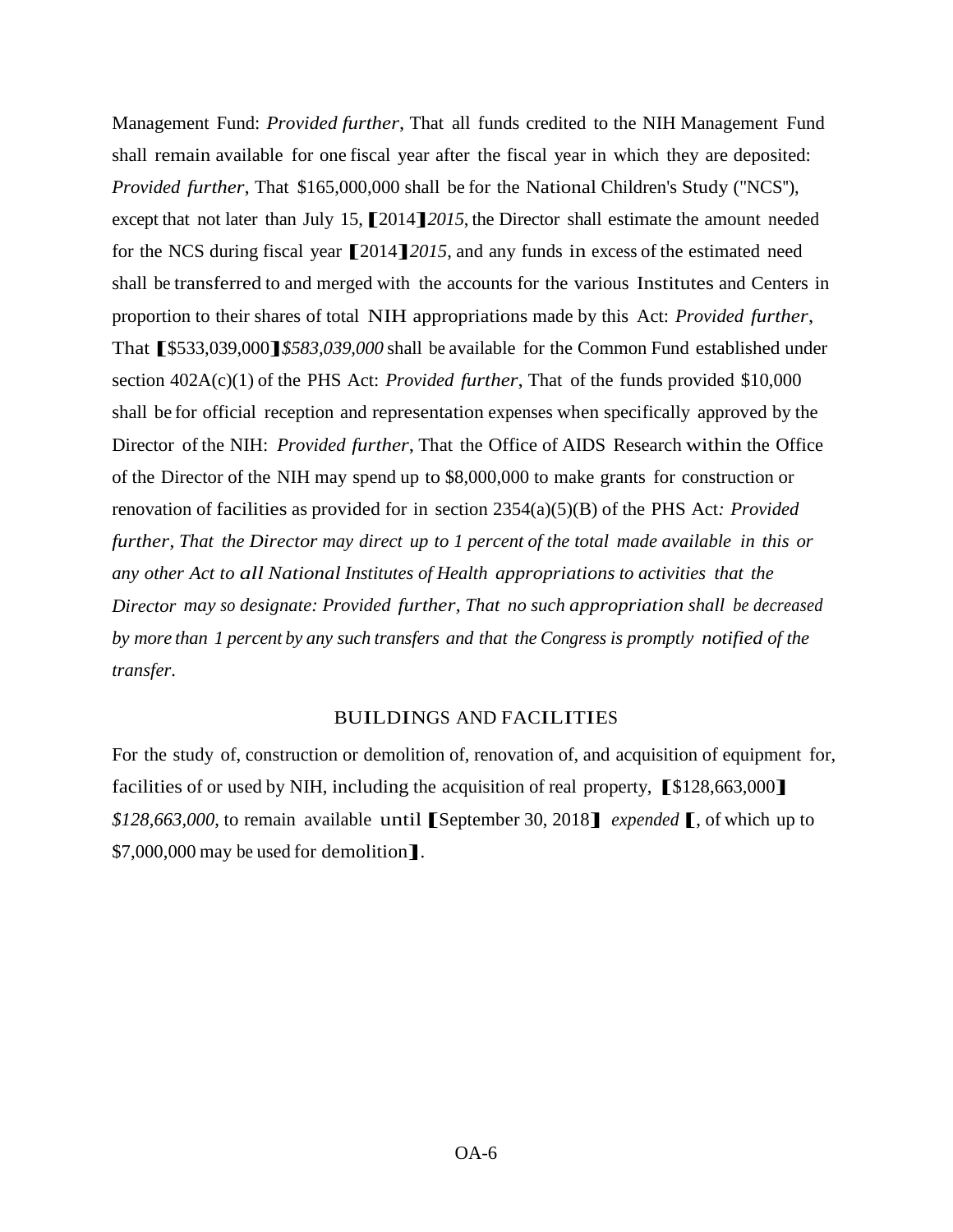## **2015 GENERAL PROVISIONS**

SEC. [203] *202*. None of the *discretionary* funds appropriated in this title shall be used to pay the salary of an individual, through a grant or other extramural mechanism, at a rate in excess of Executive Level II.

SEC. [204] *203*. None of the funds appropriated in this Act may be expended pursuant to section 241 of the PHS Act, except for funds specifically provided for in this Act, or for other taps and assessments made by any office located in HHS, prior to the preparation and submission of a report by the Secretary to the Committees on Appropriations of the House of Representatives and the Senate detailing the planned uses of such funds.

SEC. [205] *204*. Notwithstanding section 241(a) of the PHS Act, such portion as the Secretary shall determine, but not more than [2.5] *3.0* percent, of any amounts appropriated for programs authorized under such Act shall be made available for the evaluation (directly, or by grants or contracts) and the implementation and effectiveness of programs funded in this title.

SEC. [206] *205*. Not to exceed 1 percent of any discretionary funds (pursuant to the Balanced Budget and Emergency Deficit Control Act of 1985) which are appropriated for the current fiscal year for HHS in this Act may be transferred between appropriations, but no such appropriation shall be increased by more than 3 percent by any such transfer: Provided, That the transfer authority granted by this section shall not be used to create any new program or to fund any project or activity for which no funds are provided in this Act: Provided further, That the Committees on Appropriations of the House of Representatives and the Senate are notified at least 15 days in advance of any transfer.

## (TRANSFER OF FUNDS)

SEC. [207] *206*. The Director of the NIH, jointly with the Director of the Office of AIDS Research, may transfer up to 3 percent among institutes and centers from the total amounts identified by these two Directors as funding for research pertaining to the human immunodeficiency virus: Provided, That the Committees on Appropriations of the House of Representatives and the Senate are notified at least 15 days in advance of any transfer.

## (TRANSFER OF FUNDS)

SEC. [208] *207*. Of the amounts made available in this Act for NIH, the amount for research related to the human immunodeficiency virus, as jointly determined by the Director of NIH and the Director of the Office of AIDS Research, shall be made available to the "Office of AIDS Research'' account. The Director of the Office of AIDS Research shall transfer from such account amounts necessary to carry out section 2353(d)(3) of the PHS Act.

SEC. [213] *212*. (a) AUTHORITY.—Notwithstanding any other provision of law, the Director of NIH ("Director'') may use funds available under section 402(b)(7) or 402(b)(12) of the PHS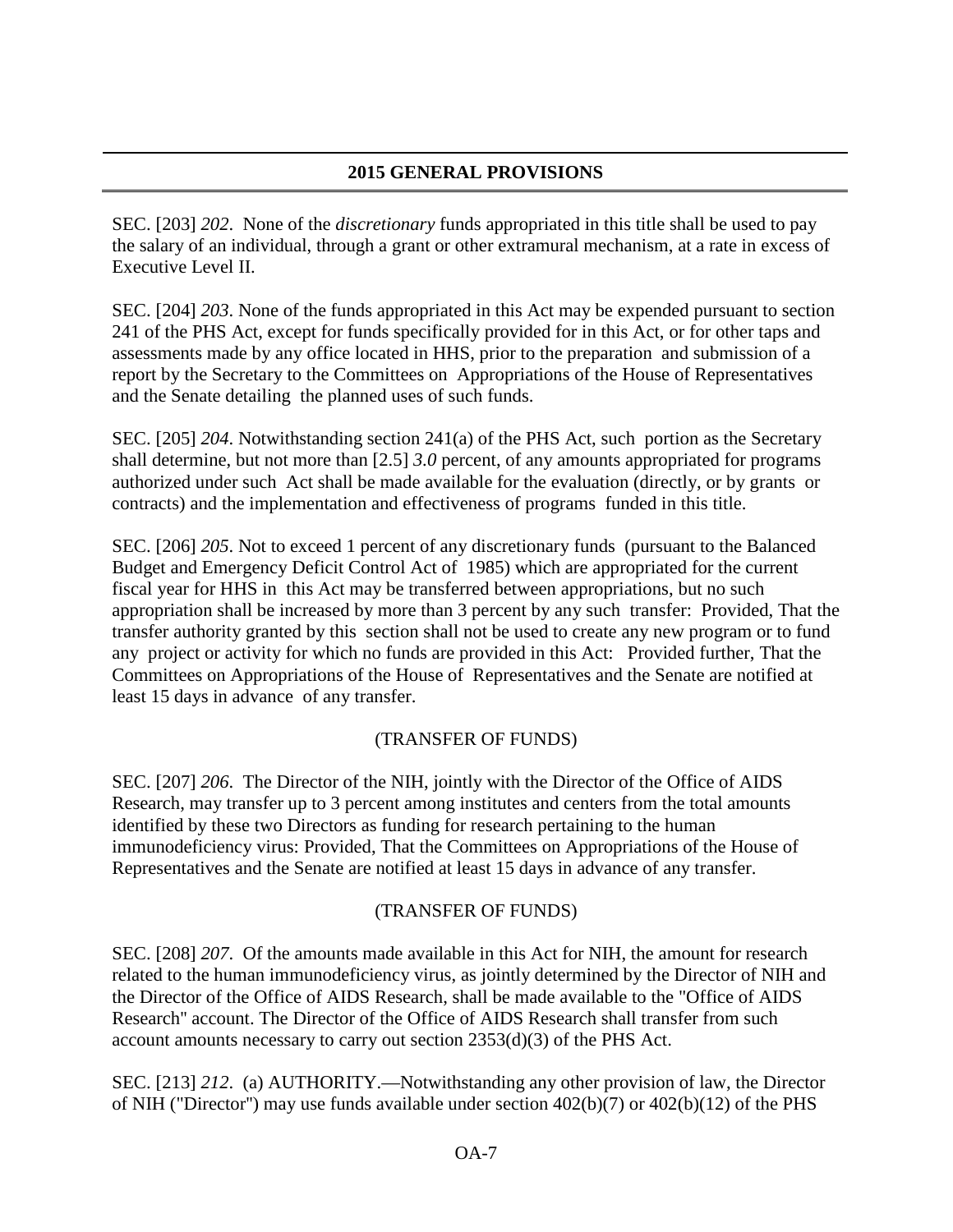Act to enter into transactions (other than contracts, cooperative agreements, or grants) to carry out research identified pursuant to such section 402(b)(7) (pertaining to the Common Fund) or research and activities described in such section 402(b)(12).

 (b) PEER REVIEW.—In entering into transactions under subsection (a), the Director may utilize such peer review procedures (including consultation with appropriate scientific experts) as the Director determines to be appropriate to obtain assessments of scientific and technical merit. Such procedures shall apply to such transactions in lieu of the peer review and advisory council review procedures that would otherwise be required under sections  $301(a)(3)$ , 405(b)(1)(B), 405(b)(2), 406(a)(3)(A), 492, and 494 of the PHS Act.

SEC. [215] *214*. Not to exceed \$45,000,000 of funds appropriated by this Act to the institutes and centers of the National Institutes of Health may be used for alteration, repair, or improvement of facilities, as necessary for the proper and efficient conduct of the activities authorized herein, at not to exceed \$3,500,000 per project.

## (TRANSFER OF FUNDS)

SEC. [216] *215*. Of the amounts made available for NIH, 1 percent of the amount made available for National Research Service Awards ("NRSA'') shall be made available to the Administrator of the Health Resources and Services Administration to make NRSA awards for research in primary medical care to individuals affiliated with entities who have received grants or contracts under section 747 of the PHS Act, and 1 percent of the amount made available for NRSA shall be made available to the Director of the Agency for Healthcare Research and Quality to make NRSA awards for health service research.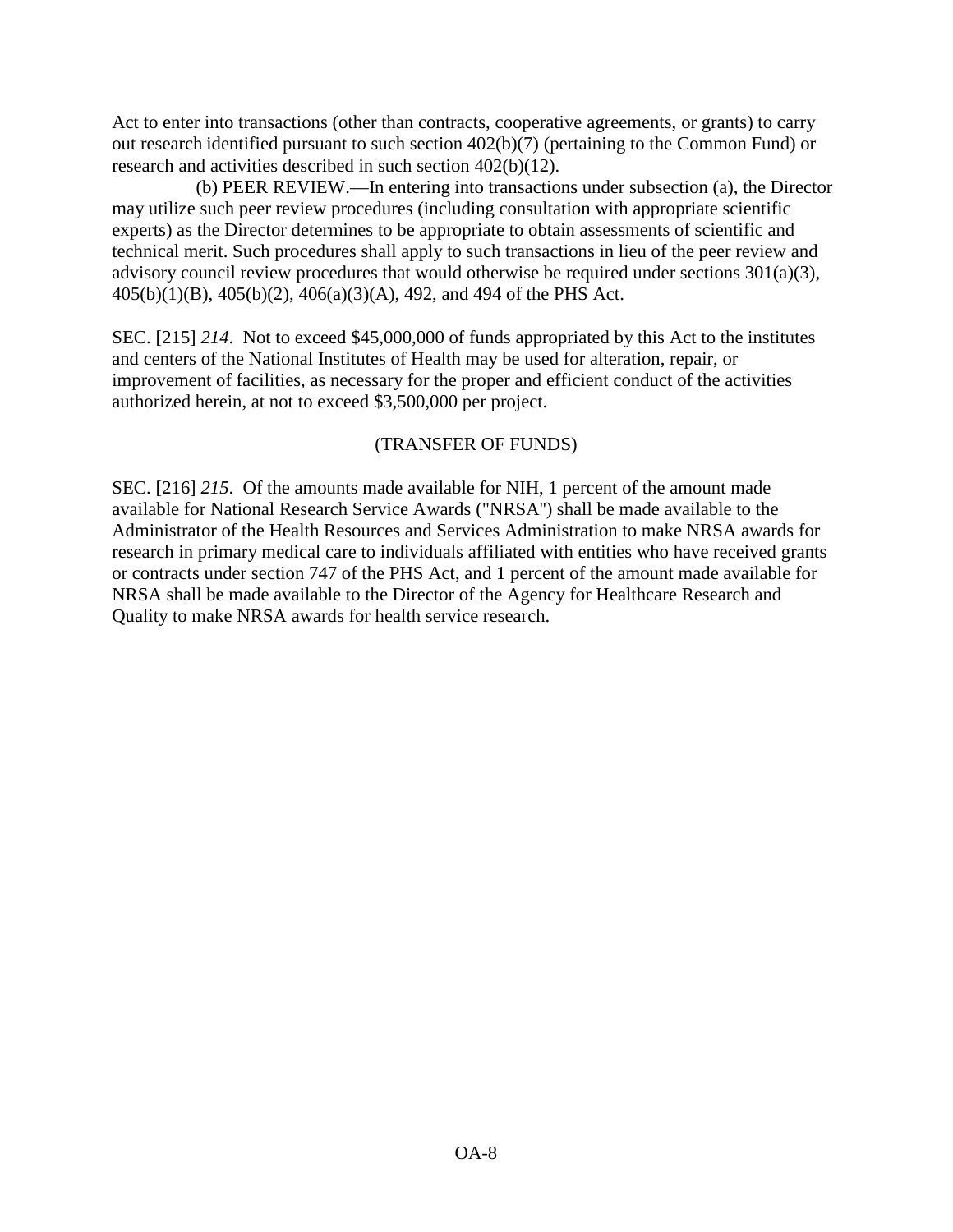# **National Institutes of Health FY 2015 Congressional Justification**

# **Language Analysis**

| <b>Language Provision</b>                                                                                                                                                                                                                                                                                                                                                                                                  | Explanation                                                                                                                                                                                                                                                                         |
|----------------------------------------------------------------------------------------------------------------------------------------------------------------------------------------------------------------------------------------------------------------------------------------------------------------------------------------------------------------------------------------------------------------------------|-------------------------------------------------------------------------------------------------------------------------------------------------------------------------------------------------------------------------------------------------------------------------------------|
| [Provided, That not less than \$273,325,000 is<br>provided for the Institutional Development<br>Awards program.]                                                                                                                                                                                                                                                                                                           | Recommend the language be removed because<br>it is no longer necessary.                                                                                                                                                                                                             |
| National Library of Medicine: "Provided, That<br>of the amounts available for improvement of<br>information systems, [of which] \$4,000,000<br>shall be available [until] through September<br>30, [2015] 2016 [, for improvement of<br>information systems]: Provided further, That<br>in fiscal year [2014]2015, the National<br>Library of Medicine may enter into personal<br>services contracts"                      | Updates year reference to ensure continuation<br>of two-year funding availability and personal<br>services contracts. Proposed language change<br>clarifies that this \$4 million level is meant to<br>be a ceiling only for the purposes of the two-<br>year funding availability. |
| [Provided further, That at least \$474,746,000 is<br>provided to the Clinical and Translational<br>Sciences Awards program]                                                                                                                                                                                                                                                                                                | Recommend the language be removed because<br>it is no longer necessary.                                                                                                                                                                                                             |
| Provided further, that the Director may direct<br>up to 1 percent of the total made available in<br>this or any other Act to all National Institutes<br>of Health appropriations to activities that the<br>Director may so designate: Provided further,<br>That no such appropriation shall be decreased<br>by more than 1 percent by any such transfers<br>and that the Congress is promptly notified of<br>the transfer. | Provision provides appropriations clarity<br>regarding the NIH Director's ability to use 1<br>percent transfer authority, as provided in<br>authorizing language.                                                                                                                   |
| Office of the Director: "of which up to<br>[\$25,000,000] \$30,000,000 shall be used to<br>carry out section [213] 212 of this Act"                                                                                                                                                                                                                                                                                        | <b>Updates amount for Other Transaction</b><br>Authority due to new DARPA-like program<br>proposed for the Common Fund.                                                                                                                                                             |
| Building and Facilities: "to remain available<br>until [September 30, 2018] expended"                                                                                                                                                                                                                                                                                                                                      | The Consolidated Appropriations Act, 2012<br>(P.L. 112-74) changed "expended" to<br>"September 30, 2015." NIH proposes<br>reverting back to the previous language to<br>provide NIH maximum flexibility to<br>administer these resources.                                           |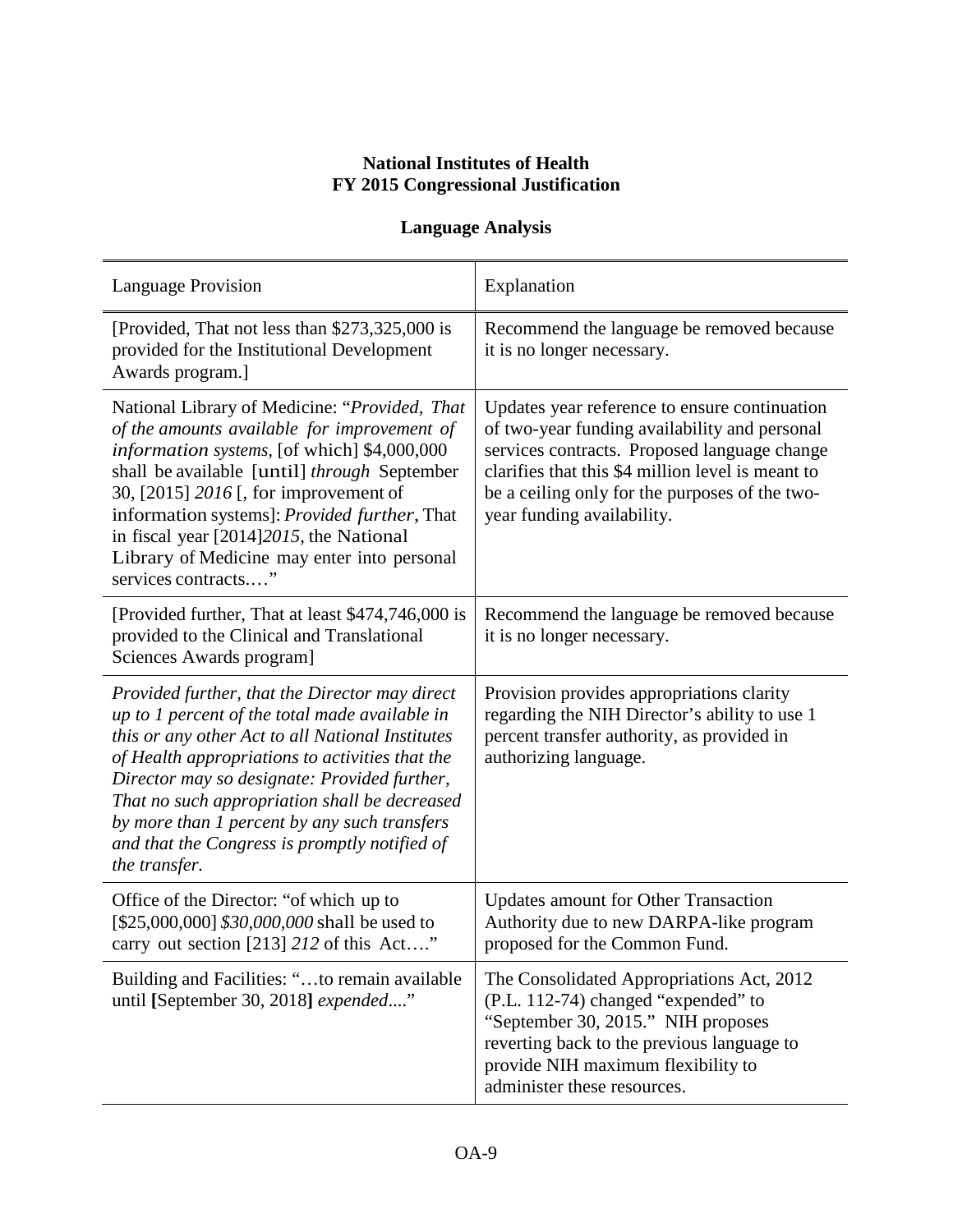#### **National Institutes of Health FY 2015 Congressional Justification**

#### **Authorizing Legislation**

(Dollars in Thousands)

|                                                                                                                                                                                                                               | FY 2014<br>Amount<br>Authorized <sup>1</sup> | FY 2014<br>Appropriations | FY 2015<br>Amount<br>Authorized <sup>1</sup> | FY 2015<br>President's |
|-------------------------------------------------------------------------------------------------------------------------------------------------------------------------------------------------------------------------------|----------------------------------------------|---------------------------|----------------------------------------------|------------------------|
| National Institutes of<br>Health:                                                                                                                                                                                             |                                              | Act                       |                                              | <b>Budget</b>          |
| Sec 301 and Title IV of<br>the PHS Act                                                                                                                                                                                        | \$29,926,104                                 | \$29,926,104              | \$30,126,104                                 | \$30,126,104           |
| Section $330B(b)(2)$ of the<br>PHS $Act^2$                                                                                                                                                                                    | \$150,000                                    | $$139,200^3$              | \$150,000                                    | \$150,000              |
| Section $311(a)$ of the<br>Comprehensive<br><b>Environmental Response,</b><br>Compensation, and<br>Liability Act of 1980, and<br>Section $126(g)$ of the<br><b>Superfund Amendments</b><br>and Reauthorization Act<br>of 1986 | \$77,349                                     | \$77,349                  | \$77,349                                     | \$77,349               |

<sup>1</sup> Explicit authorization levels for NIH expired at the end of FY 2009.

<sup>2</sup> This represents a mandatory appropriation, for which FY 2014 was authorized and appropriated in the American Taxpayers Relief Act of 2012 (P.L. 112-240), and for which reauthorization is proposed for FY 2015.

<sup>3</sup> Post-sequester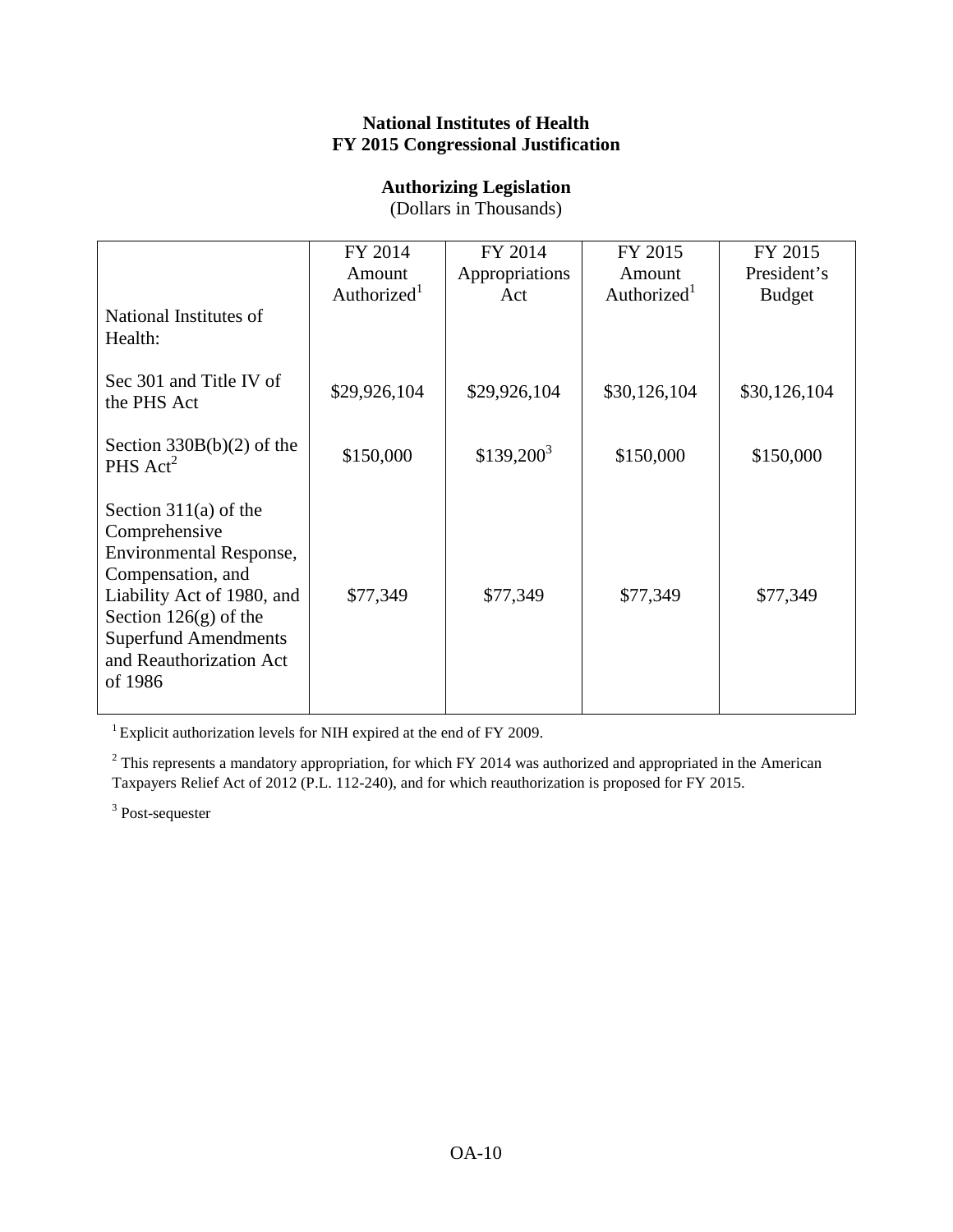#### **NATIONAL INSTITUTES OF HEALTH**

#### **Appropriation History<sup>1</sup>**

| <b>Fiscal</b>      | <b>Budget Estimate</b> | <b>House</b>        | <b>Senate</b>    |                                           |
|--------------------|------------------------|---------------------|------------------|-------------------------------------------|
| Year               | to Congress            | <b>Allowance</b>    | <b>Allowance</b> | Appropriation                             |
| 2006               | 28,740,073,000         | 28,737,094,000      | 29,644,804,000   | $\overline{\mathbf{c}}$<br>28,461,417,000 |
| 2007               | 28,578,417,000         | 3<br>28,479,417,000 | 28,779,081,000   | 29,030,004,000                            |
| 2008               | 28,849,675,000         | 29,899,004,000      | 30,129,004,000   | 5<br>29,312,311,000                       |
| 2008 Supp.         |                        |                     |                  | 150,000,000                               |
| 2009               | 29,457,070,000         | 30,607,598,000      | 30,404,524,000   | 30,545,098,000                            |
| <b>2009 ARRA</b>   |                        |                     |                  | 7<br>10,400,000,000                       |
| 2010               | 30,988,000,000         | 31,488,000,000      | 30,988,000,000   | 8<br>30,934,413,000                       |
| 2011               | 32,136,209,000         |                     | 31,989,000,000   | 9<br>30,935,000,000                       |
| 2012               | 31,979,000,000         |                     | 30,630,423,000   | 10<br>30,852,187,000                      |
| 2013               | 30,852,187,000         |                     | 30,810,387,000   | 11<br>30,929,977,000                      |
| 2013 Sequestration |                        |                     |                  | (1,552,593,211)                           |
| 2014               | 31,323,187,000         |                     | 31,176,187,000   | 30,142,653,000                            |
| 2015 PB            | 30,353,453,000         |                     |                  |                                           |

**1** Does not include comparability adjustments. Superfund and Type 1 diabetes are included except where indicated. Separate appropriation for Superfund Research activities at NIEHS beginning in FY 2001. Includes amounts authorized to the NIDDK for Type 1 diabetes research beginning with the FY 2002 Appropriation.

- **2** Reflects: a) \$2,903,664,000 appropriated to the ICs for HIV research, b) NIH share of Governmentwide rescission of \$287,356,000, and c) transfer of \$99,000,000 to the Global Fund for HIV/AIDS, Malaria, and Tuberculosis.
- **3** Reflects funding levels approved by the Appropriations Committees.
- **4** Reflects: a) \$2,905,802,000 appropriated to the ICs for HIV research, b) add-on for pay cost of \$18,087,000, c) transfer of \$99,000,000 to the Global Fund, and d) Supplemental Bill transfer of \$99,000,000.
- **5** Reflects: a) \$2,928,345,000 appropriated to the ICs for HIV research, b) NIH share of the Governmentwide rescission of \$520,929,000, c) transfer of \$294,759,000 to the Global Fund, and d) a supplemental appropriation of \$150,000,000 reflected below.
- **6** Excludes funding for Superfund Research activities for which the Appropriations Committee did not mark up a figure.
- **7** Provided under P.L. 111-5.
- **8** Reflects Labor/HHS appropriation of \$30,705,201,000; transfer of \$300,000,000 to Global AIDS funds; \$1,000,000 transfer from HHS for the Interagency Autism Coordinating Committee and Secretary's 1% transfer to HHS of \$4,587,000.
- **9** Reflects: \$3,059,277,000 appropriated to the ICs for HIV research; \$998,000 transfer from HHS to the Interagency Autism Coordinating Committee.
- 10 Reflects: \$3,074,921,000 appropriated to the ICs for HIV research; Omnibus Across-the-Board rescission of \$58,130,567 and the Secretary's transfer of \$8,726,791.
- <sup>11</sup> Reflects: Full-year continuing resolution base. Does not include Section 3004 OMB 0.2% across the board rescission.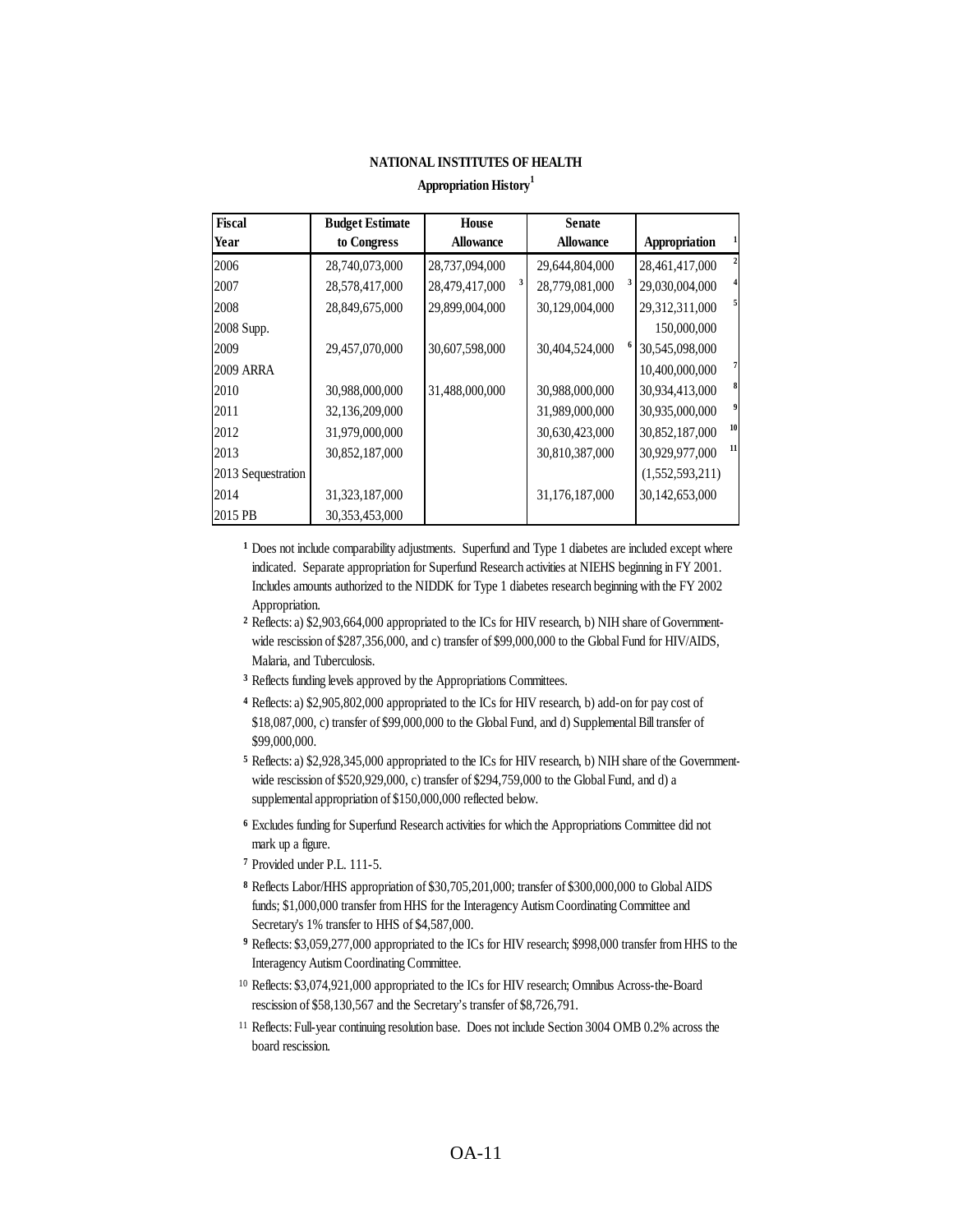# **National Institutes of Health FY 2015 Congressional Justification**

## **Appropriations Not Authorized by Law**

This is not applicable to NIH.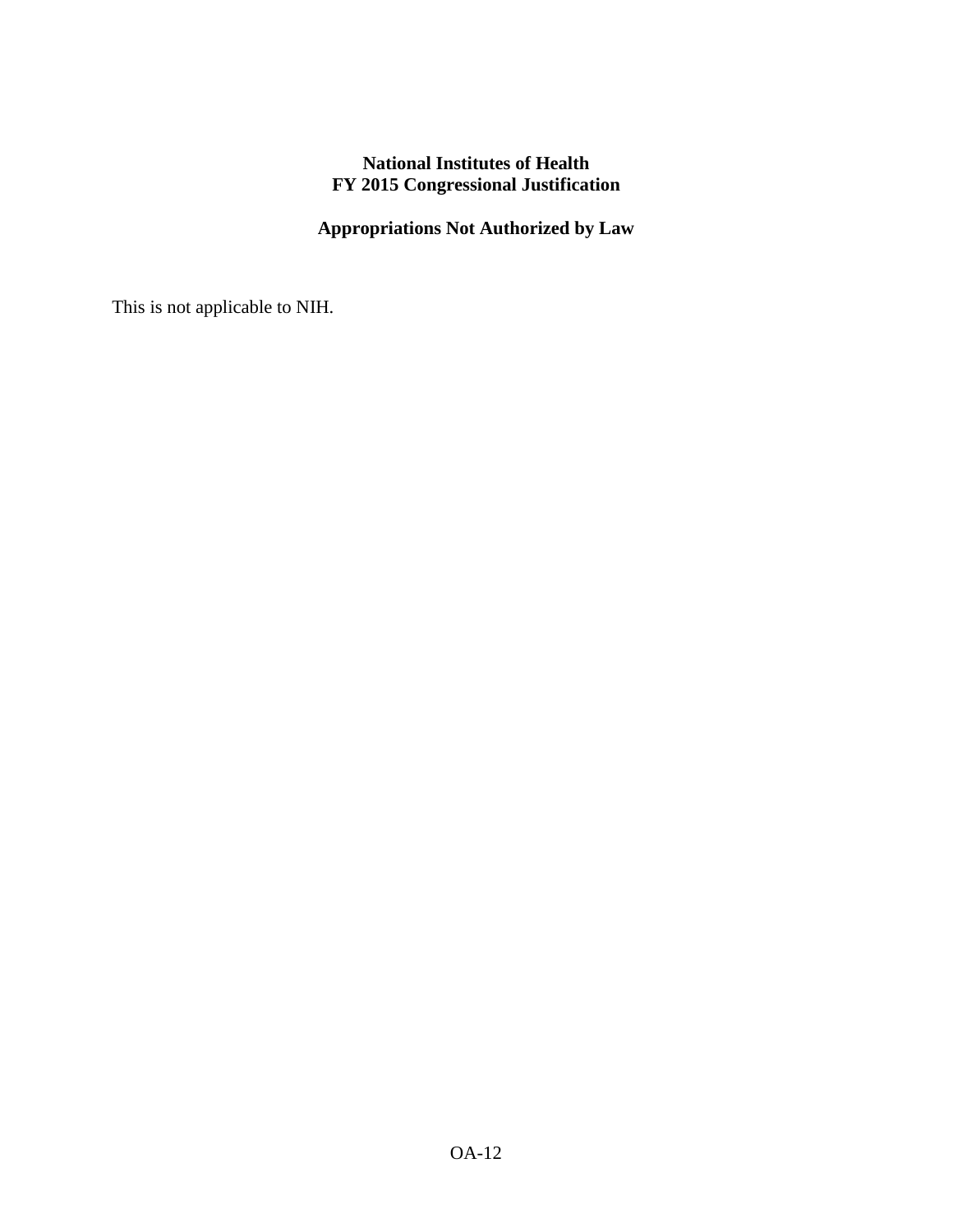## **National Institutes of Health FY 2015 Congressional Justification**

# **Narrative by Activity**

#### **National Institutes of Health**

(Dollars in Thousands)

|                           |                |            |                                           | FY 2015 Request |
|---------------------------|----------------|------------|-------------------------------------------|-----------------|
|                           |                |            | <b>FY 2015</b>                            | $+/-$ FY 2014   |
|                           | FY 2013 Actual |            | <b>FY 2014 Enacted President's Budget</b> | <b>Enacted</b>  |
| Program Level $^{\prime}$ | 29, 151, 462   | 30,150,853 | 30,361,653                                | 210,800         |
| IFTE                      | 18.234         | 18.234     | 18.234                                    |                 |

<sup>1</sup> Includes Mandatory Type 1 Diabetes, Superfund and NLM Program Evaluation (\$8.20 million) in FY 2013, FY 2014 and FY 2015.

Authorizing Legislation: Section 301 and Title IV of the Public Health Act, as amended.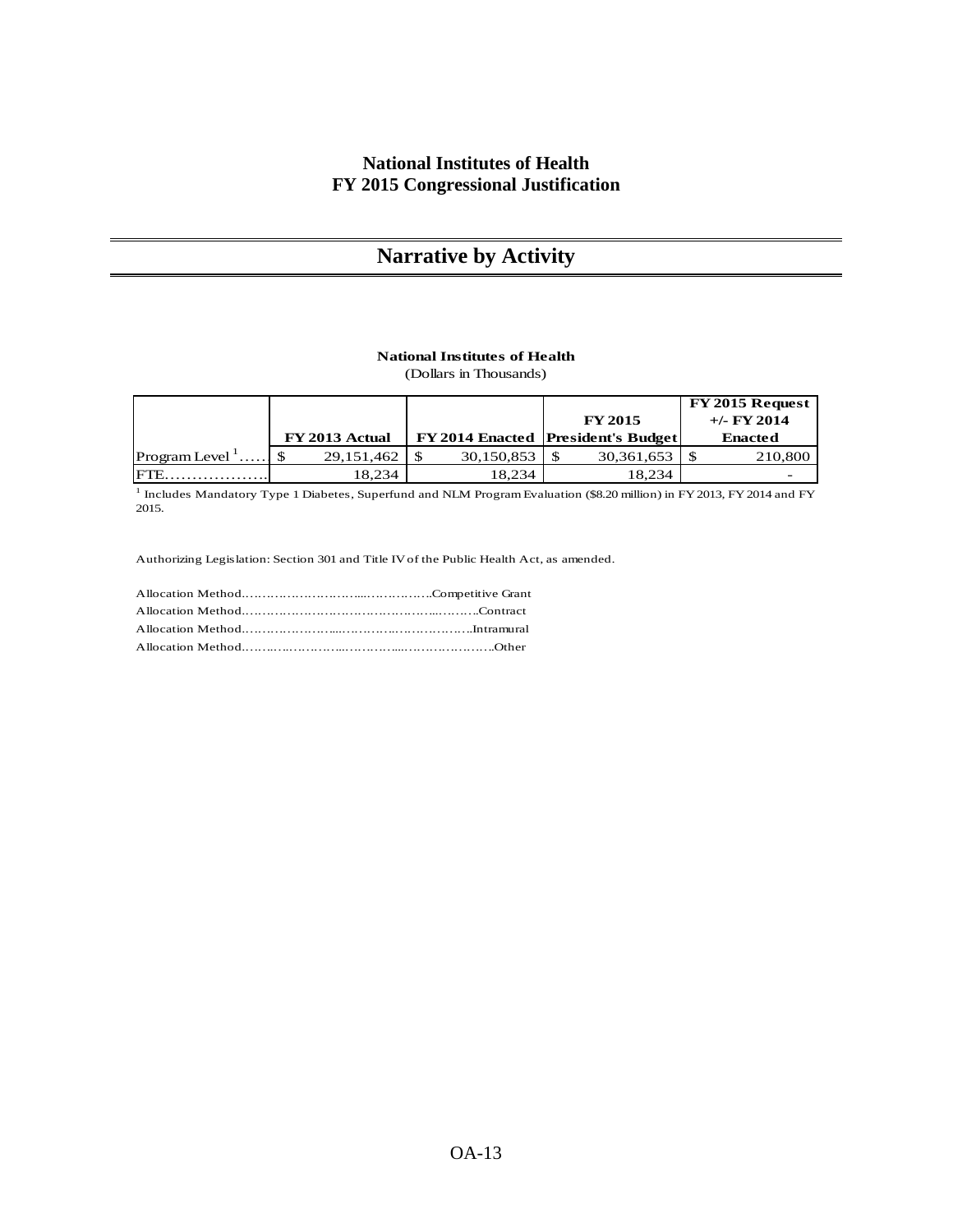#### **Program Description and Accomplishments**

NIH continues to consider organizational initiatives and reforms to ensure that its structure is optimized. In March 2013, the Scientific Management Review Board (SMRB) voted to approve recommendations for optimizing the NIH Small Business Innovation Research (SBIR) and Small Business Technology Transfer (STTR) programs. SMRB was asked to consider how NIH can support the SBIR/STTR programs in ways that encourage biomedical innovation from small businesses that align with NIH priorities, fund quality proposals yielding the greatest potential for successful commercialization, and leverage existing NIH resources and expertise to enable the success of its grantees. SMRB identified three primary areas in which the programs could be improved. First, the programs should be streamlined to reduce delays in the application, review, and award processes. Second, the programs should place greater emphasis on the selection and support of projects with a high likelihood of commercial success. Third, NIH should increase communication and collaborative efforts across the Institutes and Centers (ICs) in order to share lessons learned and leverage existing resources and expertise. In FY 2014, NIH will consider how best to implement the Board's recommendations.

In December 2013, SMRB approved findings and recommendations on approaches to assess the value of biomedical research supported by NIH. Members recommended that NIH intensify its efforts to assess systematically, comprehensively, and strategically the value of biomedical research for the purposes of accountability, effective management, and public awareness. To do this, SMRB recommended the creation of a trans-NIH committee on assessments that should oversee the selection of study topics, take further steps to standardize and link the data needed to conduct assessments, and coordinate internal and external assessment activities (e.g., grants, contracts). SMRB also advised NIH to use a mix of assessment methodologies, including representative case studies, to capture the value of biomedical research supported across NIH. In FY 2014, NIH will begin to implement these recommendations.

With respect to an earlier recommendation by the SMRB, NIH has decided not to include the Clinical Center as a line item in the annual Office of the Director budget. As a result, the Clinical Center will continue to be funded through the NIH Management Fund. This was one of several SMRB recommendations for the Clinical Center, and others have already been implemented (*e.g.,* promoting clinical research collaborations between intramural and extramural investigators, forming the Clinical Center Governing Board to provide strategic and operational oversight and make budget recommendations).

## **Long-Range NIH Research Contributions to Improvements in Health Care and Public Health: Selected Examples**

NIH has supported biomedical research to enhance health, lengthen life, and reduce illness and disability for more than 100 years. Between 1970 and 2010, the life expectancy of the average American increased by 7.9 years.<sup>[1](#page-13-0)</sup> Older Americans are not just living longer; they are staying healthy and active longer. Rates of reported risk factors for chronic disease (uncontrolled LDL or high blood pressure, smoking, etc.) have dropped by more than 10 percent since 1999. At age

<span id="page-13-0"></span>*<sup>1</sup> Calculated from Health, United States, 2011: with Special Feature on Socioeconomic Status and Health, http://www.cdc.gov/nchs/data/hus/hus11.pdf*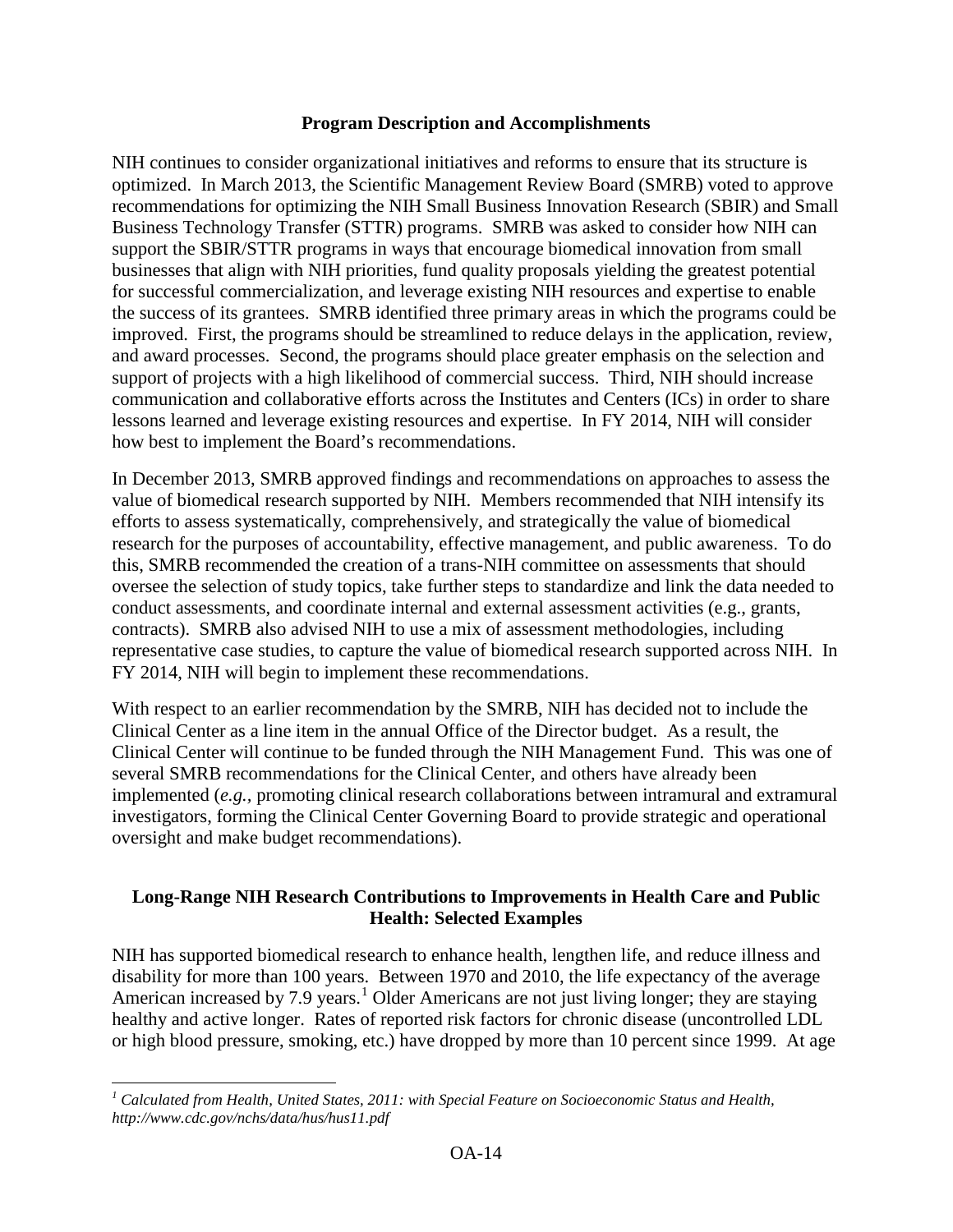65, Americans today can expect to live 19.2 more years – 40 percent longer than in 1950, and the vast majority of these adults continue to live without any activity limitations, a major improvement in just the past 30 years.<sup>[2](#page-14-0)</sup> The largest growing demographic group in the United States consists of individuals living beyond the age of 85. We can attribute these remarkable improvements, in large part, to NIH research. NIH-funded projects have made many contributions that have advanced health care and enhanced public health. The following are some selected examples.

#### *Heart Disease*

Through research advances supported in large part by NIH, deaths from heart disease have fallen by more than 60 percent since  $1970$ .<sup>[3](#page-14-1)</sup> The identification of cardiac risk factors such as smoking, high blood pressure, and high cholesterol by the Framingham Heart Study along with NIHsupported clinical trials led to the development of effective pharmacological and behavioral interventions, as well as safe and effective surgical and catheter-based procedures to open clogged coronary arteries.

#### *Diabetes*

Adults diagnosed with diabetes during middle age used to live on average 10 years less than adults without diabetes. Thanks to the development of early screening methods and treatments that enable better control of diabetes-related complications, adults with diabetes are living longer and healthier lives. Between 1997 and 2006, the death rate among adults with diabetes declined by 23 percent for all causes of death and by an extraordinary 40 percent for cardiovascular disease.<sup>[4](#page-14-2)</sup> These remarkable improvements are due largely to clinical trials supported by NIH. NIH research is also generating important insights into the prevention of diabetes. Studies funded through the Diabetes Prevention Program have shown that lifestyle changes, such as diet and physical activity, can lower the risk of developing type 2 diabetes by 58 percent in adults at high risk for diabetes.

#### *Stroke*

Fewer people are dying of stroke today—the age-adjusted stroke mortality rate has decreased by 70 percent since 1950 and by 33 percent since 1996. In 1995, an NIH-funded clinical trial established the first and only FDA-approved treatment for acute ischemic stroke. The drug tPA reduces the risk of disability and maximizes the potential for patient recovery. A recent analysis estimated that tPA can provide considerable cost savings—nearly \$74 million annually for the first post-stroke year alone—if used in just 20 percent of all ischemic stroke patients in the US. However, tPA must be administered within three hours of the onset of symptoms; current research at NIH is working to improve public awareness of stroke and to educate high risk populations on the importance of seeking immediate medical attention.

<span id="page-14-0"></span>*<sup>2</sup> Calculated from Health, United States, 2010: with Special Feature on Death and Dying <http://www.cdc.gov/nchs/data/hus/hus10.pdf> and National Vital Statistics Reports Deaths: Preliminary Data for* 

<span id="page-14-1"></span><sup>&</sup>lt;sup>3</sup> Calculated from Health, United States, 2011: with Special Feature on Socioeconomic Status and Health, *http://www.cdc.gov/nchs/data/hus/hus11.pdf*

<span id="page-14-2"></span>*<sup>4</sup> Gregg, E.W. et al. Diabetes Care 35, 1252–1257 (2012). CDC News:* 

*http://www.cdc.gov/diabetes/news/docs/cvd\_2012.htm*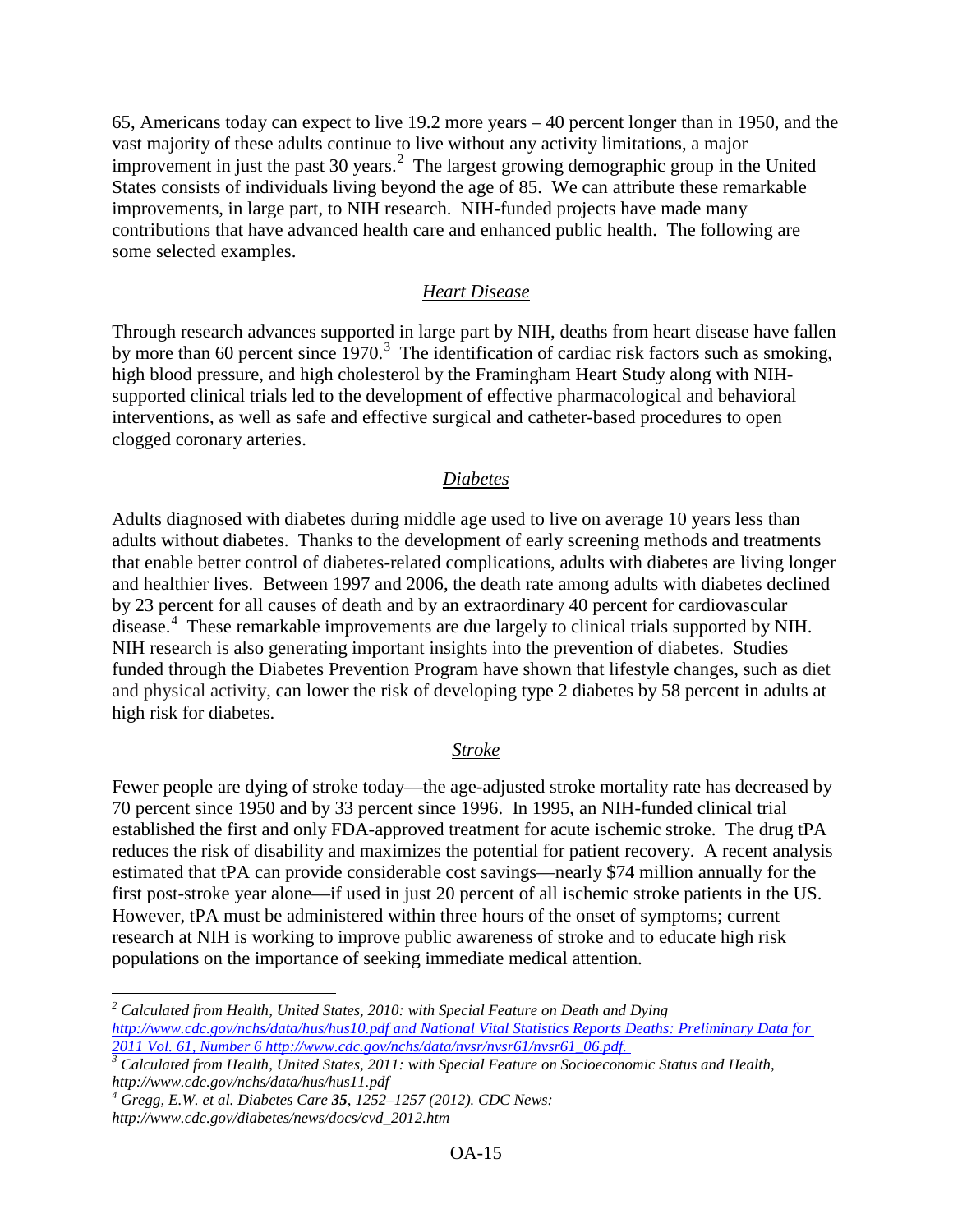#### *Lung Cancer*

Lung cancer is the second most common cancer and is the primary cause of cancer-related death in both men and women in the United States. NIH-funded research has contributed to a decrease in mortality, lowering the death rate per 100,000 people from 59.3 in 1990 to 47.6 in 2010, a 20 percent decrease. The recent development of targeted therapies, such as erlotinib and crizotinib, has led to dramatic responses in individuals whose lung cancers harbor particular genetic mutations. Recent data from an NIH-sponsored trial indicates that low-dose helical CT scans of heavy smokers can be effective in making the diagnosis of lung cancer early enough to achieve a surgical cure.

#### *HIV/AIDS*

Each year, 50,000 people in the United States become infected with HIV, the virus that causes AIDS. Currently, there are an estimated 1.1 million people in the United States and 34 million people globally who are living with HIV infection. In 2011 alone, 1.7 million people died from AIDS-related causes. In the early 1980s when the HIV/AIDS epidemic began, people with AIDS were not likely to live longer than a few years, but now, thanks in part to research funded by NIH, there are powerful treatments that can suppress the virus to undetectable levels, allowing those infected with it to live for many years and as a result, death rates have dropped by more than 13 percent. These treatments are also now being used to prevent the transmission of HIV from mothers to children and between sex partners, providing hope that the HIV/AIDS epidemic will one day be over.

#### *Breast Cancer*

Primarily because of NIH-supported research, multiple breast cancer susceptibility genes have now been identified, including BRCA1, BRCA2, TP53, and PTEN/MMAC1. Genetic testing now allows for tailored, safer, and more efficient treatments. As a result of these and many other advances, the death rate from breast cancer per 100,000 women declined from, 33.3 to 22.1 between 1990 and 2010.

#### *Prostate Cancer*

NIH-supported research on the treatment of prostate cancer has improved surgical approaches as well as radio-, chemo-, and hormonal therapies. The success of these advances has contributed to the significant decline in the death rate. Between 1990 and 2010, prostate cancer deaths per 100,000 men dropped from 38.4 to 21.9.

#### *Cervical Cancer*

Cervical cancer is a deadly cancer in women. It is usually a slow-growing cancer that may or may not have symptoms, but it can be detected during routine gynecologic examinations. Cervical cancer is almost always caused by human papillomavirus, or HPV, infection. Due to groundbreaking NIH research, two FDA‐approved vaccines (Cervarix and Gardasil) are now available to prevent infection by HPV types 16 and 18, which cause about 70 percent of cervical cancer. Efforts have been underway to scale up the use of the vaccines both in the United States and abroad.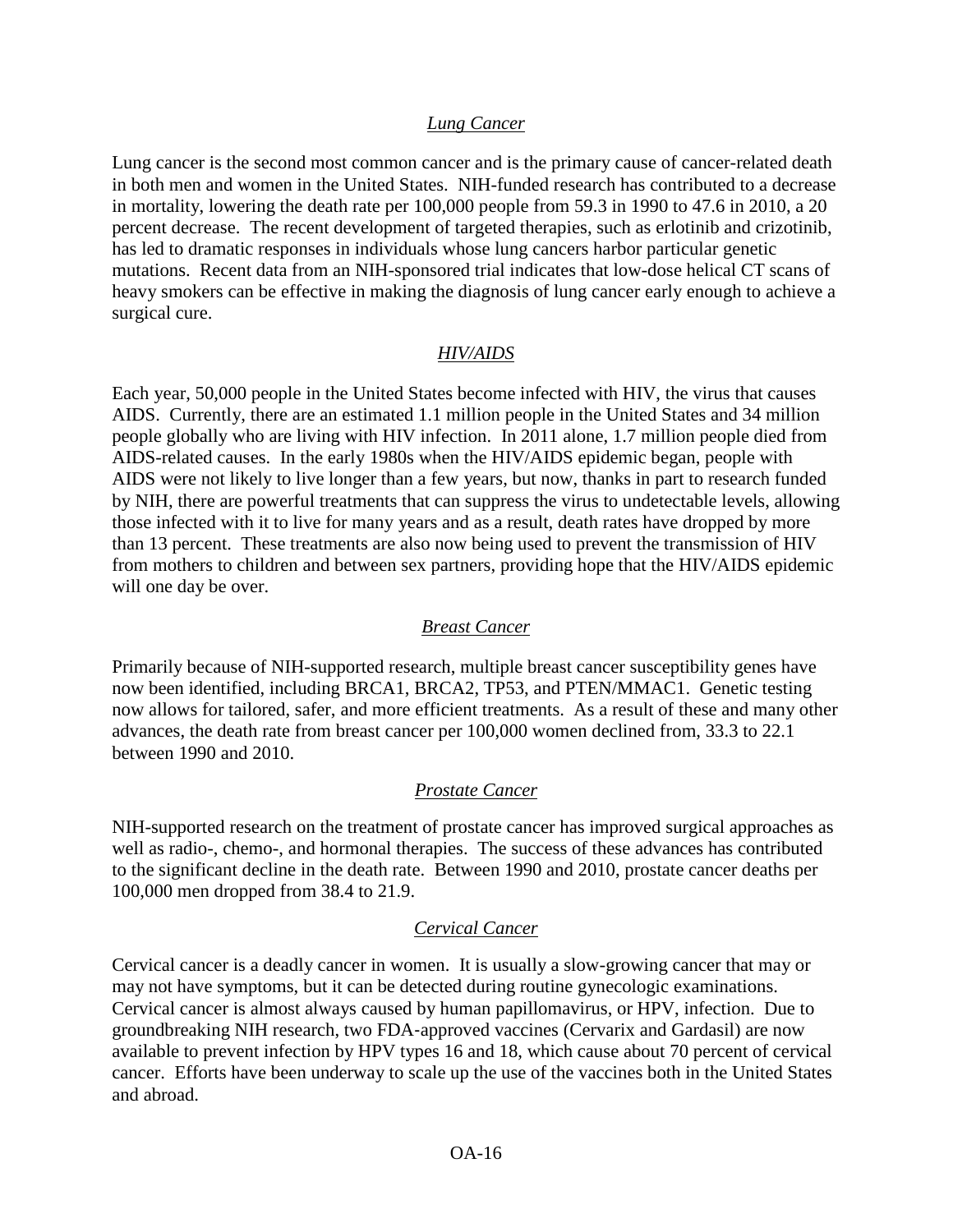#### *Infant Health*

In 1960, 26 of every 1,000 babies born in the United States died before their first birthday. By 2010, the infant mortality rate was 6.1 per 1,000 births, considerably less than a generation before. A sustained, long-term effort, informed in large part by NIH research, contributed to these substantial improvements in the survival rates of infants born preterm and to advances in care for all newborns.

#### *Adolescent Risk Behavior*

In the last three decades, biological, epidemiological, and social science discoveries funded by NIH have produced a detailed understanding of the risks and mechanisms that lead to drug abuse and addiction in adolescents. This knowledge in turn has informed several new science-based prevention approaches. Today, the rate of cigarette smoking by teenagers is at its lowest point since the NIH-funded Monitoring the Future (MTF) survey began tracking drug use and attitudes of teens in 1975. Alcohol use by teenagers also has steadily declined since the 1970s, but increased slightly in 2012.

#### *Age-Related Macular Degeneration (AMD)*

A major cause of blindness and the leading cause of new cases of blindness in people over age 65, age-related macular degeneration (AMD), was largely untreatable prior to the 1990s. In 1991, an NIH-funded clinical trial established the value of laser treatment for advanced AMD to stabilize the condition. In 2001, NIH researchers announced that a daily dietary regimen of antioxidant vitamins and minerals delayed the onset of advanced AMD by 25 percent. In 2012, a clinical trial supported by NIH showed that long-term treatment of AMD with either the drug Avastin or the drug Lucentis resulted in dramatic and lasting improvement in vision, such that two-thirds of patients had driving vision (20/40 vision or better). More recently, researchers are beginning to understand epigenetic changes that can occur in individuals that result in an increased risk of AMD.

## *Hearing Loss*

NIH-supported research has driven the development of hearing aids from the first electronic hearing devices invented in the 1950s to the sophisticated digital devices available today. Innovative collaborations between NIH, the Department of Veterans Affairs (VA), and the National Aeronautics and Space Administration (NASA) have significantly improved hearing aid technology over the past 20 years. In addition to amplifying sound, today's hearing aids are able to address the challenges of understanding speech, localizing sound, and hearing in noisy environments. Furthermore, many children born with congenital deafness can now be successfully treated with cochlear implants, giving them a lifetime of hearing.

## *Burns and Traumatic Injury*

NIH funded research on fluid resuscitation, wound cleaning, skin replacement, infection control, and nutritional support has greatly improved the chances of surviving catastrophic burns and traumatic injuries. In the mid-1970s, burns that covered even 25 percent of the body were almost always fatal. Today, people with burns covering 90 percent of their bodies can survive, although often with some impairments. From 1990 to 2010, the death rate per 100,000 people from motor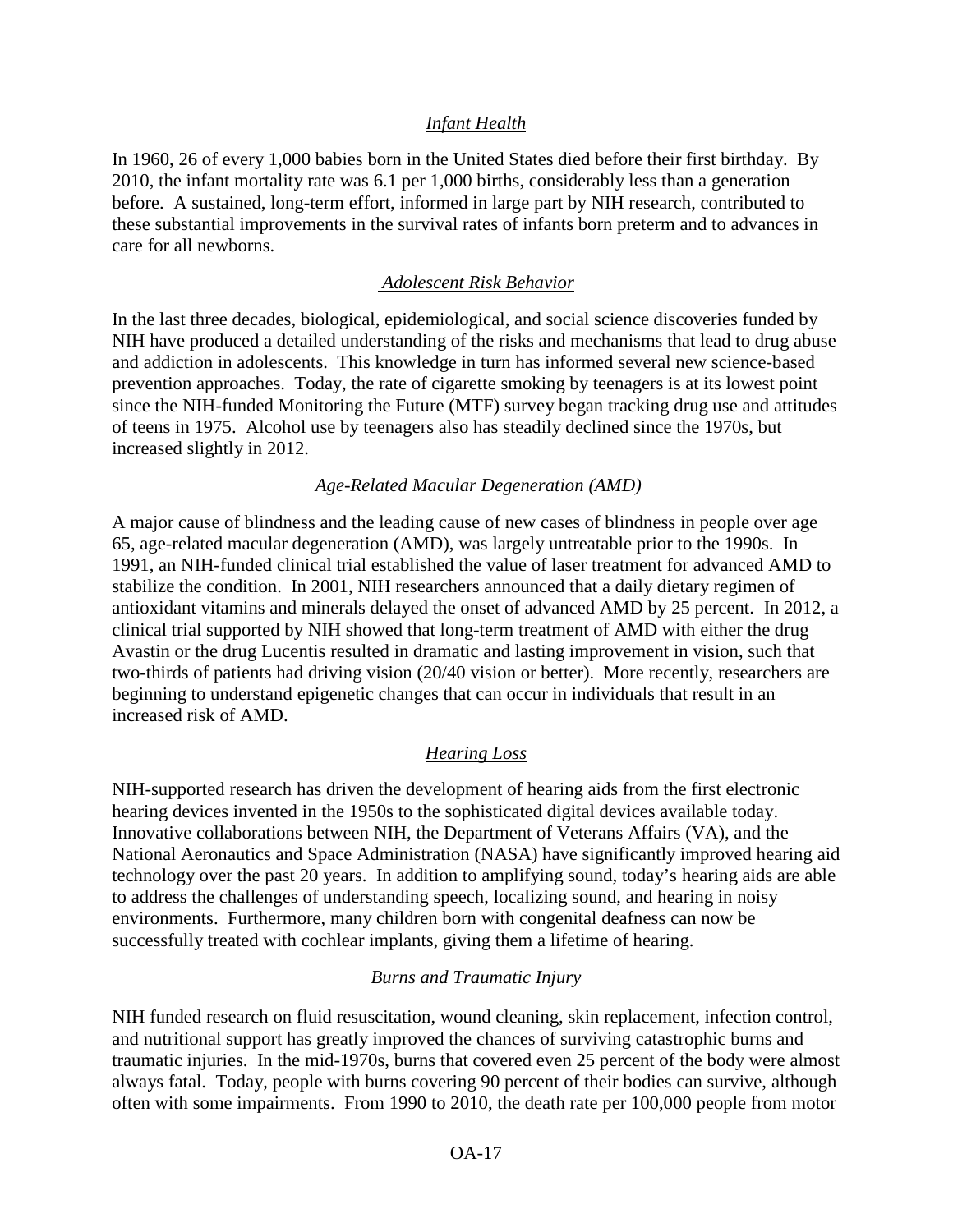vehicle traffic injury decreased from 18.5 to 11.3, and firearm fatalities dropped from 14.6 to 10.1. These dramatic increases in survival rates, as well as increased health, functioning, and quality of life of survivors, are in large part due to research findings that have transformed clinical practice.

#### **Science Advances from NIH Research**

Thousands of new findings are reported every year by NIH-funded scientists. Many of these findings are like pieces of a complex puzzle; taken together and over time, they provide the scientific basis for significant improvements in health. Listed below are just a few of the many recent accomplishments from NIH research:

## *Detecting and treating autism early*

A recent [NIH-supported randomized clinical trial](http://www.ncbi.nlm.nih.gov/pubmed/23101741) demonstrated that an intensive early behavioral intervention delivered before the age of two years can improve symptoms as well as normalize brain activity in some children with autism. This finding adds to the growing evidence that detecting and treating autism early is key to improving outcomes.

## *Treating autistic behaviors in a mouse*

NIH intramural researchers have reversed behaviors in mice resembling two of the three core symptoms of autism spectrum disorders (ASD). An experimental compound that targets the chemical messenger glutamate, called GRN-529, increased social interactions and lessened repetitive behaviors in a strain of mice that normally display such autism-like behaviors. Similar compounds are already being tested in patients with Fragile X syndrome – the most common form of inherited intellectual and developmental disabilities – about one third of whom also meet criteria for autism spectrum disorders. These findings suggest a strategy for developing a single treatment that could target multiple diagnostic symptoms in multiple, overlapping neurological disorders.

## *[Immune cells regulate brain development](http://www.nih.gov/researchmatters/march2013/03252013development.htm)*

Scientists discovered a new role for immune cells called microglia in the developing brain. Microglia serve as a primary defense against infection and tissue damage in the brain. Researchers recently found that microglia engulf healthy precursor cells in the developing, prenatal brain– a surprising finding because the best documented function of microglia is to rapidly clear away dying cells. The reason microglia feast on neural precursor cells may be to regulate brain size during development, akin to putting the brakes on the rapidly developing brain. Since past studies have linked infections and immune activation during pregnancy with neurodevelopmental disorders, this finding may reveal insights into such disorders as autism and schizophrenia.

# *[How sleep clears the brain](http://www.nih.gov/researchmatters/september2012/09172012brain.htm)*

NIH-funded scientists discovered a system of tiny channels in the mouse brain which appear to quickly and efficiently remove waste products. Additional research showed that the brain flushes out more built-up toxins while the animal is asleep, giving new importance to getting adequate amounts of sleep to help with everyday functions. Before this discovery, it was widely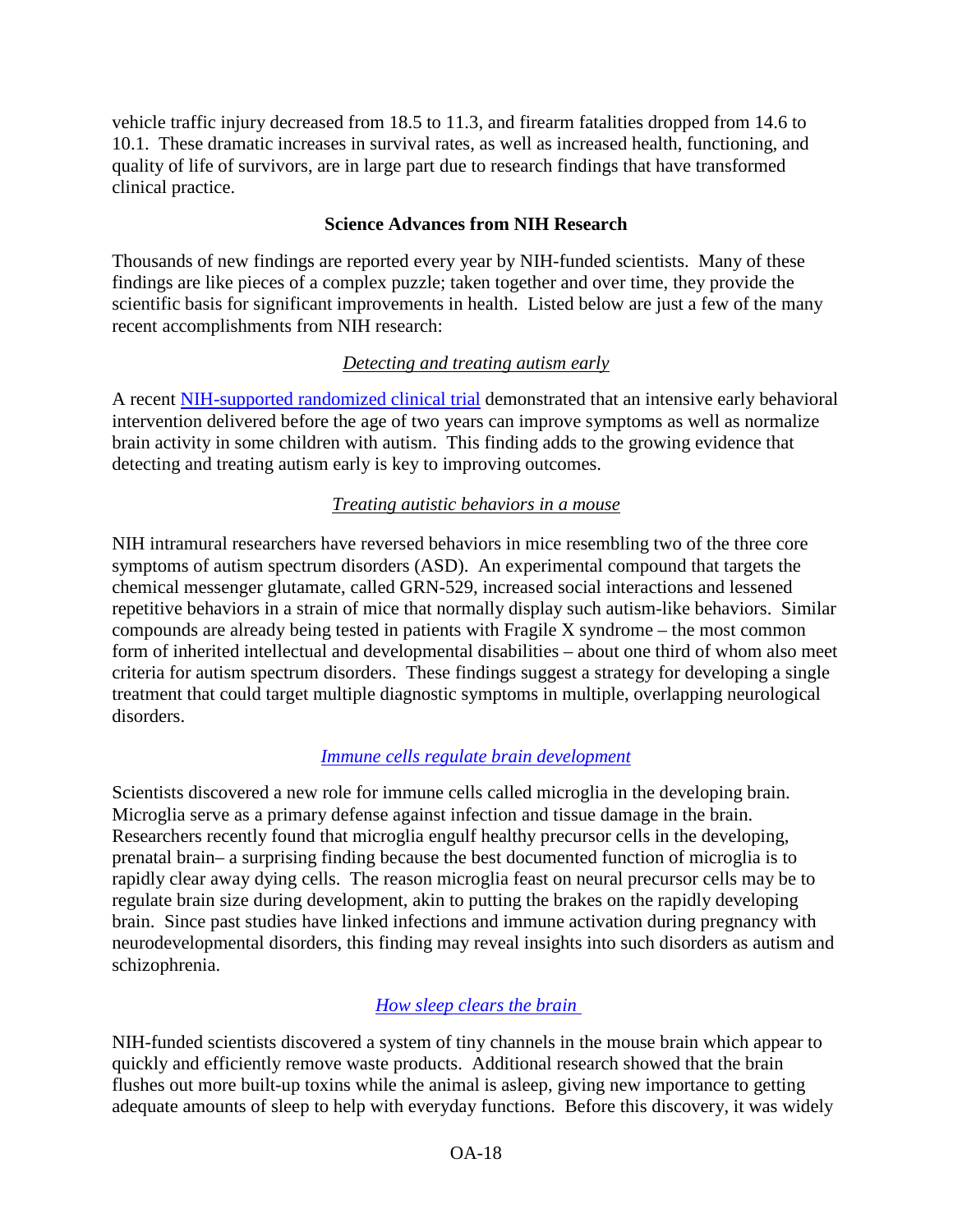believed that nutrients and waste were transported through the slow process of diffusion. Innovative brain imaging techniques allowed the investigators to study the intact mouse brain in real time, revealing an efficient pressure-driven system of channels located in a special type of glial cell – called astrocytes – located at the base of the blood-brain barrier. Further, malfunction of this "glymphatic system" in mouse brain slowed the clearance of amyloid beta, a brain protein that builds up in patients with Alzheimer's disease. The finding shows that the brain can cleanse itself in a more organized way and on a much larger scale than has been realized previously; it may lead to new strategies for treating neurodegenerative disorders.

## *[NIH-funded researchers create next-generation Alzheimer's disease model](http://www.nih.gov/news/health/apr2013/ninds-09.htm)*

A new genetically engineered lab rat that has the full array of brain changes associated with Alzheimer's disease supports the idea that increases in a molecule called beta-amyloid in the brain causes the disease. Previously engineered animal models of Alzheimer's disease never quite represented the full-blown disease, exhibiting only modest memory problems and some, but not all, of the pathological hallmarks of the disease. The findings support a prime research objective identified during the May 2012, NIH-supported Alzheimer's Disease Research Summit 2012: Path to Treatment and Prevention, an international gathering of Alzheimer's researchers and advocates. Improved animal models are key to advancing understanding of this complex disease and testing promising interventions.

## *[Killing cancer with radioactive bacteria](http://www.nih.gov/researchmatters/may2013/05062013radioactive.htm)*

For the first time, NIH-funded researchers employed live bacteria to deliver a lethal dose of radioactivity to pancreatic cancer cells in mice without harming normal cells, offering a potential new treatment avenue against a form of cancer that is notoriously difficult to treat. An estimated 45,000+ new cases of pancreatic cancer occur each year, resulting in more than 38,000 deaths from the disease. While cancer therapy is often effective against primary tumors, pancreatic cancers are typically not diagnosed until the cancer has spread or metastasized. Using a new approach, researchers attached a short-lived radioisotope to a type of bacterium that could easily be cleared by immune responses in normal tissues but not in the heavily immune-suppressed environment of cancer cells. After injecting the radio-tagged bacteria in cancer-prone mice, the number of metastases was reduced by 90 percent compared to control mice injected with saline. With further development, this experimental approach might one day help doctors fight this deadly type of cancer in people.

# *[Technique directs immune cells to target leukemia](http://www.nih.gov/researchmatters/april2013/04082013leukemia.htm)*

Cancer Immunotherapy was designated as the 2013 Breakthrough of the Year by *Science*  magazine. Using a form of targeted immunotherapy, NIH-funded clinician-scientists were able to induce remission in five adults with an aggressive form of leukemia, and who had relapsed – a situation with typically poor prognosis. Targeted immunotherapy directs the patient's own immune system to attack cancer cells. The researchers first remove immune cells known as T cells from the patient. These cells are genetically modified to produce an artificial receptor that can latch onto cancerous cells and trigger their destruction. The modified T cells are then infused back into the patient. The researchers found that all five of the patients who received the therapy were in complete remission within weeks of the T-cell infusion. The early results of this ongoing trial are extremely promising, and several more patients are now being tested.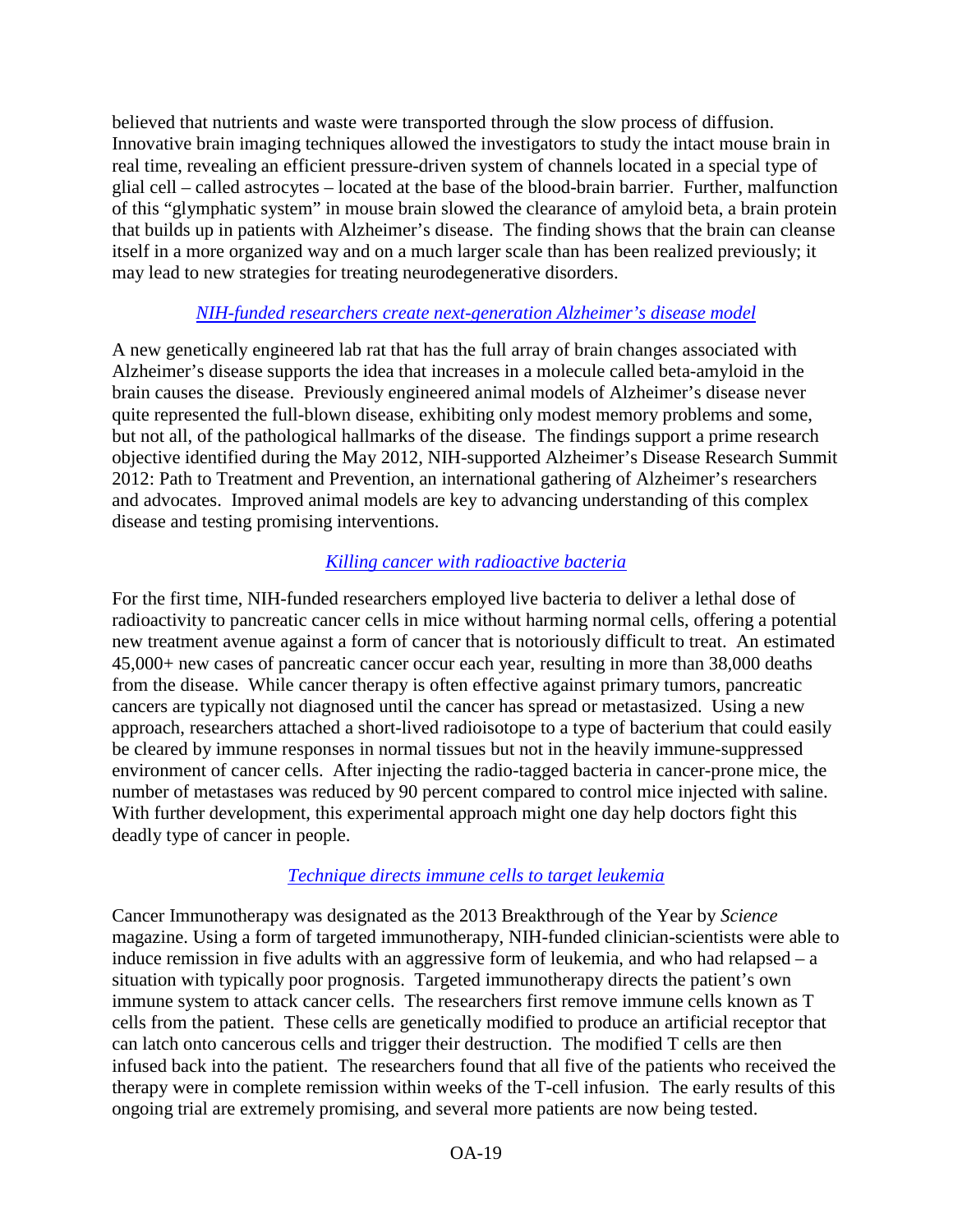#### *[Genomic analysis of endometrial tumors](http://www.nih.gov/researchmatters/may2013/05062013endometrial.htm)*

A new study suggests that genomic classification of endometrial tumors could help guide treatment strategies. Cancer of the endometrium, the tissue that lines the uterus, is the fourth most common cancer among women in the United States. Experts predict that close to 50,000 women will be diagnosed with the disease in 2013, with more than 8,000 deaths. Investigators in The Cancer Genome Atlas (TCGA) Research Network undertook a comprehensive genomic analysis of nearly 400 endometrial tumors. Four novel genomic-based subtypes of endometrial cancer emerged from the analysis, knowledge that could help inform new diagnostic and treatment approaches. The researchers found that about 25 percent of tumors classified by pathologists as "high-grade endometrioid" have a pattern of genetic alterations much like that of serous tumors. Surprisingly, the researchers also found similarities between endometrioid and colorectal tumors. The parallels suggest that these tumors may benefit from a similar course of treatment.

#### *[Antibodies protect against range of flu viruses](http://www.nih.gov/researchmatters/august2012/08272012flu.htm)*

Scientists have isolated antibodies that protect mice against a variety of lethal influenza B viruses. One of them also guards against influenza A viruses. The accomplishment points the way toward universal approaches to combat all influenza A and B viruses, as mentioned above. Type A viruses include the H5N1 avian virus, the 1918 pandemic flu virus and the seasonal H1N1 flu. Type A has several subtypes, but researchers recently isolated antibodies that neutralize a broad range of influenza A viruses. Influenza B viruses have received less attention than type A viruses. Type B viruses are not harbored by large numbers of animals, a requirement for creating pandemics. Nevertheless, a significant number of seasonal flu cases are caused by influenza B. To develop a universal flu vaccine or therapy, one needs to be able to provide protection against influenza A and influenza B viruses. The development of these broadly neutralizing antibodies against both virus types is a significant step toward a universal flu vaccine.

## *[Clues in H7N9 influenza genetic sequences](http://www.nih.gov/researchmatters/april2013/04292013H7N9.htm)*

Researchers quickly analyzed the novel avian influenza virus that has caused recent illness and death in China. Their effort gives clues to the virus's origin, transmissibility and treatment. Influenza virus strains are classified and named based on the viral surface proteins hemagglutinin (HA) and neuraminidase (NA). The team studied the genetic sequences of viruses isolated from four of the earliest fatal cases. The researchers found that the novel H7N9 viruses are likely to be treatable using NA inhibitors, a class of anti-influenza drugs that includes oseltamivir (Tamiflu) and zanamivir (Relenza). However, the novel strain won't likely be treatable with ion channel inhibitors, another major class of anti-influenza drugs. NIH researchers are conducting two clinical trials of an H7N9 vaccine, expected to conclude in December 2014, in order to be ready in the eventuality that the virus becomes readily transmissible between humans.

#### *New bacteria stops malaria transfer between mosquitoes*

NIH-funded scientists have found a way to infect mosquitoes with bacteria in order to break the genetic transmission of malaria, which kills approximately 660,000 people worldwide every year. Notably, the bacterial infection that would be introduced to mosquitoes is heritable and could be passed on for as many as 34 generations of the aerial blood-suckers, rendering them immune to malaria parasites. Researchers have also demonstrated that the infection killed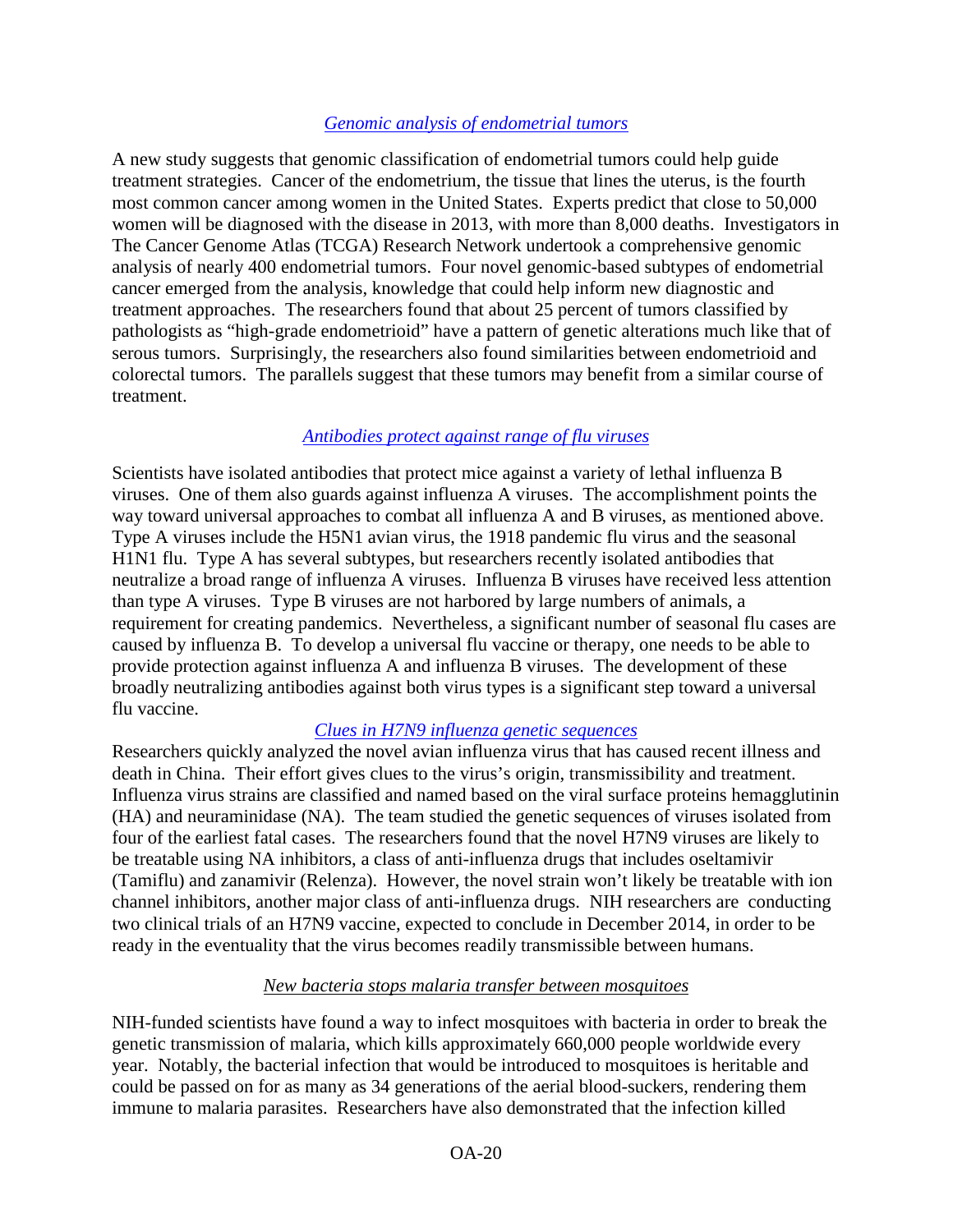malaria parasites in the mosquitoes' digestive systems as well as salivary glands, the main point of transmission to humans through bites.

# *[Implanted defibrillators boost "real world" survival](http://www.nih.gov/researchmatters/january2013/01142013defibrillators.htm)*

A new study linked implanted cardiac devices to improved survival rates, whether or not patients were participating in a carefully controlled clinical trial. Implantable cardioverter-defibrillators (ICDs) can save the lives of patients with heart failure. This small device is placed in the chest and monitors heartbeats and delivers electrical pulses if dangerous rhythms (arrhythmias) are detected. These pulses can normalize the heartbeat to prevent sudden cardiac arrest and death. Earlier clinical trials showed that ICDs can lengthen patient survival compared to optimal medical therapy. But it was unclear if the benefits seen in highly controlled clinical trials would hold true in real-world settings. In a recent study involving data from more than 5,000 patients, researchers found similar survival rates for real-world and clinical trial ICD participants. The researchers also found that matched ICD recipients in the real-world registry had significantly greater survival than trial participants who received only standard medical therapy.

## *Stiffening of the blood vessels precedes the development of hypertension*

Analysis of data from the Framingham Heart Study has shown that stiffening of the blood vessels occurs before the development of hypertension (high blood pressure), a discovery that runs counter to the widely held belief that increased arterial stiffness is instead a consequence of hypertension. The finding sheds light on the mechanisms that cause hypertension and suggests new therapeutic approaches to prevent or delay its development.

## *Rutin shows promise as blood thinner*

Researchers have shown for the first time that a substance called rutin is a promising candidate for development of a new drug to prevent blood clots. Scientists hoping to develop safer, more effective blood thinners recently identified rutin after screening nearly 5,000 molecules for their ability to block clot formation. Since it occurs naturally in many foods and is well tolerated by humans, researchers hope that it will prove useful for many patients without causing the harmful side effects that sometimes occur with currently available blood thinners.

# *[Stabilizing vaccines and antibiotics with silk](http://www.nih.gov/researchmatters/july2012/07232012silk.htm)*

NIH supported researchers have developed a way to use silk to store and distribute vaccines and antibiotics without having to keep them cold. By eliminating the need for refrigeration, the technique can lower costs and help expand the use of these lifesaving medical tools around the world. Currently, vaccines and antibiotics require extensive "cold chain" distribution networks to prevent the breakdown of these compounds when exposed to heat and humidity. This process is expensive and accounts for up to 80 percent of the cost of vaccines. Utilizing silk fibers to create a silk film that is inherently resistant to changes in moisture and temperature greatly enhances a vaccine's stability. For example, the researchers found that a measles, mumps and rubella (MMR) vaccine retained more than 80 percent of its potency after storage at 45 °C (113 °F) for six months. Typically, the MMR vaccine would rapidly lose all its potency under those conditions.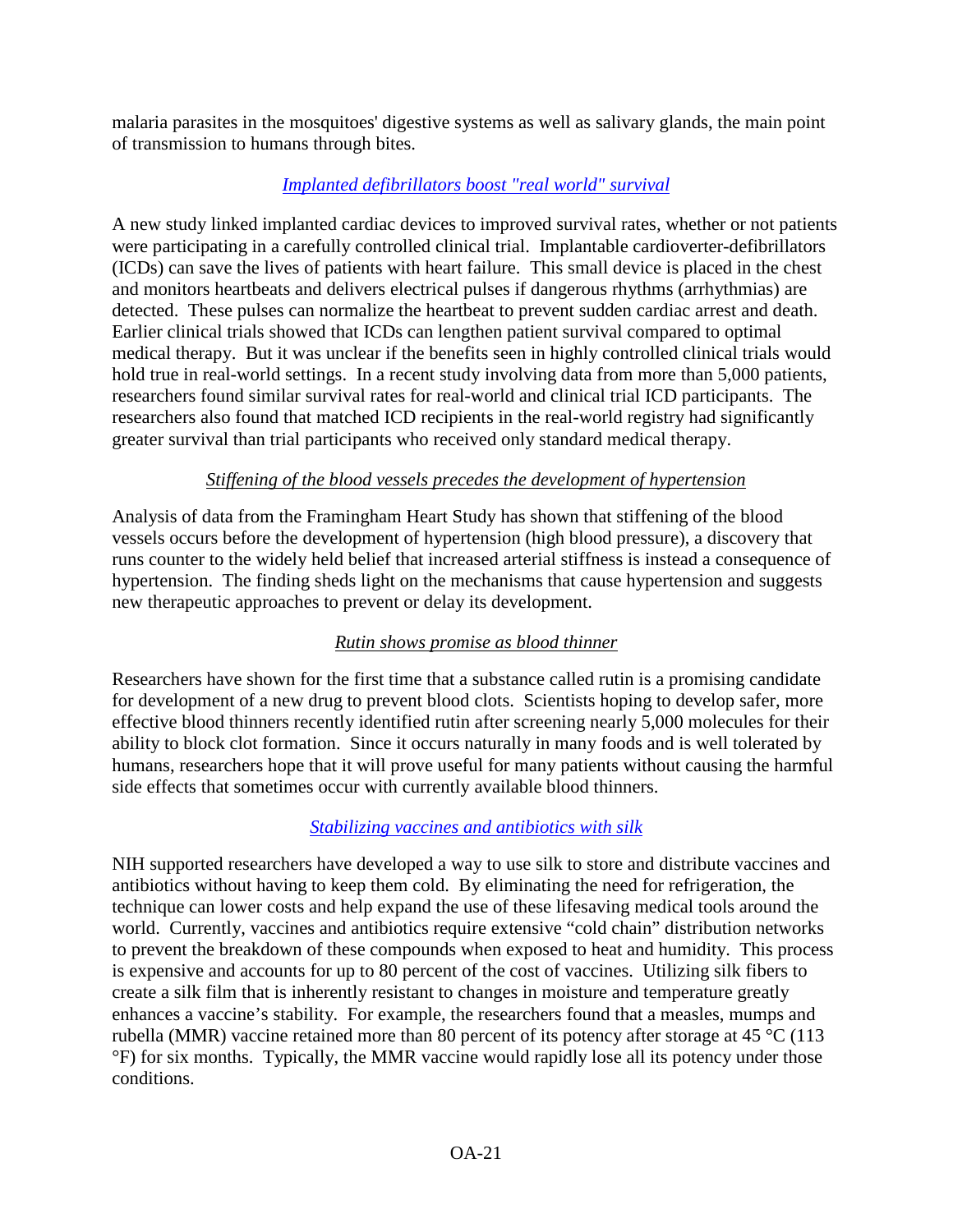#### *Platelet drug shows promise for treating severe, unresponsive aplastic anemia*

An early-phase study at the NIH Clinical Center has shown that eltrombopag, a drug that was designed to stimulate production of platelets from the bone marrow and thereby improve blood clotting, can raise blood cell levels in some people with severe aplastic anemia who have failed to benefit from standard therapies. This encouraging study suggests that the drug can stimulate bone marrow stem cells and perhaps have wider utility than initially thought.

# *[Lab-grown kidneys function in rats](http://www.nih.gov/researchmatters/april2013/04292013kidneys.htm)*

End-stage kidney disease, or renal failure, affects nearly one million people nationwide. Renal failure can be reversed with kidney transplants from well-matched donors. But about one in five recipients has problems with organ rejection within five years, and there are not enough donated kidneys to meet demand. About 100,000 people in the U.S. are now on the waiting list for a kidney transplant. To provide new options for these patients, researchers have been exploring techniques for creating artificial kidneys and other organs. Just this year, NIH-funded scientists created artificial kidneys that can filter blood and produce urine when transplanted into rats. With further development, this approach could help the many patients who await organ transplants because their own kidneys no longer work.

## *Heart muscle cells derived from human embryonic stem cells may be useful in cardiac repair*

Tissue engineering holds promise for regenerating damaged tissues and organs by stimulating them to heal themselves, but the approach to heart disease has been associated with worrisome complications such as arrhythmias. In a recent study, investigators transplanted heart cells grown from human embryonic cells into guinea pigs and showed that the cells electrically coupled and beat in sync with the animals' hearts. With further development, this approach may prove useful for heart attack survivors who are left with damaged heart muscle that can lead to progressive heart failure.

## *Stem cell research explains problems with blood cell formation in Down syndrome*

People with Down syndrome—they have three copies of chromosome 21 instead of two—are born with abnormal blood counts and experience defects in blood formation throughout their lives. Researchers have now reported the successful use of induced pluripotent stem cells and embryonic stem cells to model the effects of the additional chromosome copy. They showed that when the additional chromosome is present, the formation of blood stem cells is disrupted. Not only do these results enable a better understanding of disease progression in people with Down syndrome, but the same approach can also be used to model other diseases.

## *Egg-producing stem cells found in women*

Scientists long believed that women are born with a fixed number of young egg cells, or oocytes, which must last through their reproductive years. NIH-supported scientists were able to isolate egg-producing stem cells from the ovaries of women and observe these cells giving rise to oocytes. The finding may point the way toward improved treatments for female infertility.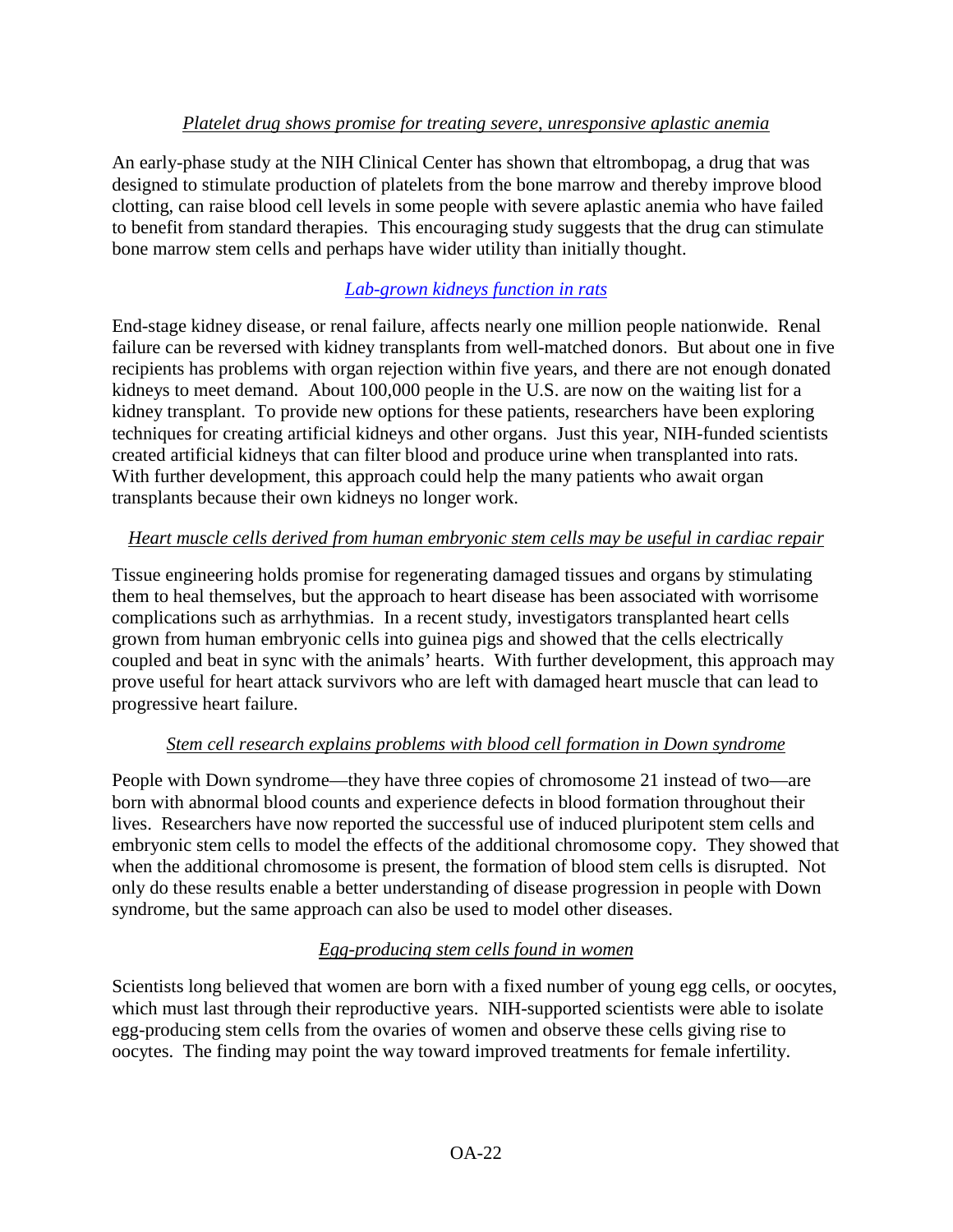## *Adult stem cells help regenerate injured lungs*

NIH-funded researchers have reported that adult stem cells residing in the lung may enable lung structures to regenerate after catastrophic injury. A study in mice with induced lung damage found that a type of stem cell from the small airways proliferated rapidly, radiated to the injured regions, and assembled into structures resembling air sacs. These findings provide a critical new understanding that may aid in the development of cell-based therapies for chronic lung diseases that presently have no cure.

## *Researchers derive lung cells from embryonic stem cells*

For the first time, scientists have established a procedure to direct embryonic stem cells to differentiate into lung cells—overcoming a major barrier to realizing the potential of regenerative medicine in the lung. Researchers were able to use the same differentiation strategy to produce disease-specific lung progenitor cells from induced pluripotent stem cells derived from patients with cystic fibrosis. This advance will improve scientists' ability to model lung diseases, test individual responses to treatments, and develop cell-based therapies for lung diseases.

## *Scientists find link between abnormal bone marrow cells and pulmonary arterial hypertension*

Investigators have uncovered a new clue to the cause of pulmonary arterial hypertension, a progressive and frequently lethal disease that in many cases arises mysteriously. Findings from a recent study suggest that bone marrow-derived endothelial progenitor cells play a role in causing the vascular injury in the lung that underlies the disease.

## *Rare gene variants play a role in asthma susceptibility*

A detailed exploration of selected DNA sequences has found rare variants of genes that influence asthma susceptibility in people of different backgrounds. Researchers determined that variants of four genes contributed to asthma susceptibility in African Americans, while a variant of one of the same genes was associated with asthma susceptibility in European Americans. The results may ultimately be useful in identifying people at risk for developing asthma.

## *Mobile technology approach can boost healthy eating and physical activity*

A new study has suggested that a combination of mobile technology and remote coaching holds promise for encouraging healthier eating and physical activity behaviors in adults. The work focused on innovative approaches to changing multiple health behaviors.

## *Preclinical study shows heroin vaccine blocks relapse*

NIH-funded scientists have reported successful preclinical tests of a new vaccine against heroin. The vaccine targets heroin and its psychoactive breakdown products in the bloodstream, preventing them from reaching the brain. According to the researchers, "Heroin-addicted rats deprived of the drug will normally resume using it compulsively if they regain access, but our vaccine stops this from happening." If the vaccine works as well in human trials, it could become a standard part of therapy for heroin addiction, which is estimated to affect more than 10 million people worldwide.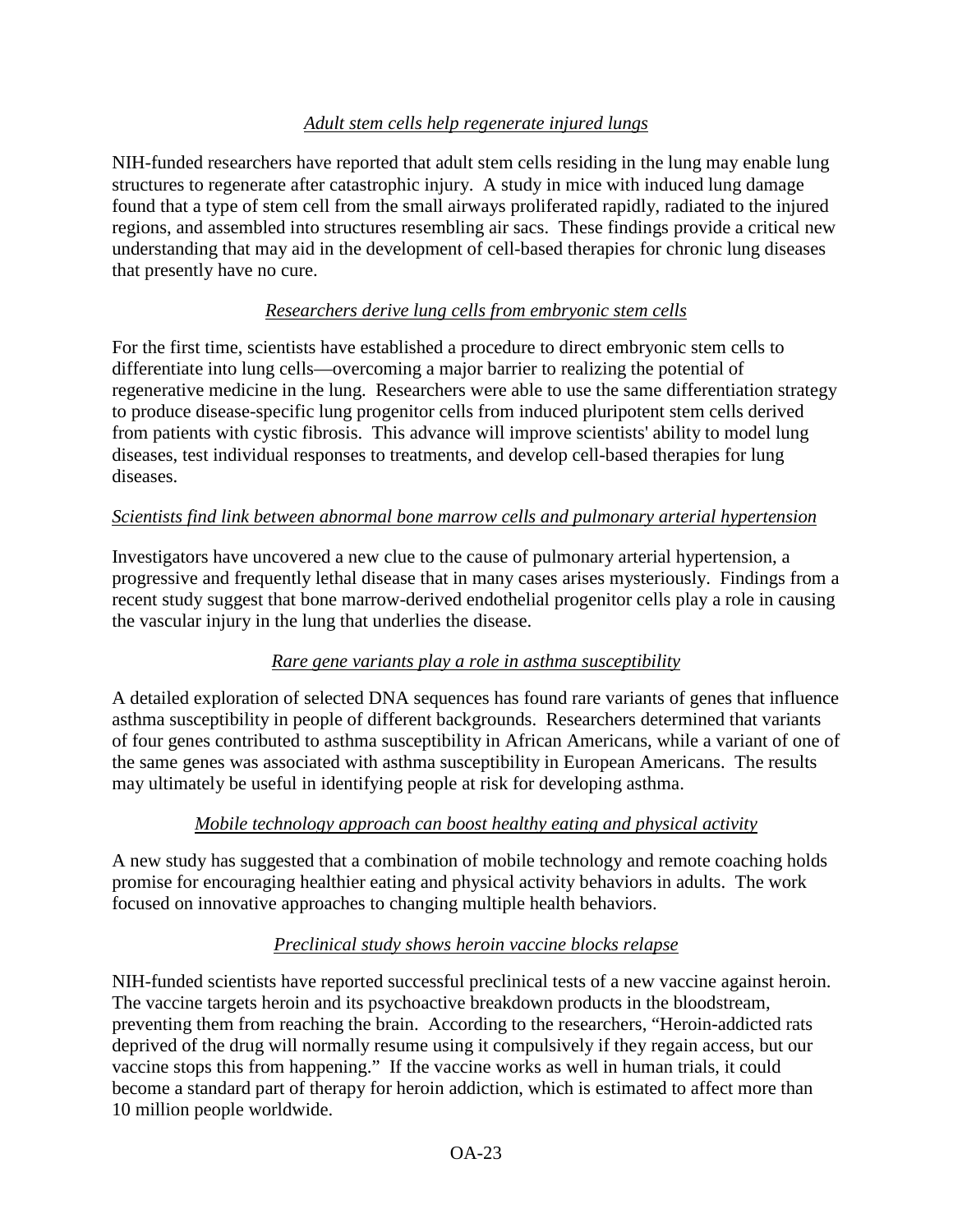## *Hormone may help treat diabetes*

A newly discovered hormone called betatrophin prompts cells in the pancreas to multiply and produce more insulin. The finding, in mice, may lead to new ways to prevent or slow the progression of diabetes. NIH-funded researchers set out to try to identify a signal that seems to be sent by the liver to the beta cells when the insulin receptor is blocked and blood glucose levels rise. The researchers found that after the insulin receptor was blocked, one particular liver gene increased its activity significantly. They were able to show that this gene, which turned out to be one of the 20,000 genes that has not attracted much attention so far, coded for a secreted protein. Because it helps beta cells grow, they named it "betatrophin." Researchers are now looking at how this hormone may be used in humans.

#### *Gastric bypass surgery reduces blood glucose levels and helps control type 2 diabetes*

A recent study has shown that bariatric surgery can help control type 2 diabetes more effectively than medical therapy alone, and can help reduce the need for medications to lower glucose, lipids, and blood pressure. Studying patients with obesity and poorly controlled type 2 diabetes, researchers compared patient outcomes achieved through intensive medical therapy (which included lifestyle counseling, weight management programs, frequent home glucose monitoring, and the use of diabetes medications) to those obtained with intensive medical therapy in combination with bariatric surgery. After 12 months, blood glucose was reduced to levels below the diabetic range in only 12 percent of participants who received medical therapy alone, compared to upwards of 40 percent of those who also received gastric bypass. Longer studies will be needed to determine whether the metabolic improvements observed in the surgery patients will be durable and will translate to diverse racial/ethnic groups; meanwhile this finding adds to existing evidence that bariatric surgery may be a reasonable approach for treating some patients with obesity and uncontrolled type 2 diabetes.

## *Gut microbes affect weight after gastric bypass*

Gastric bypass is a type of surgery used to treat severe obesity. In a procedure known as Rouxen-Y gastric bypass (RYGB), parts of the stomach and small intestine are removed. The procedure results in significant weight loss as well as improvements in associated conditions such as type 2 diabetes. NIH-funded researchers recently showed that the beneficial effects of RYGB surgery are due in part to changes in the gut microbial community. They collected samples of gut microbial communities from mice that had undergone gastric bypass, sham surgery, or sham surgery plus restricted diet. The samples were put into the stomachs of lean mice that were germ free and thus had no preexisting gut microbial communities. The mice that received microbes from the RYGB surgery mice lost weight and had less fat mass than mice that received microbes from either group of sham surgery mice.

## *Brain Patterns May Help Predict Relapse Risk for Alcoholism*

Relapse to heavy drinking is a major obstacle to recovery for many alcohol dependent individuals, often triggered by stress or drinking-related cues that can induce craving for alcohol. Using brain imaging techniques, investigators found that individuals in recovery and who showed heightened activity in the prefrontal region of the brain were more likely to experience cravings for alcohol and subsequent relapse. The findings suggest that brain activity patterns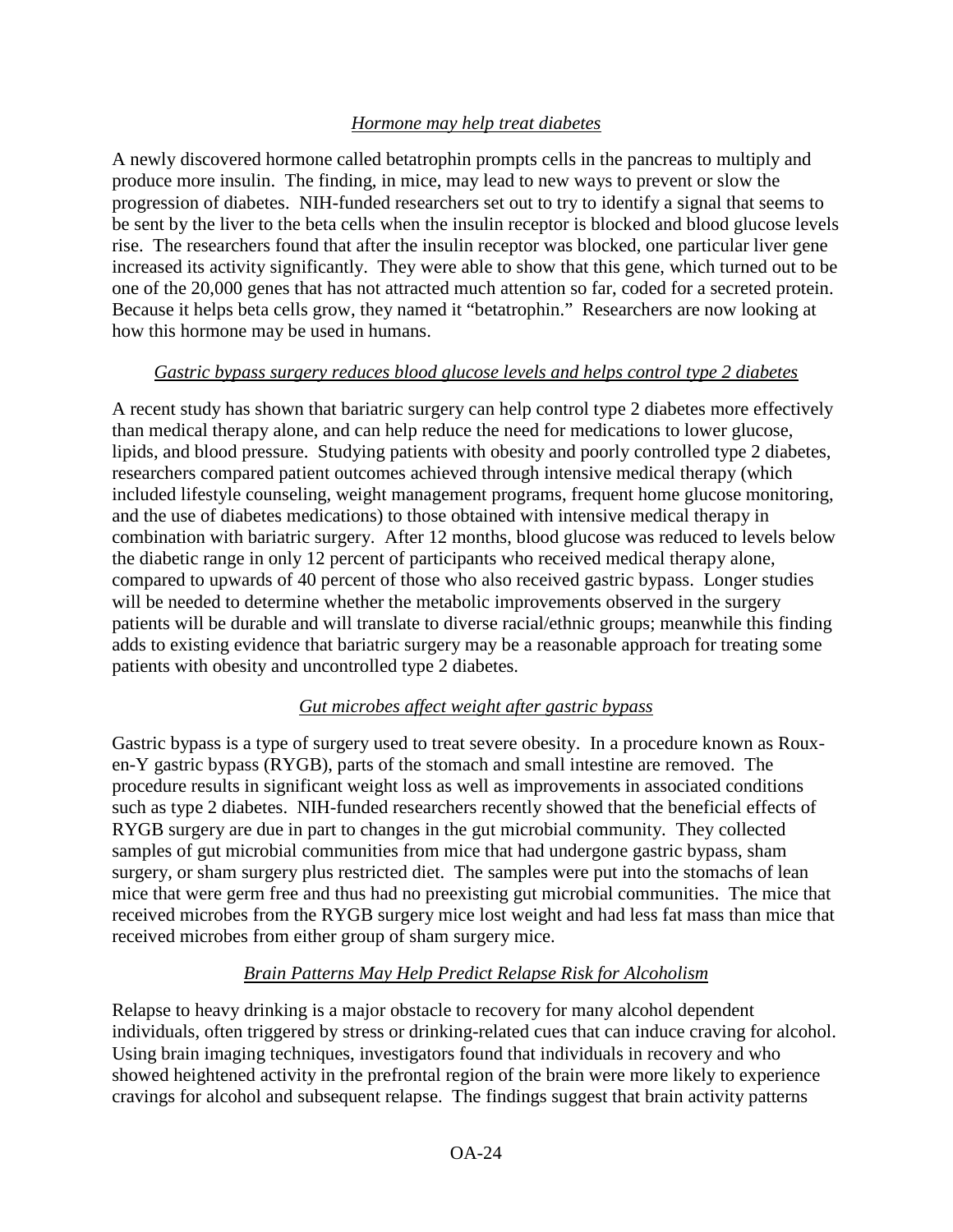may be useful in the future to identify individuals at greatest risk for relapse, and that medications and/or behavioral interventions that target the prefrontal region of the brain may be beneficial for patients with the highest relapse risk.

## *Mobility for Paralyzed Patients*

A promising new therapy for patients who are paralyzed after a spinal cord injury has been developed through the NIH's Rehabilitation Engineering program. Researchers developed a 16 electrode array to stimulate the membrane that surrounds the spinal cord (called epidural stimulation). The device, about the size of a french fry, is implanted in the patient's lower back near the spinal cord and sends a low-level electrical stimulation to the spinal cord, similar to a pacemaker for the heart. To date, all three of the patients who have tried the device are able to stand and voluntarily control both legs when stimulation is applied. The investigators are planning additional human and animal studies to explore the biological mechanism for recovery of voluntary movement.

## *3D model of opioid receptor reveals potential drug target for non-addictive pain medication*

Abuse of opioids—including heroin, morphine and certain prescription painkillers—is a major public health problem. NIH researchers are seeking to develop pain medications with diminished abuse potential, which could reduce the need for highly addictive opioid medications. In a step closer to this goal, NIH-funded scientists have produced the first high-resolution, threedimensional image of the kappa subtype of opioid receptor (KOR) – the one opioid receptor subtype known to mediate pain relief without the rewarding effects of other opiates. The 3D map reveals how the receptor binds to a molecule that occurs naturally in the brain, providing a long anticipated molecular framework for designing pain medications with less or no abuse potential.

## *First step-by-step snapshots of transcription initiation*

When a gene is turned on—such as insulin in pancreatic cells or melanin in skin cells—an enzyme called RNA polymerase transcribes the genetic information from DNA into RNA. Errors in transcription can lead to malfunctions that may turn cells cancerous or trigger a host of other health problems. NIH-funded researchers have achieved a major advance in understanding transcription by providing the first step-by-step look at the molecular machinery that initiates the process. By re-enacting the process in a test tube and using an imaging technique called cryoelectron microscopy, they captured snapshots showing that a bevy of helper molecules bind to the DNA and assemble into a growing complex in a precise, stepwise manner. This complex provides a landing pad for the polymerase and primes the DNA for transcription. Knowing how this intricate complex forms provides a valuable framework for understanding a fundamental cellular process with important medical implications.

# *Proteins in the cornea yield clues to potential new class of antibiotics*

The cornea, the outer protective layer of the eye, is amazingly resilient to infection. A team of NIH-supported investigators have identified small fragments of keratin proteins in the cornea that are responsible for fighting infections and pathogens. Synthetic variations of these peptides effectively killed bacteria that lead to flesh-eating disease, strep throat, staph infections, diarrhea, and cystic fibrosis-associated lung infections. These findings could lead to a powerful new class of low-cost, non-toxic antibiotics at a time when antibiotic resistance is of growing concern.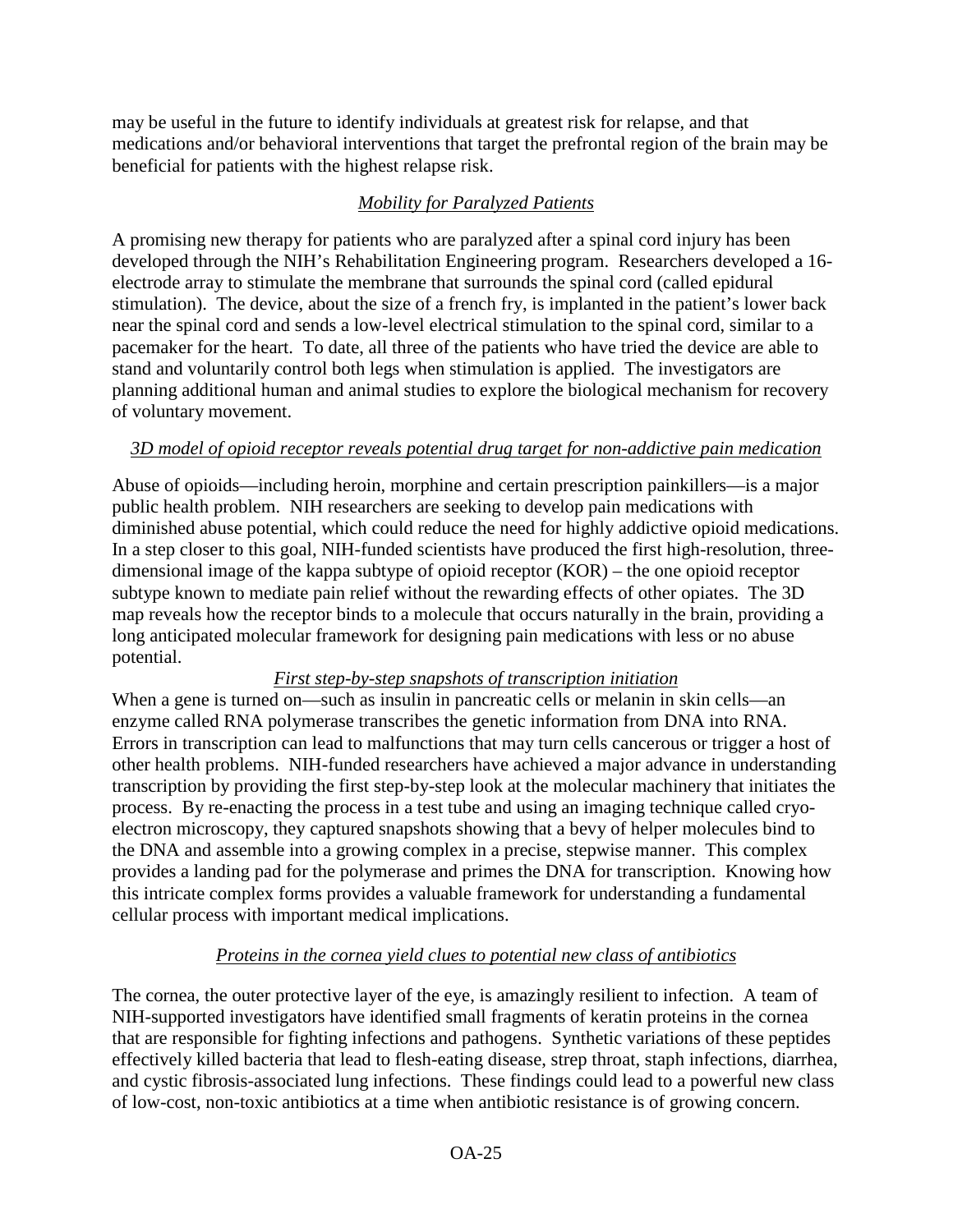#### *Novel screening strategy identifies new class of antibiotics*

Antibiotic resistance is a growing problem in the U.S. and around the world, and the number of new antibiotics reaching the clinic continues to decline. Recently, though, NIH-funded researchers have developed an innovative and cost-effective screening approach, called BioMAP, to identify potential new antibiotics, including some with the ability to kill drugresistant bacteria. The BioMAP process successfully predicted known antibiotics and resulted in the identification of a new structurally unique antibiotic (named arromycin). BioMAP is a ground-breaking tool that can be used in academic as well as industrial laboratories to facilitate new natural products antibiotic discovery and address the looming antibiotic crisis.

## *DNA blood test for newborns may lead to early treatment for spinal muscular atrophy*

Spinal muscular atrophy (SMA) is a genetic disease that attacks nerve cells, called motor neurons, in the spinal cord. SMA weakens muscles and can affect walking, crawling, breathing, swallowing, as well as head and neck control. Early treatment is critical; however, the short window of opportunity often occurs before symptoms appear. To address this challenge, researchers have developed an inexpensive and quick DNA test that could be used shortly after birth to identify newborns at risk of developing spinal muscular atrophy (SMA). The highly sensitive new test works by screening blood samples for the unique SMN1 gene mutation. If the test results are positive, a follow-up test can be done to detect an associated gene, known as SMN2, which could indicate the severity of disease. This new DNA screening test may help clinicians to diagnose SMA more quickly and start crucial treatment as early as possible.

#### *New models improve the prediction of seasonal flu epidemics*

Human influenza infections exhibit a strong seasonal cycle in temperate countries, such as the U.S. NIH-funded scientists assessed the role of humidity and other local climatic variables on influenza seasonality by modeling public health and climatic data from around the world. They concluded that there are two types of environmental conditions associated with seasonal influenza epidemics: "cold dry" conditions and "humid-rainy" conditions. The models developed through this research enable scientists and public health experts to 1) predict peak flu seasons given climate variables; and 2) identify the climate thresholds that explain different flu seasonality patterns around the world. The development of these new models enhances existing influenza transmission models and provides more accurate predictions of the timing of influenza activity worldwide.

#### *Drug restores hearing in noise-deafened mice*

Our ability to hear relies on sensory hair cells in the inner ear. When hair cells are damaged by disease, injury, or aging — people experience hearing loss and cannot regenerate hair cells on their own. NIH-funded scientists have shown for the first time that a drug can be used to grow sensory hair cells in the inner ear of mice. The drug blocks a protein that normally prevents stem cells in the inner ear from turning into hair cells. When the drug was injected into the inner ear area containing hair cells in noise-deafened mice, the drug encouraged cells supporting and surrounding the hair cells to turn into new hair cells leading to small improvements in the mice's hearing. This is the first study to show that scientists can use a drug to partially restore hearing in a mouse with noise-induced hearing loss.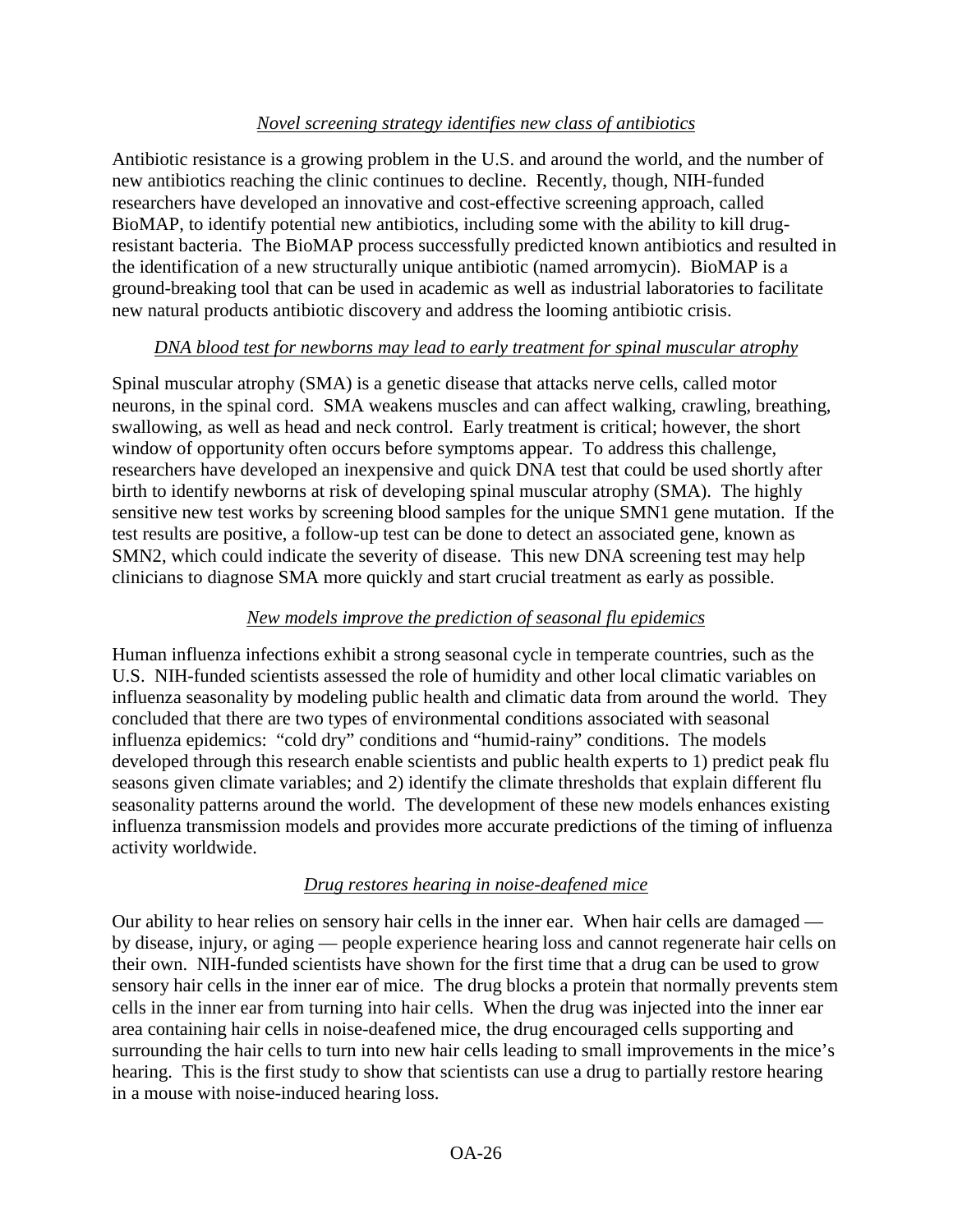#### *Spontaneous gene mutations implicated in congenital heart disease*

Findings from NIH's Pediatric Cardiac Genomics Consortium – an international multi-center collaborative research effort – have brought us closer to understanding the causes of congenital heart disease, the most common type of birth defect. The unprecedented large-scale genetic analysis found that spontaneous gene mutations affect a specific biological pathway that is critical to aspects of human development, including the brain and heart. An analysis using stateof-the-art sequencing and genome mapping techniques revealed that children with congenital heart disease had a greatly increased rate of spontaneous mutations among genes that are highly expressed, or active, in the developing heart. The findings will inform future research into the causes of congenital heart disease with the ultimate goals of improving treatment and eventually uncovering ways to prevent congenital heart disease in the early stages of heart formation.

## *Rapid test allows for earlier diagnosis of tuberculosis in children*

Preliminary diagnosis of tuberculosis (TB) is currently made by examining respiratory secretions under a microscope and sending the sample to a laboratory to be cultured and identified. The results of the culture test can take more than two weeks to confirm a diagnosis. Diagnosing TB in children is further complicated because children tend to have much lower levels of the TB bacteria than adults. A new test, developed with NIH support, detects TB in children within an average of 24 hours. The availability of this rapid, accurate test in primary care settings can enable children to receive appropriate treatment quickly, decreasing the likelihood of hospitalization or other complications.

## *A step closer to a vaccine for malaria*

A malaria vaccine being tested in an NIH-funded clinical trial was found to be safe, to generate an immune system response, and to offer protection against malaria infection in healthy adults. One of the most severe public health problems worldwide, malaria is transmitted to humans by the bite of an infected mosquito. After the bite occurs, infectious malaria parasites in the immature, sporozoite stage of their life cycle first travel to the liver, where they multiply, and then spread through the bloodstream, at which time symptoms develop. The vaccine trial found that participants who received the higher total dose of the experimental vaccine were able to generate a stronger immune response and, when exposed to mosquitoes carrying malaria, fight off infection.

## *Pharmacoperones and new treatments*

Proteins throughout the body have specific structures that allow them to interact with each other and other molecules so that all of the body's systems can function properly. However, in many diseases, including cystic fibrosis, inherited cataracts, Parkinson's, Huntington's, and Alzheimer's, gene mutations cause proteins to misfold, changing from orderly sheets and spirals to tangled strands. While medical treatments may address the symptoms of these diseases, they cannot correct the underlying misfolded proteins. NIH-supported researchers discovered a new way for small molecules called pharmacoperones to enter cells and fix the misfolded proteins, restoring the proteins' normal functions. In mouse studies, researchers used this technique to cure a disease (also occurring in humans) that causes males to be unable to father offspring. This new approach using pharmacoperones could affect treatment development for a wide range of diseases.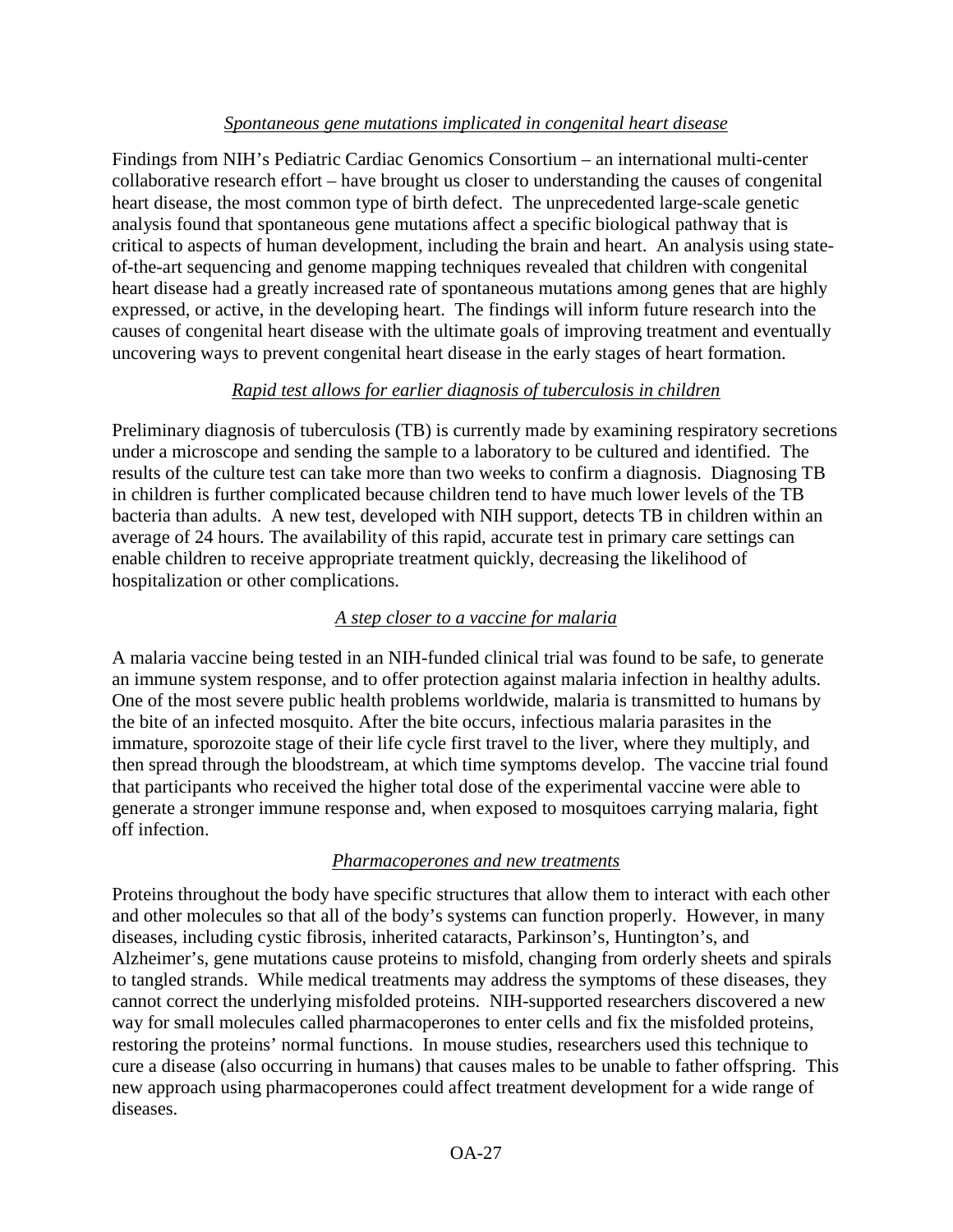#### *Liquid-to-gel injection aids formation of new bone*

NIH-funded researchers have engineered a material that can aid the regeneration of bone tissue in irregularly-shaped craniofacial bones. The material begins as liquid at room temperature and is injected into the body at an injured site, where it turns into gel upon reaching body temperature. Once the gel is in place, researchers said, "It enables the formation of scaffolds locally and the delivery of growth factors and stem cells into defects of complex anatomical shapes with minimal surgical intervention." After bone tissue has been successfully regenerated, the gel can be changed back to liquid and released from the site.

#### *Genetic microsurgery*

A new technology called CRISPR (clustered regularly interspaced short palindromic repeats) is allowing scientists to specifically target genes for deletion, addition, activation, or suppression in what amounts to performing their own genetic microsurgery. The method harnesses a protein that is involved in a bacteria's adaptive immune response that works through precise targeting of DNA. Using this system, NIH-supported researchers have altered DNA in human cells, rats, mice, zebrafish, bacteria, fruit flies, yeast, nematodes, and crops. This wide-ranging applicability makes the technology potentially valuable for numerous applications, including treatment of genetic diseases.

#### *Protein surface yields key ingredient for vaccine design*

NIH-funded researchers used structural biology—the study of the architecture of the molecules of life—to design key parts of vaccines to protect against respiratory syncytial virus (RSV), which affects millions of infants each year, as well as HIV. When researchers found an antibody that attached tightly to the RSV's surface, they used x-ray diffraction techniques to determine the precise location of binding. They used this information to design an RSV protein to serve as an immunogen, the main component of a vaccine. Injecting this protein into animal models generated an immune response, making it a good candidate for vaccine development to prevent RSV. Similarly, another group of researchers identified important features on a surface protein of HIV and then designed a novel version of the surface protein to try to generate an immune response that would fight the infection. While more testing is warranted in both cases, this promising strategy could prove worthwhile in developing vaccines against life-threatening illnesses.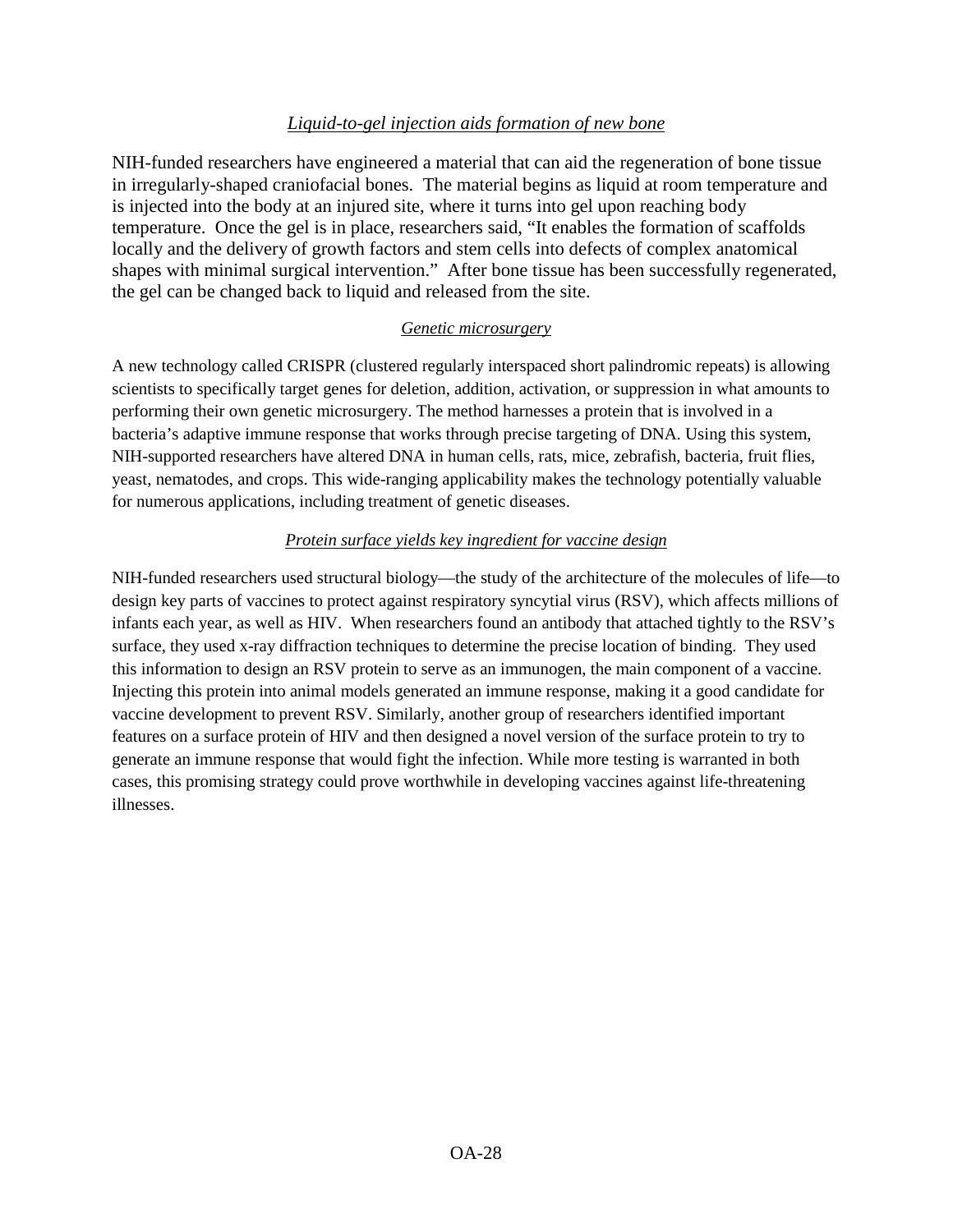#### **National Institutes of Health FY 2015 Congressional Justification**

## **Funding History <sup>1</sup>**

| $2011^2$   | \$30,935,000,000 |
|------------|------------------|
| $2012^3$   | \$30,852,187,000 |
| $2013^{4}$ | \$29,143,262,321 |
| 2014       | \$30,142,653,000 |
| 2015 PB    | \$30,353,543,000 |

1 Annual amount includes discretionary budget authority received from both Labor/HHS appropriations that fund ICs as well as the Interior, Environment & Related Agencies appropriation that supports NIH Superfund Research activities. Also includes mandatory budget authority derived from the Special type 1 Diabetes account. Excludes the PHS Evaluation Fund allocation to NLM.

2 Includes \$998,000 from HHS for General Departmental Management transfer for the Interagency Autism Coordinating Committee. 3 Includes Secretary's transfer.

4 Includes effect of sequestration and Secretary's transfer.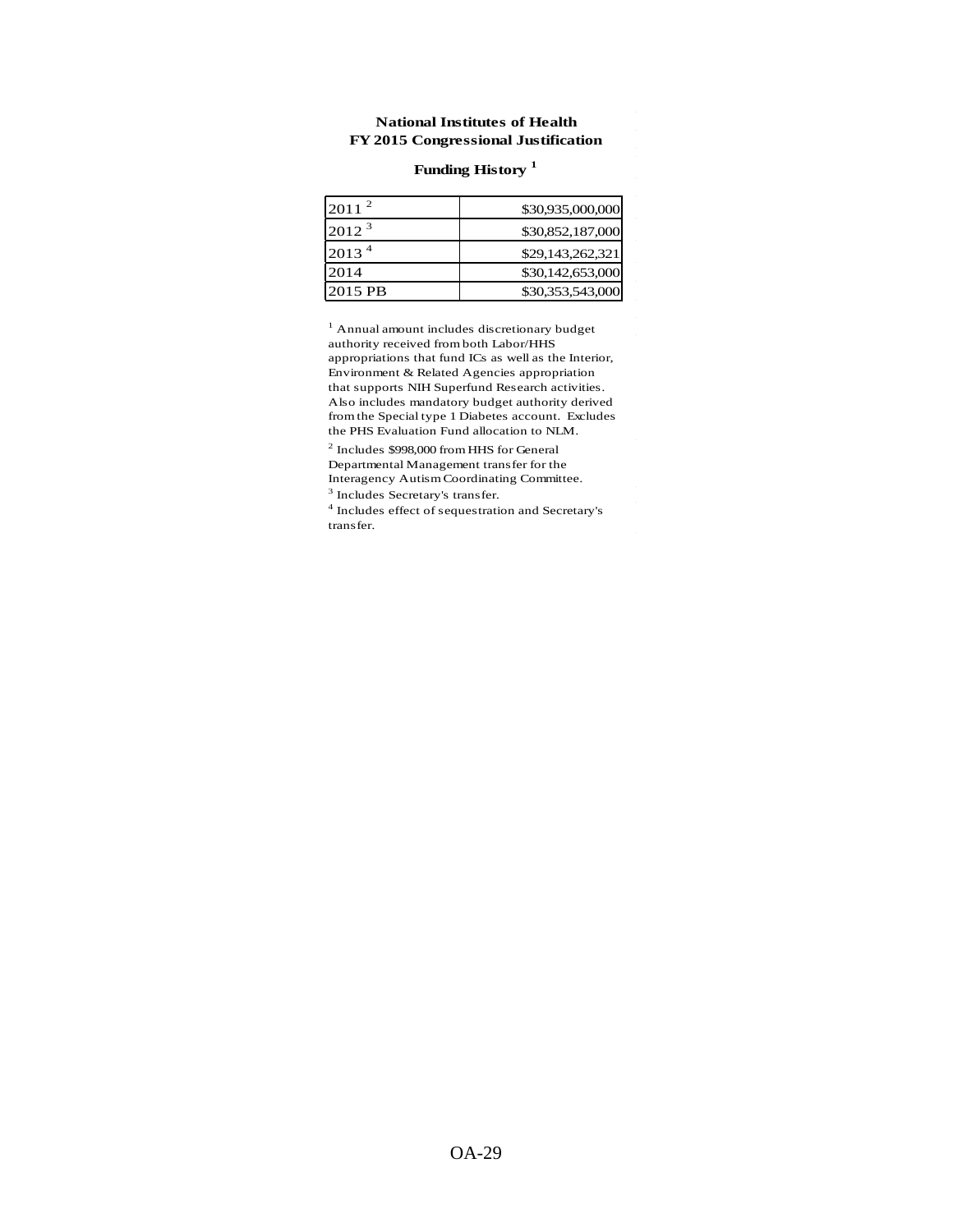# **Summary of the Request: Narrative** [5](#page-29-0)

For FY 2015, the NIH requests a program level of \$30.362 billion, a \$211 million or 0.7 percent increase above the FY 2014 program level of \$30.151 billion. Within the FY 2015 requested level, NIH will invest in areas of the most extraordinary promise for biomedical research and enhance the scientific workforce, working to recruit and retain the best and brightest from all of our nation's diverse populations to tackle major health challenges facing the Nation now and in the future. This request preserves NIH's highest priority activities. The following summary discusses estimates of budget mechanism amounts, which change throughout the course of the year due to scientific opportunities and the results of peer review. Mechanism and submechanism levels are not proposed programs, projects, and activities.

**Research Project Grants**: Research project grants (RPGs) are the primary mechanism for funding of investigator-initiated biomedical research. These grants support new and experienced investigators in broad-based research programs. The use of RPGs as a mechanism of support covers the entire medical research continuum, from basic scientific research at the molecular and cellular levels to studies of human beings in both healthy and diseased states. Most grant applications originate with individual investigators who develop proposals for research in their area of interest. Research project grants awarded to institutions on behalf of a principal investigator support medical research activities in the areas of both the specific interests and competence of the principal investigators and in areas identified as high priority by the NIH Institutes and Centers (ICs).

NIH uses several RPG activities to support the best research applications from the most talented researchers. The most common, the traditional R01 grant, supports a single project with a principal investigator or co-investigators. Another frequently used grant is the P01, a multiproject grant, which supports a variety of broad-based multi-disciplinary projects conducted by numerous investigators working on various aspects of a specific major research objective or theme.

## Budget Policy:

The FY 2015 President's Budget estimate for this high priority mechanism is \$16.197 billion, or a 0.7 percent increase over the FY 2014 Enacted level. This level of support enables NIH to nominally increase the pace and scope of ongoing research, as well as stimulate participation of new researchers and the accompanying development of fresh ideas. To maximize the number of new and competing grants, in FY 2012 inflationary increases for future year commitments were discontinued for all competing and non-competing awards, however adjustments for special needs (such as equipment and added personnel) will continue to be accommodated. The average cost of new and competing RPGs is estimated to decrease by 6.6 percent compared to FY 2014. This is due to a cohort of very large grants that are expected to be awarded in FY 2014 and will become non-competing in FY 2015. The request is estimated to fund a total of 34,197 RPGs, essentially to the same as the number of grants anticipated in FY 2014. Of total funding, \$4.132 billion would support an estimated 9,326 new and competing RPGs, an increase of 329 over the 8,997 new and competing RPGs estimated for FY 2014. The amount allocated for these grants

<span id="page-29-0"></span>*<sup>5</sup> All referenced amounts reflect adjustments for comparability to FY 2015 for the proposed direct funding of the National Center for Biotechnology Information / Public Access in the National Library of Medicine.*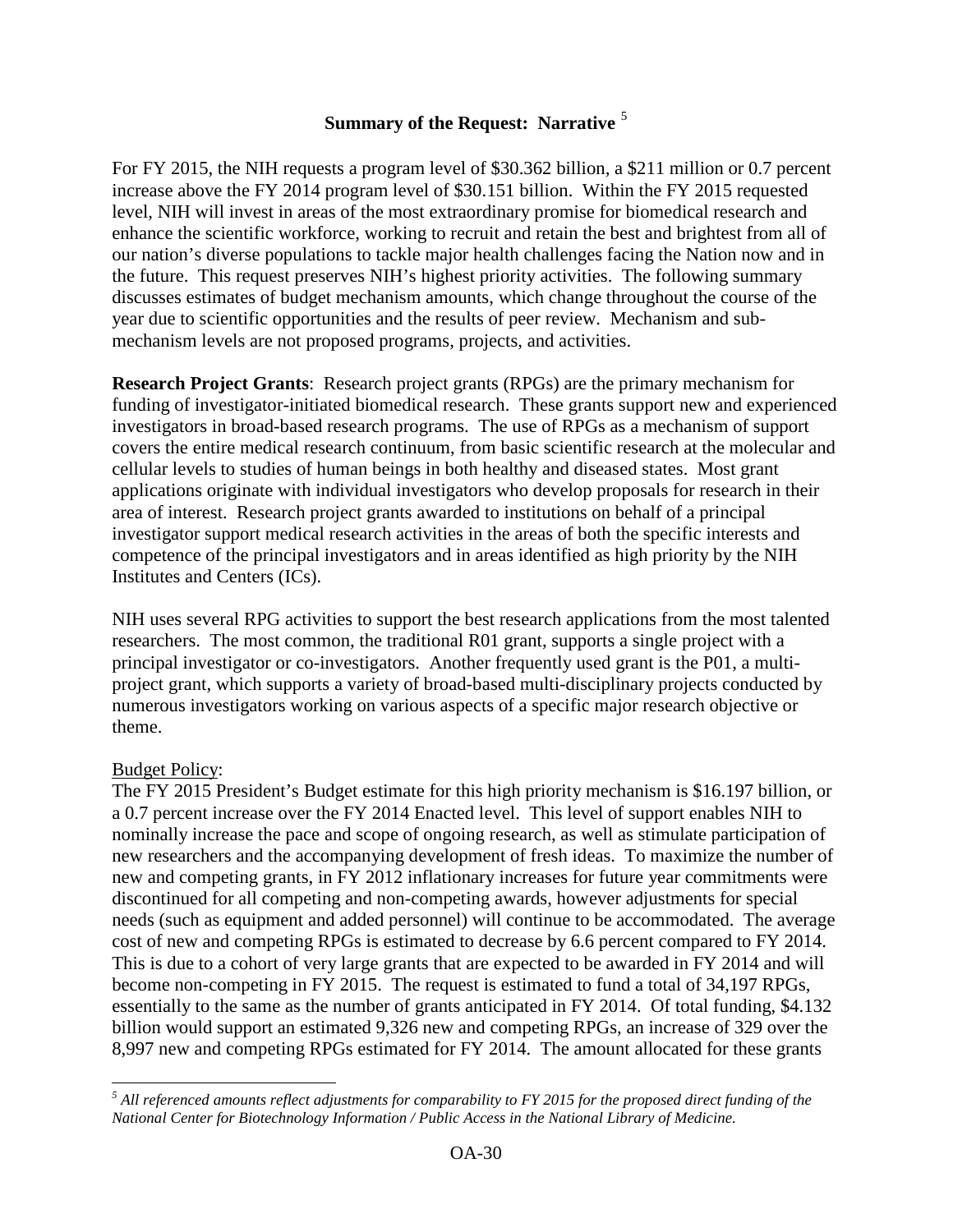would decrease by \$133.9 million, or about 3.1 percent, while the amount allocated for noncompeting RPGs would increase by \$239.0 million, or about 2.2 percent. Administrative Supplements would receive approximately \$149.2 million in FY 2015, a decrease of \$5.1 million compared to the \$154.3 budgeted for FY 2014. NIH will also enhance its strong commitment to extramural grants targeted to small business innovative and technology transfer research (SBIR/STTR) programs. SBIR/STTR grants would receive \$716.6 million to support an estimated 1,635 awards, a \$19.5 million increase, or 2.8 percent, compared to the \$697.1 supported in FY 2014 – meeting the increased minimum set-aside thresholds for FY 2015 established under the SBIR/STTR Reauthorization Act of 2011.

**Research Centers**: Research center grants are awarded to institutions on behalf of a program director and a group of collaborating investigators to: (a) provide long-term support for leadingedge research; (b) conduct multi-disciplinary programs of biomedical research; and (c) develop research resources. The Research Centers program aims to integrate basic research with applied research and transfer activities; to promote research in the areas of clinical applications with an emphasis on intervention, including prototype development and refinement of products, techniques, processes, methods, and practices; to develop and maintain the biotechnology and research model resources needed by NIH-supported biomedical investigators for conducting research; and, to assist minority institutions in improving their research infrastructure.

## Budget Policy:

NIH estimates a slight increase of support for Research Centers in FY 2015; at \$2.723 billion this represents a \$9.8 million increase, or 0.4 percent, compared to the FY 2014 Enacted level. This level would fund an estimated 1,370 awards, or 23 more grants than the 1,347 projected for FY 2014.

**Other Research:** NIH continues to support a variety of investigator-initiated activities through other types of research grants. Through the Research Careers program, NIH provides increased career opportunities in medical research to scientists of superior potential. The program provides support for young investigators who desire advanced development and scientists who need experience to qualify for senior positions. Other Research mechanisms include support for research initiatives in the cooperative clinical research sub-mechanism to encourage regionallybased clinical evaluations of methods of therapy and prevention strategies. Minority Biomedical Research Support Grants fund research that enriches the biomedical research environment at undergraduate institutions. Moreover, these grants strengthen the research training capabilities of minority faculty and students. Other Research grants also support grants for: shared resources for grantee institutions; purchase of equipment; implementation of the Nanotechnology program of the Common Fund; and conference grants to support investigator-initiated meetings, conferences or workshops to promote sharing of scientific knowledge and address specific issues.

## Budget Policy:

The \$1.868 billion estimated for this mechanism reflects an increase of \$43.2 million, or 2.4 percent, relative to the FY 2014 Enacted level. That amount would fund a total of 6,506 grants, an increase of 24 awards or 0.4 percent over the FY 2014 level.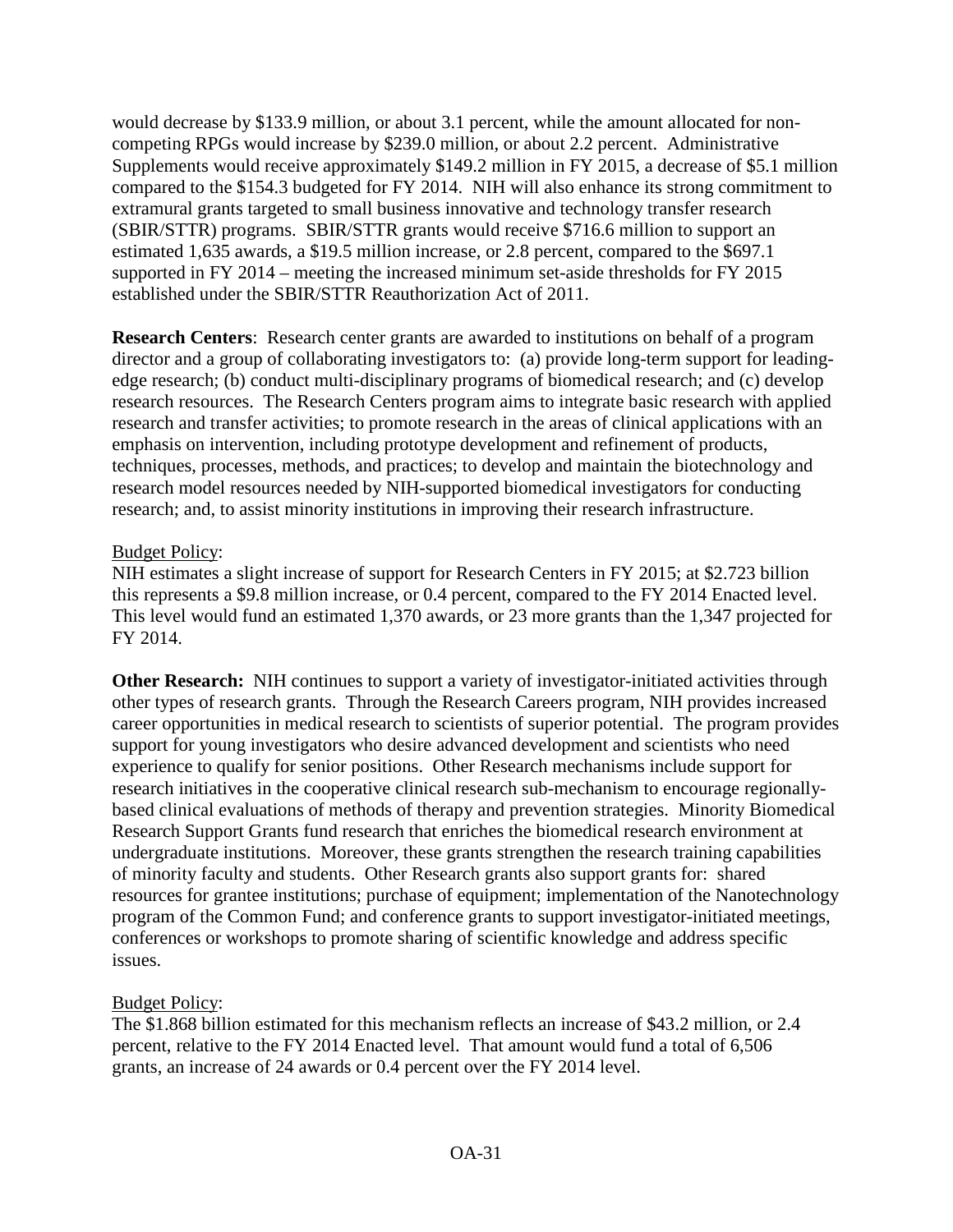**Research Training:** The purpose of the Ruth L. Kirschstein National Research Service Awards (NRSA) program is to strengthen the Nation's corps of biomedical and behavioral research investigators. Through institutional awards and individual fellowships, NIH supports both basic and applied research training in the biomedical and behavioral sciences. Institutional awards provide the foundation for the manpower development effort by supporting the national capacity for excellent, up-to-date training in a variety of institutional settings. They enable NIH to aid institutions in maintaining vigorous and effective research training programs and, in particular, to support research training programs in areas of national need. Funds are awarded for predoctoral and postdoctoral stipends and for tuition where warranted, with a modest allocation to the institution to defray training-related expenses not covered by tuition. NRSAs also include funds for travel, fees, indirect costs, and other expenses. Stipend levels constitute the largest portion of NRSA funding.

## Budget Policy:

NIH proposes an average stipend increase of 2.0 percent above the FY 2014 level for trainees. This increase is consistent with stipend modifications recommended previously by the Advisory Committee to the NIH Director. More robust stipends were also embodied in recommendations included in a major training research study issued in 2011 by the National Research Council of the National Academy of Sciences.<sup>[6](#page-31-0)</sup> In addition, this increase is consistent with 42 USC 288(b)(5), which anticipates periodic adjustments in stipends "to reflect increases in the cost of living." Stipend rate adjustments continue a long-term strategy that NIH has used to more closely align stipend levels to salaries that could be earned in related occupations. The proposed stipend increase is intended to improve NIH's ability to attract high-quality research investigators to the field of biomedical research. In order to achieve NIH's research objectives, it is essential to ensure that highly trained scientists will be available to address the Nation's biomedical, behavioral and clinical research needs. NIH estimates \$767 million for this mechanism in FY 2015, a \$14 million, or 1.9 percent, increase above the FY 2014 Enacted level. That amount would support an estimated 15,715 total Full-Time Training Positions (FTTPs), 108 more than the 15,607 total FTTP funded by the FY 2014 Enacted level.

**Research and Development (R&D) Contracts:** NIH awards R&D contracts to acquire specific products, services or studies from academic institutions and nonprofit and commercial organizations. This mechanism also includes collaborative research efforts with other agencies, small business innovation research and architect-engineering services contracts.

## Budget Policy:

FY 2015 funding for R&D contracts would increase by \$40.4 million to \$3.031 billion, an increase of approximately 1.4 percent above the FY 2014 Enacted level of \$2.990 billion. The estimated amount would fund 2,186 contract awards, essentially the same as the number of awards anticipated in FY 2014.

<span id="page-31-0"></span>*<sup>6</sup> National Research Council, Research Training in the Biomedical, Behavioral, and Clinical Research Sciences, (Washington, DC, The National Academies Press, 2011) [\(http://grants.nih.gov/training/Research\\_Training\\_Biomedical.pdf\)](http://grants.nih.gov/training/Research_Training_Biomedical.pdf)*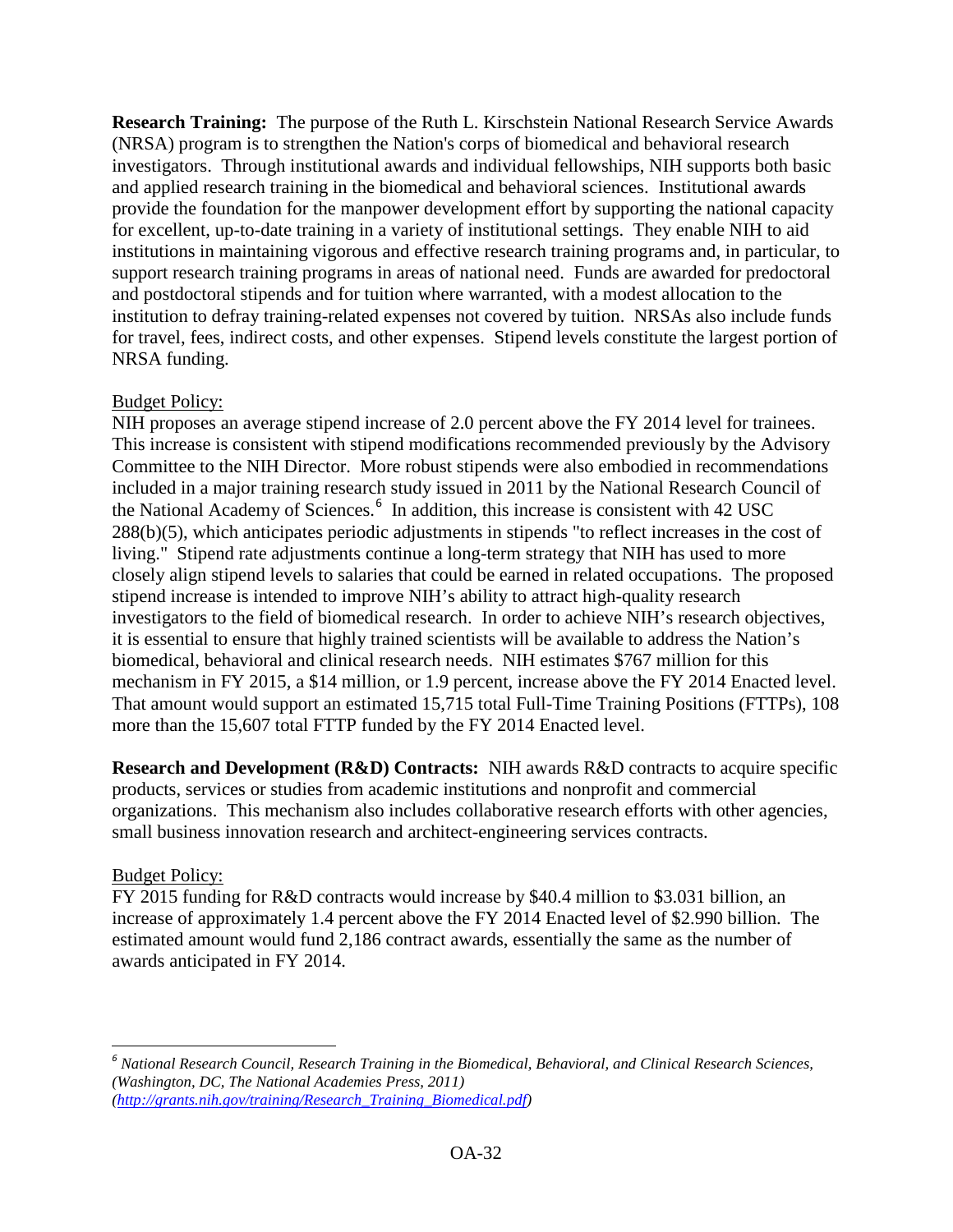**Intramural Research:** Through the Intramural Research Program (IRP), NIH conducts basic and clinical research at its on-campus research facilities in Bethesda, Maryland, and at offcampus locations such as the Gerontology Research Center in Baltimore, Maryland; Research Triangle Park, North Carolina; the Rocky Mountain Laboratories in Hamilton, Montana and Phoenix, Arizona. Fundamental research performed by intramural scientists provides the basis upon which advances in medical and dental care are built. An important byproduct of this research productivity is the cadre of young physicians and basic scientists who are trained in the techniques and approaches of intramural scientists. Many of these young researchers become extramural and intramural investigators. A valuable and unique feature of the NIH IRP is the Clinical Research Center, a 240-bed research hospital on the NIH campus. This world-class national resource promotes translational research -- that is, the transference of scientific laboratory research into applications that benefit patient health and medical care. The "bench-tobedside" approach adopted in 1953 locates patient care units in close proximity to cutting-edge laboratories conducting related research, which facilitates interaction and collaboration among clinicians and researchers. Most importantly, patients and their families at the Clinical Center benefit from the signature elements of NIH (i.e. cutting-edge technologies, research programs, and compassionate care).

The IRP supports vital research being conducted at NIH by some of this Nation's top scientists. This powerful network of investigators is an integral part of the greater national research network devoted to advancing the knowledge needed to develop treatments, tests, and prevention strategies to benefit the public as quickly as possible. A strong intramural program at NIH complements and reinforces the work being carried out in the extramural biomedical research community.

## Budget Policy:

This mechanism is estimated at \$3.435 billion, a \$39.4 million, or 1.2 percent, increase above the FY 2014 Enacted level. This level covers a projected 1.0 percent increase for full-time equivalent (FTE) payroll attributable to annualization of the January 2014 pay raise of 1.0 percent and the proposed January 2015 pay raise of 1.0 percent for civilian employees. Higher benefit costs linked to OPM mandated increases in the FERS agency contribution rate beginning in FY 2015 as well as projected growth in health insurance premium payments are also accommodated.

**Research Management and Support (RMS):** This mechanism supports many functions, including: scientific direction and management by NIH staff in the review, award, and performance monitoring of extramural awards (research grants, training awards, and research and development contracts); administrative and technical support for Congressionally-mandated review groups and advisory councils; liaison among NIH and Departmental components, as well as among applicants, grantees, advisory bodies, and special interest organizations; and monitoring of advances emerging from basic science laboratories to determine possible clinical applications for treatment and prevention. Management and administrative functions for each IC are also supported by this mechanism. Examples of such functions include: interpreting, analyzing, and implementing new legislation and administrative orders; formulating and executing IC budgets; performing management evaluation studies; determining manpower requirements; assessing the condition of both NIH and extramural grantee laboratory facilities and equipment; supporting prevention and education activities, including development of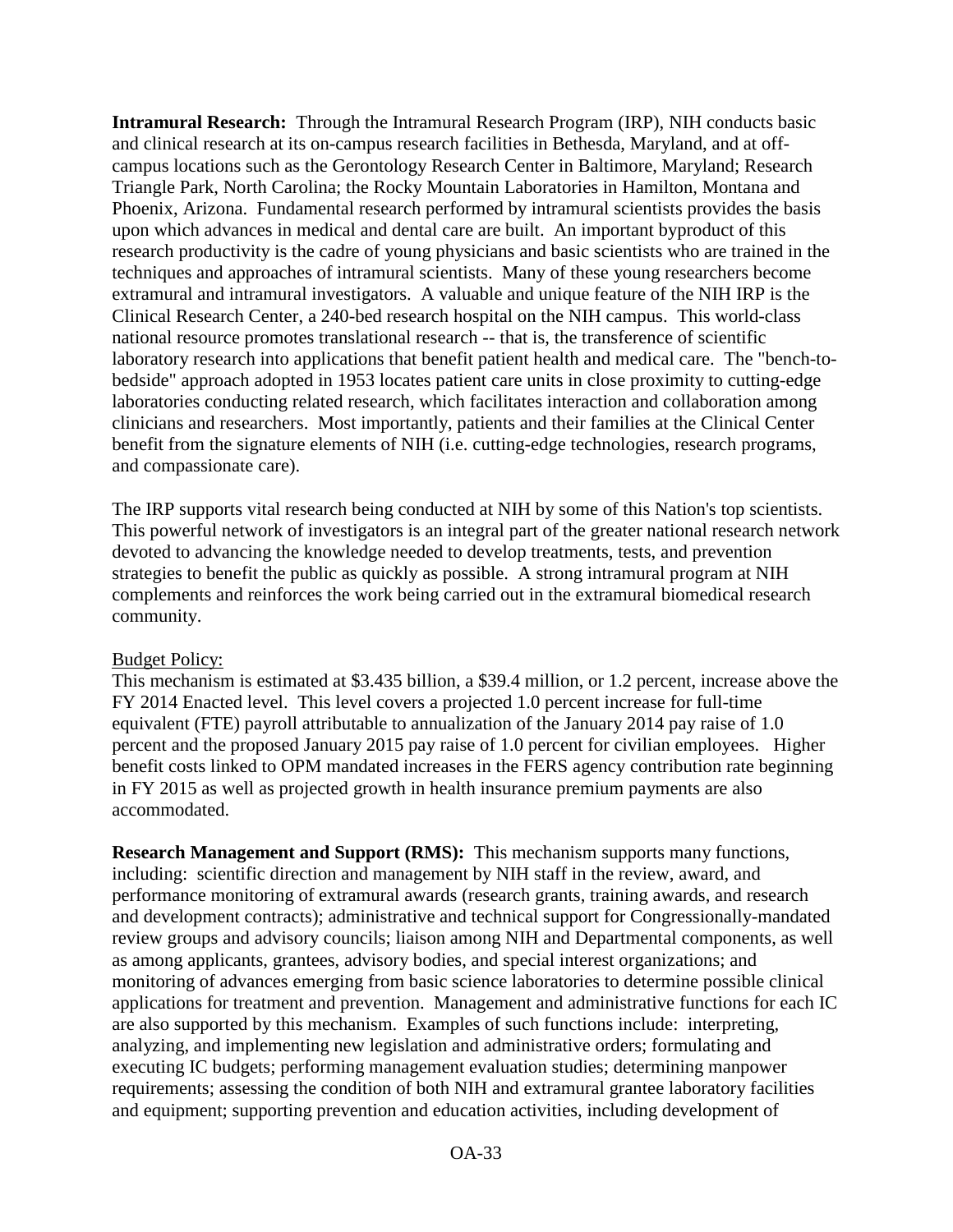educational and informational materials for both the medical community and the general public; and providing the leadership and business functions for the ICs.

# Budget Policy:

RMS is estimated at \$1.544 billion, an increase of \$15.4 million or 1.0 percent above the FY 2014 Enacted level. This level covers a projected 1.0 percent increase for full-time equivalent (FTE) payroll attributable to annualization of the January 2014 pay raise of 1.0 percent and the proposed January 2015 pay raise of 1.0 percent for civilian employees. Higher benefit costs linked to OPM mandated increases in the FERS agency contribution rate beginning in FY 2015 as well as projected growth in health insurance premium payments are also accommodated.

**Office of the Director:** The Office of the Director (OD) provides leadership, coordination, and guidance in the formulation of policy and procedures related to biomedical research and research training programs. To provide this direction, the OD centrally coordinates NIH's extramural and intramural research activities; science policy and related social, ethical, and legal issues; technology transfer and intellectual property protection policies; health information dissemination and public education functions; legislative activities; and, oversight of the agency's stewardship of public funds.

OD encourages and fosters cross-Institute NIH research and research training efforts in the prevention and treatment of disease through program coordination offices that complement the efforts of the ICs. These offices focus on Acquired Immune Deficiency Syndrome (AIDS); women's health; disease prevention; science education; dietary supplements; rare diseases and disorders; and behavioral and social sciences research. While OD provides the overall direction, coordination and oversight of these programs, the ICs manage the actual research operations.

The OD request also includes the NIH Common Fund that supports cross-cutting, trans-NIH programs that require participation by at least two NIH ICs. The requirements for the Common Fund encourage collaboration across the ICs, while providing NIH with flexibility to determine priorities for Common Fund support.

# Budget Policy:

The FY 2015 request of \$1.452 billion reflects an increase of \$52.0 million, or 3.7 percent, compared to the FY 2014 Enacted level. The Office of Research Infrastructure Programs and the Science Education Partnership Program would receive \$294.2 million – the same level as planned for FY 2014. The OD Common Fund would receive \$50.0 million above the FY 2014 level, a 9.4 percent increase that includes \$30.0 million for a new DARPA-like program to achieve rapid technology development. A total of \$165.0 million would be provided for the National Children's Study, which is the same amount appropriated for FY 2014.

**Buildings and Facilities:** The buildings and facilities (B&F) program is responsible for the design, construction, improvement, and major repair of clinical and laboratory buildings and supporting facilities essential to NIH's research mission. This account has two major elements: the design and construction of new facilities for NIH research programs and the continuing repair and improvement of existing facilities.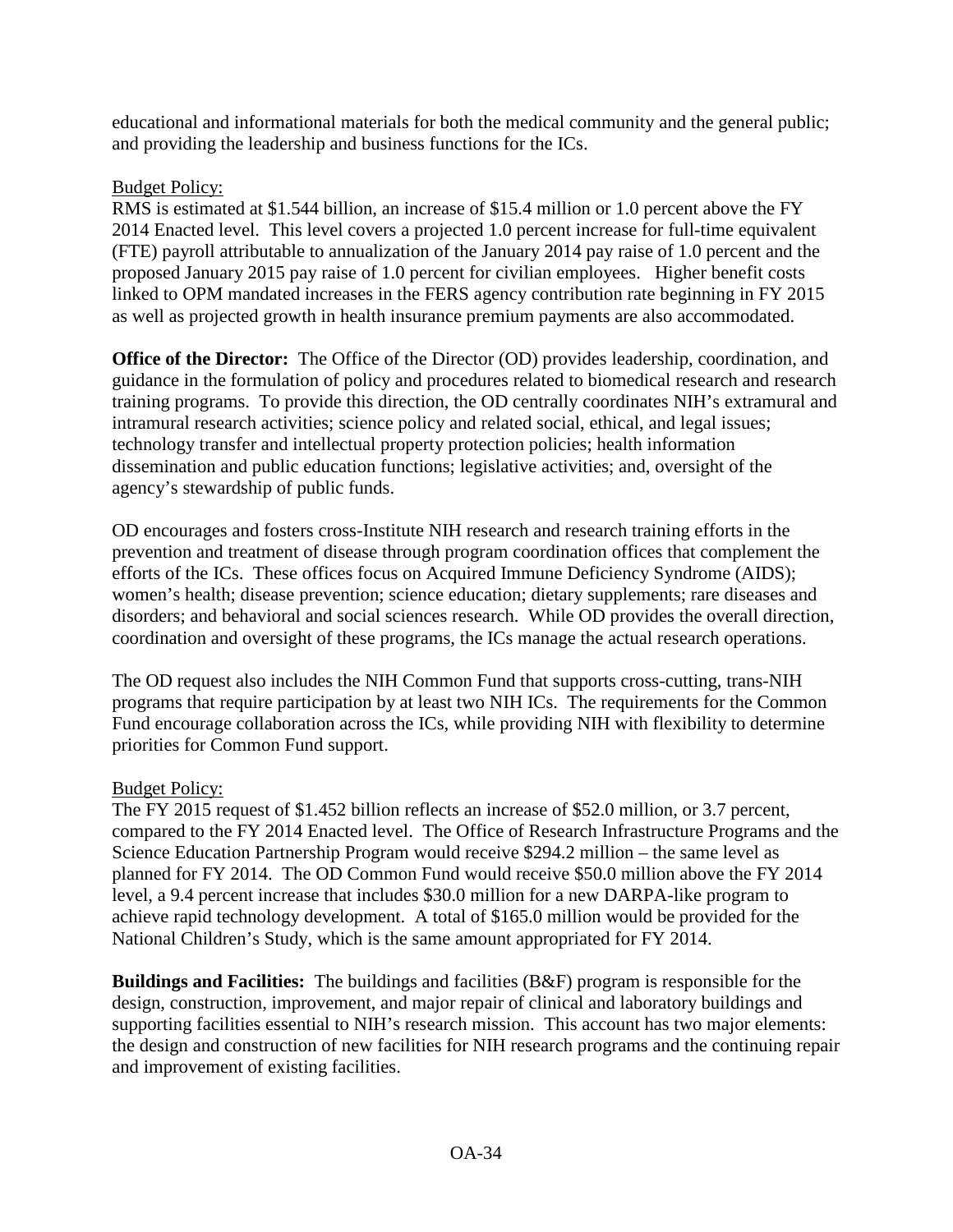## Budget Policy:

This request would provide \$128.7 million for B&F, the same as the FY 2014 Enacted level. In addition to this is the \$8.0 million budgeted in the National Cancer Institute for facilities repairs and improvements (R&I) at the National Cancer Institute—Frederick Federally Funded Research and Development Center in Frederick, Maryland. The amount identified in FY 2015 for R&I projects at the NCI Frederick facility is the same as the FY 2014 level. The requested amount for B&F projects allows NIH to continue to support the Administration's commitment to reducing water use and greenhouse gas emissions, improving building energy efficiency, and substituting renewable resources for fossil fuels in transportation assets.

## **Explanation - Other Activities**

**Type 1 Diabetes:** A special program for research on Type 1 Diabetes was established by law in 1998 and is supported through a mandatory appropriation.

## Budget Policy:

This program's current authorization expires at the end of FY 2014 and reauthorization is proposed at \$150 million a year for three years. The FY 2015 request of \$150 million for these activities represents an increase of \$10.8 million, or 7.8 percent, compared to the FY 2014 postsequester level of \$139.2 million.

**Superfund:** NIH's contribution to the Superfund Program is to improve human health by addressing and preventing diseases and injuries associated with environmental contaminants. The Superfund Research Program (SRP) and the Worker Training Program (WTP) complement each other to create effective community and workplace public health interventions aimed at preventing harmful exposures.

Budget Policy: The FY 2015 request of \$77.4 million is the same as the FY 2014 Enacted level.

**NCBI/Public Access:** The FY 2013 and FY 2014 levels in the request reflect comparable adjustments in the Institutes and Centers to centralize support for the National Center for Biotechnology Information and public access in the National Library of Medicine (NLM) (see pp. ST-3 and ST-4). NLM has operated these programs with additional support from the Institutes and Centers, and NIH leadership believes that consolidating funding and providing it directly to NLM will allow for more effective oversight and management of these important programs.

# **Opportunity, Growth, and Security Initiative**

Three months ago, through the Bipartisan Budget Act of 2013 (BBA), Congress came together on a bipartisan basis and took an important first step toward replacing the damaging cuts caused by sequestration with longer-term reforms. Recognizing the importance of the two-year budget agreement Congress reached in December, the President's Budget adheres to the BBA's discretionary funding levels for FY 2015, giving Congress a roadmap for how to write a budget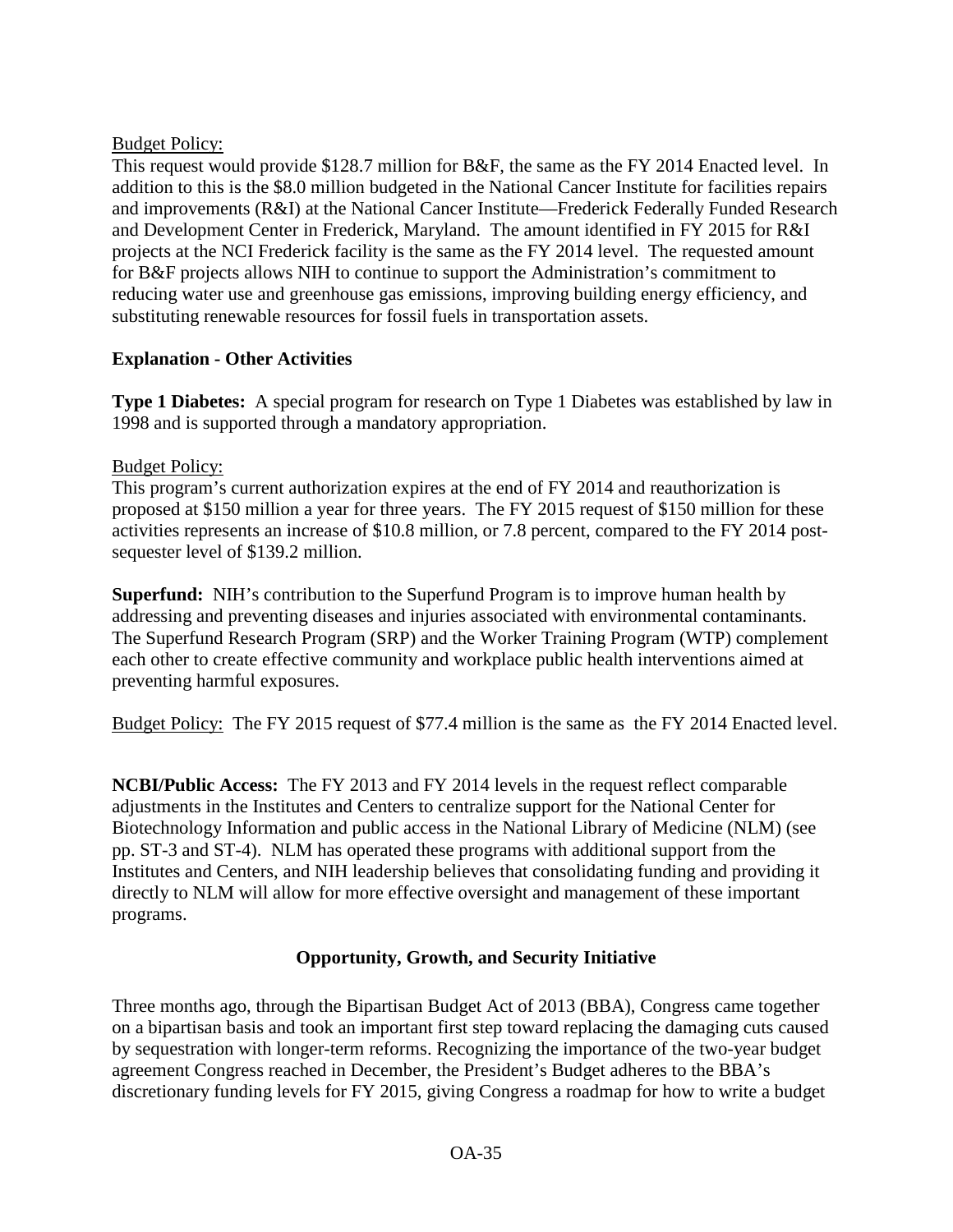at those levels that promotes growth and opportunity, enhances national security, and makes important reforms.

However, the BBA levels are not sufficient to expand opportunity to all Americans or to drive the growth our economy needs. The BBA replaced half the sequestration cut for FY 2014 but just one-fifth of the scheduled cut in the discretionary funding level for FY 2015. As a result, taking into account unavoidable growth in programs such as veterans' medical care and other factors, the BBA non-defense discretionary funding levels for FY 2015 are below the levels Congress provided in the bipartisan Consolidated Appropriations Act of 2014. They are also below the FY 2007 funding levels adjusted for inflation, even though the need for pro-growth investments in infrastructure, education, and innovation has only increased due to the Great Recession and its aftermath.

For that reason, the Budget also includes a separate, fully paid for \$56 billion Opportunity, Growth, and Security Initiative. This Initiative, which will be split evenly between defense and non-defense funding, shows how additional discretionary investments in FY 2015 can spur economic progress, promote opportunity, and strengthen national security. Moreover, the Opportunity, Growth, and Security Initiative is fully paid for with a balanced package of spending cuts and tax loophole closers, showing that additional pro-growth investments are easily affordable without increasing the deficit if Congress will enact common-sense spending and tax reforms.

At NIH, the Opportunity, Growth, and Security Initiative will support additional biomedical research investments that will increase understanding of underlying disease causes and spur development of innovative diagnostics, treatments, and preventive approaches to improve health, by providing an additional \$970 million to restore NIH to the level proposed in the FY 2014 President's Budget. The amounts shown would be in addition to the level for these activities proposed within the base Budget request (*e.g.,* while the base Budget request for the BRAIN Initiative is \$100 million, enactment of the Opportunity, Growth, and Security Initiative would bring that level to \$200 million). This list is not exhaustive and additional resources would be allocated strategically to support emerging research opportunities and other signature projects.

**New and Competing Research Project Grants (RPGs) (\$280 million):** This would provide funding for approximately 650 additional new and competing RPGs in FY 2015, for an estimated total of 9,976 awards when combined with the base Budget request estimate of 9,326 awards.

**Alzheimer's Disease (\$100 million):** Alzheimer's disease already afflicts five million Americans and costs the Nation approximately \$200 billion per year in health costs – and those numbers are predicted to rise steadily as the population ages. Recent advances in our understanding of the genetics and biology of the disease have identified new potential targets for innovative therapies to slow and ultimately prevent this devastating disease. Ramping up research, extending from basic studies of disease mechanism to clinical trials, is our best hope for turning around an increasingly serious public health problem.

**BRAIN Initiative (\$100 million):** The Brain Research through Advancing Innovative Neurotechnologies (BRAIN) Initiative was announced by the President in April 2013. At NIH, an extraordinary team of neuroscientists has developed an exciting new plan to unlock the secrets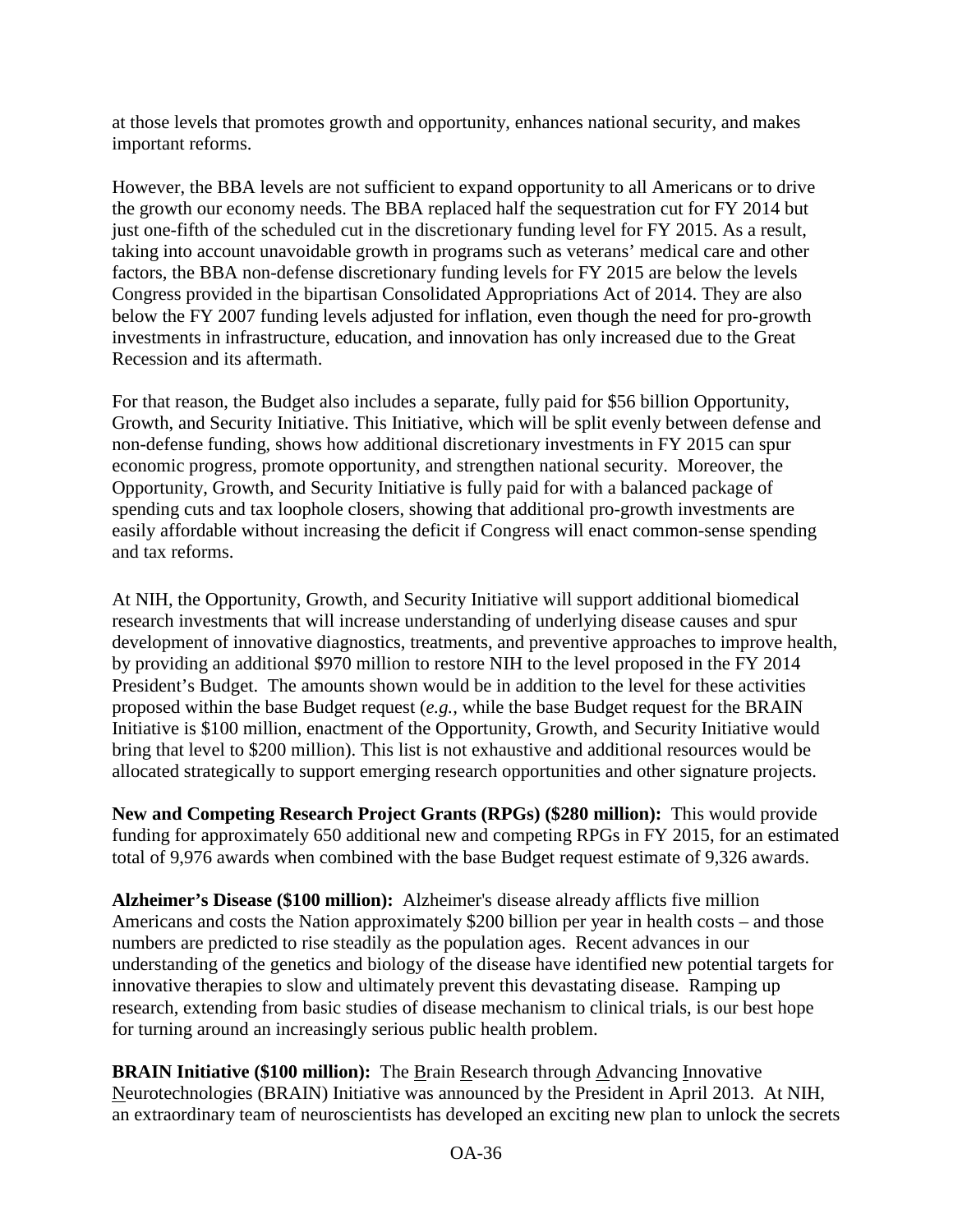of brain function by defining the flow of information, or circuitry, among brain cells. Drawing on cutting edge technologies, this initiative is poised to revolutionize the diagnosis, prevention, and treatment of brain disorders. The first year (FY 2014) of funding for BRAIN at NIH is \$40 million, and a steep ramp-up in FY 2015 will to allow this project to capture the momentum needed for ultimate success.

**Big Data to Knowledge (BD2K) (\$90 million):** Technological advances have fueled the generation of increasingly larger and more complex biomedical data sets. NIH's BD2K program will facilitate sharing of data among researchers across the nation, develop faster and more accurate analytical methods, and establish Centers of Excellence to help solve the most intractable Big Data problems to deepen our understanding of disease and speed translation of new treatments.

**Accelerating Medicines Partnership (AMP) (\$50 million):** Just announced on February 4, 2014, NIH has formed an unprecedented partnership with ten pharmaceutical companies to speed efforts identify new therapeutic drug targets, initially focusing on three disease areas in urgent need of better treatments: Alzheimer's disease, type 2 diabetes, and the autoimmune disorders lupus and rheumatoid arthritis. In FY 2015 there is an opportunity to expand AMP to two more diseases: schizophrenia would be one, and the other would be decided after industry consultation. These projects will serve as the foundation for an entirely new approach to the development of the next generation of drugs.

**Vaccine Development (\$125 million):** Recent advances in structural biology and immunology open an entirely new window to effective vaccine development for both HIV/AIDS and influenza. In both instances, key components of the virus have been identified that do not vary from year to year or strain to strain. This defines a multiyear pathway to an effective HIV vaccine and to a universal influenza vaccine that could greatly reduce the potentially catastrophic outcome of the next influenza pandemic, and potentially reduce the need for yearly injections for seasonal flu.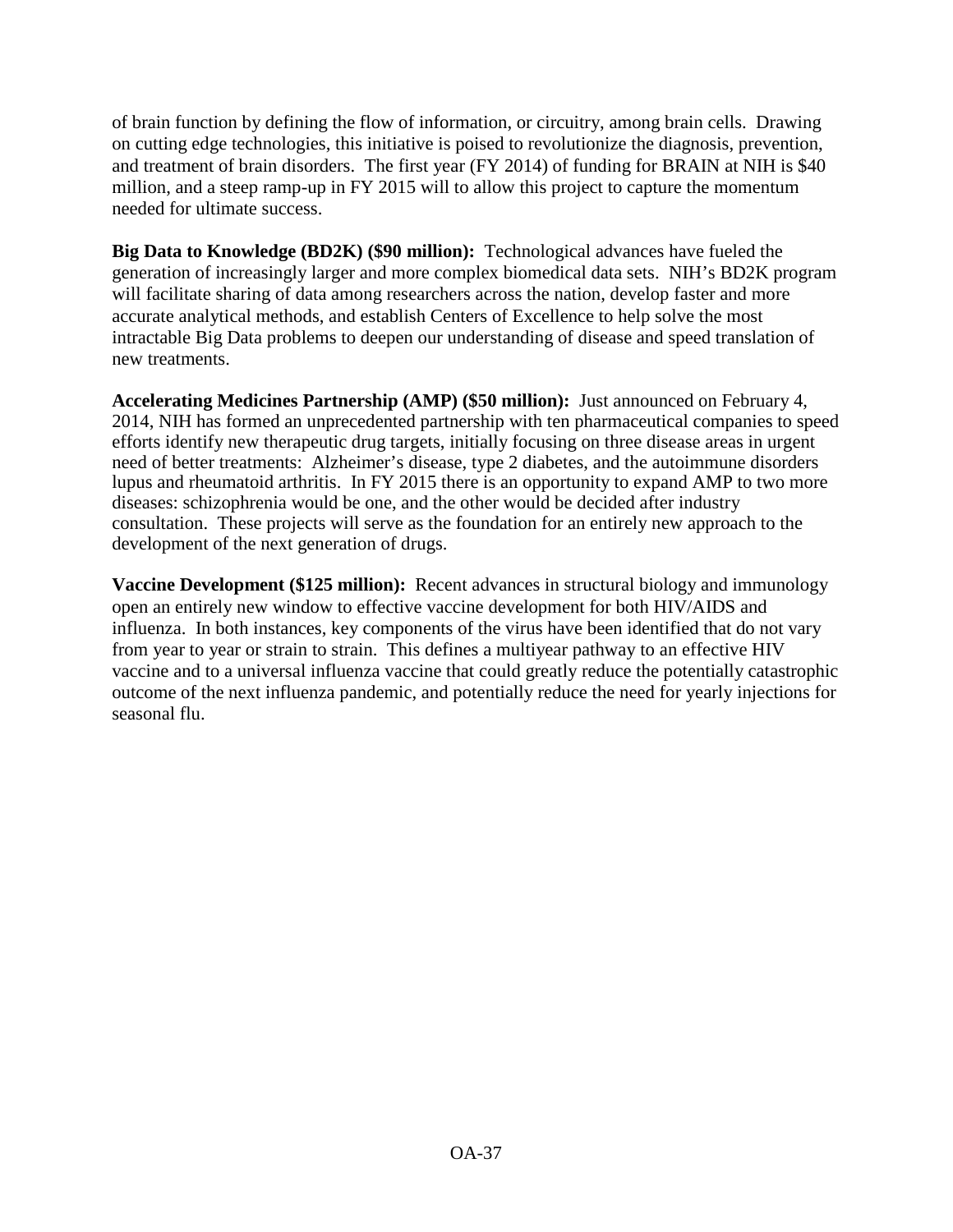## **National Institutes of Health FY 2015 Congressional Justification**

## **Evidence and Innovation Strategies**

The American public has entrusted the NIH with the Nation's largest investment in biomedical research. As a steward of public funds, the NIH is responsible for using its resources effectively to address the many health challenges that face our nation and the world. The NIH uses a wellestablished, rigorous decision-making process that relies on scientific expertise and stakeholder input when reviewing proposed projects and setting research priorities, while it continually seeks to improve its ability to assess the value of the research it supports. By enhancing the understanding of the results of its activities, the NIH can continue to make informed decisions for future investments and further increase the value it provides to society.

Systematically and comprehensively capturing improvements in public health that can be clearly linked to the public's investment in the NIH-funded research remains a challenge. By its nature, research is a long-term endeavor. Research outcomes cannot be foreseen with certainty, and unplanned results are common, which often provide new information that increases our understanding and may lead to redirecting the course of research activities. In some cases, the downstream impact or application of research findings is not known without further development by other entities. Despite the inherent challenges in evaluating biomedical research programs, the NIH has long engaged in activities to build a strong evidence base for current and future programs.

The NIH uses portfolio analysis tools to enhance analytic capabilities to extract meaningful information about fields of science, characteristics of research portfolios, and the outputs of research funding. Such analyses can inform the NIH about research needs and opportunities and priority setting both within and across the organization. The agency is actively identifying and developing new tools that expand and advance NIH-wide efforts in portfolio analysis; applying and disseminating current and newly developed tools to analyze biomedical research funding and the resulting impact; and promoting trans-NIH coordination of portfolio analysis activities and enhancing collaboration and training on these efforts. Portfolio analysis efforts have already proven useful in decision-making. For example, all concepts that are selected for potential funding by the Common Fund undergo portfolio analysis to understand the current state of the science in each field and identify the research goals and unique opportunities where a Common Fund investment can have the greatest impact.

The NIH also relies on program evaluation to generate a broad range of information about program performance and its context to support decision-making. Depending on its focus, an evaluation may examine the operations and outputs of a program, the extent to which program goals have been achieved, the factors that have impeded or contributed to its success, or how it may be modified to be more efficient and effective. Evaluation results are used to develop recommendations to provide appropriate level of support to a program, restructure program components, modify program goals, and/or support other program activities. The NIH frequently engages outside experts, such as the National Academy of Sciences, to conduct objective evaluations and provide independent, credible reports that offer advice and strategies to inform future research studies and investments.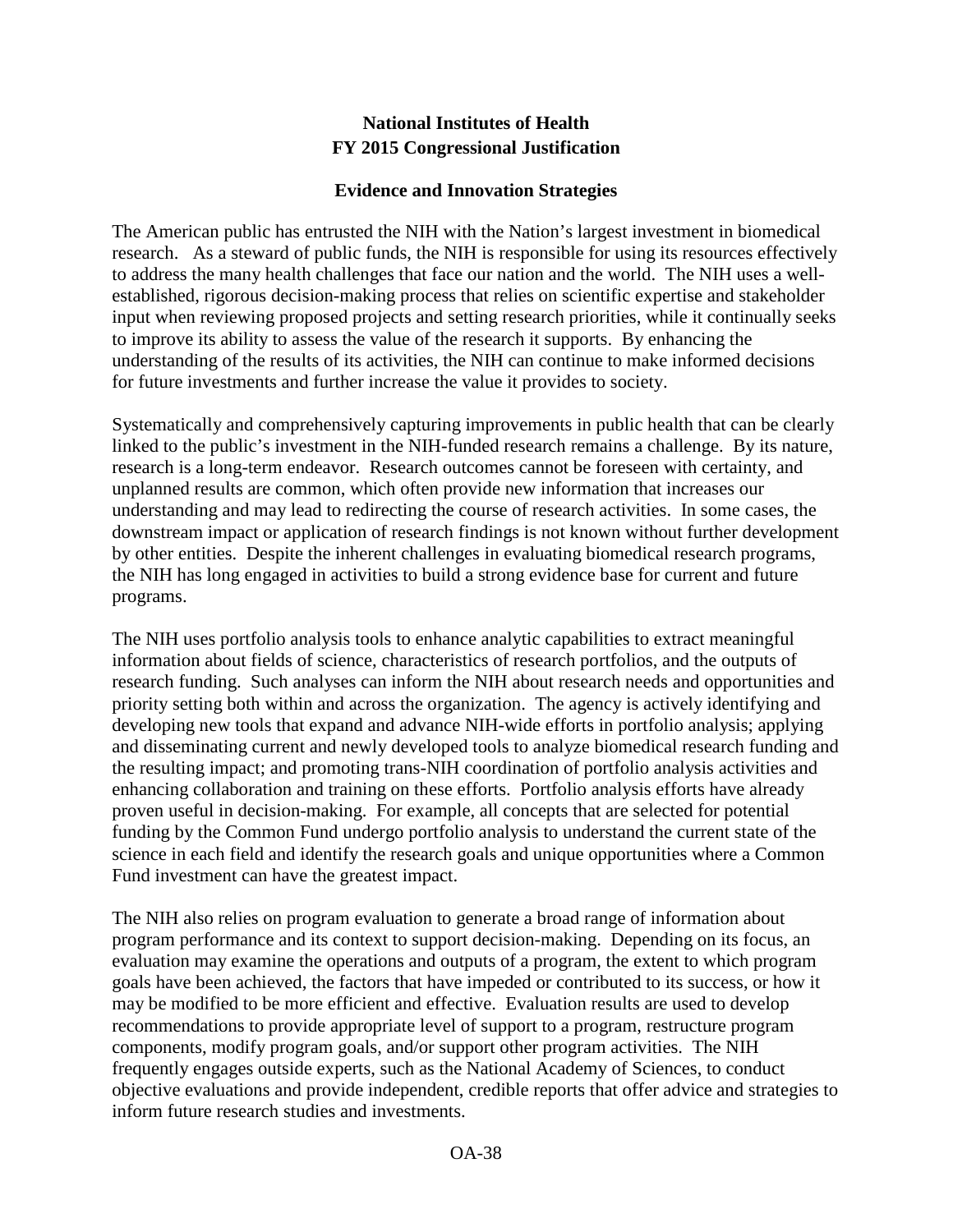To better support a wide range of analytic and evaluation activities, the NIH is working to strengthen its data and information technology infrastructure. In 2013, the Research Portfolio Online Reporting Tools (RePORT) program and several other NIH program analysis and reporting infrastructure initiatives were organized into a single entity for a coordinated NIH-wide effort. The NIH has begun to build an infrastructure that integrates the agency's administrative data on research programs with other sources of information to support evidence-based decisionmaking, including the long-term results of NIH-funded research found in research publications and patents. Some of this information has already been made publicly available in the RePORT Expenditures and Results database at [http://projectreporter.nih.gov.](http://projectreporter.nih.gov/) Efforts are currently underway to increase the data integration and informatics capabilities needed to support assessment projects.

In addition, the new Research Performance Progress Report (RPPR) was recently implemented at the NIH. The RPPR will be used by all Federal agencies that award research and development grants, and will collect data on scientific products such as publications, patents, databases, software, new animal models, curricula, protocols, clinical interventions, and other data that result from the NIH's research funding. This effort to develop a standard method for documenting research products across the NIH and across the Federal government not only reduces the burden for grantees, but also provides a better foundation for making linkages across datasets, and has the potential to produce outcomes reporting that enables cross-agency comparisons.

Both the generation of knowledge and the application of that knowledge to health, as well as the impacts of these pursuits on the broader society, are vital parts of the NIH's value. A better understanding of all aspects of the NIH's work will lead to increased efficiency and effectiveness of that work. In 2013, the NIH Director charged the Scientific Management Review Board (SMRB), one of the agency's advisory groups, with identifying the best methods and strategies for assessing the value of NIH-supported research. NIH is working to identify strategies to implement the SMRB recommendations that willuse a more comprehensive, systematic, and strategic approach to build the evidence base for biomedical research.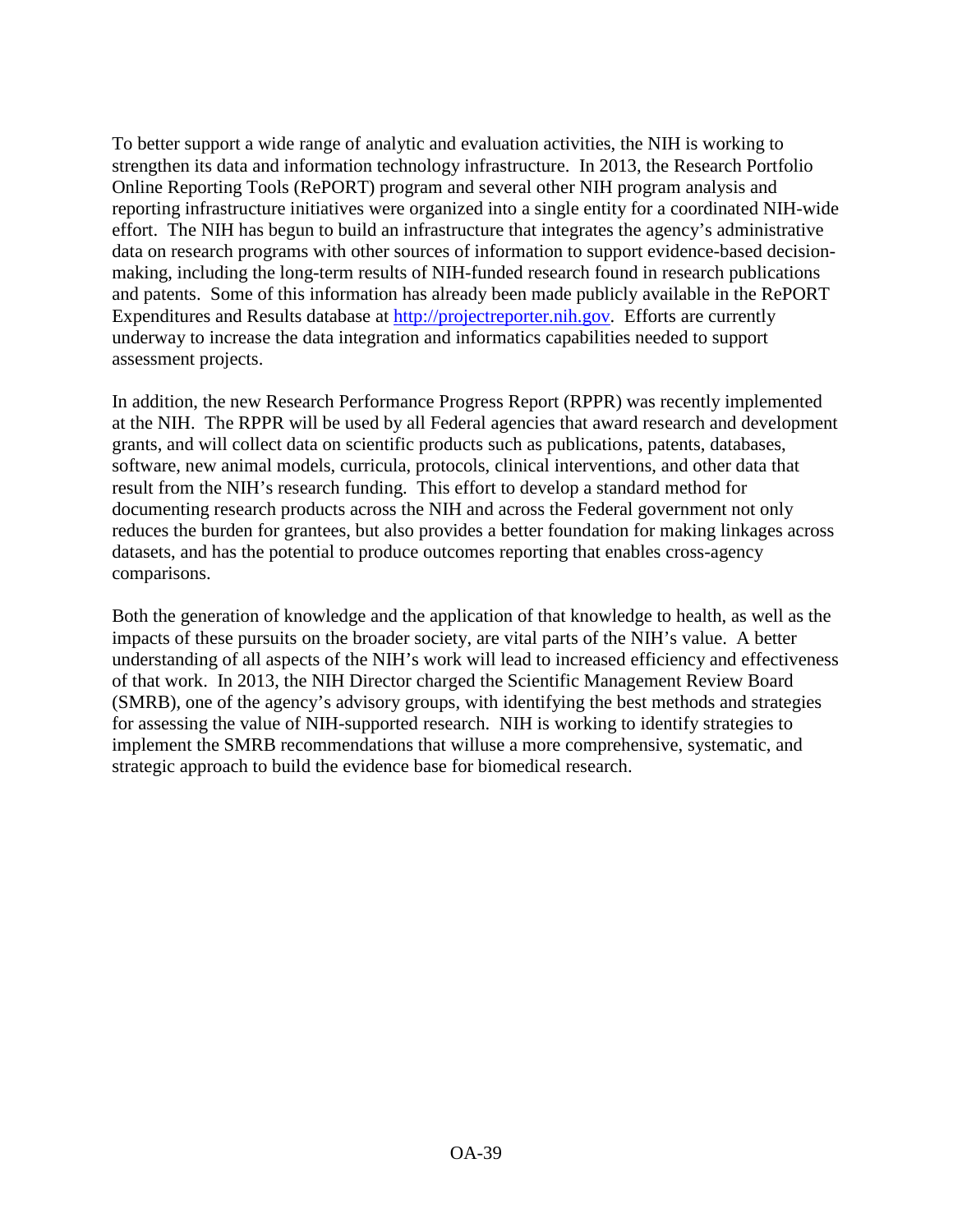## **Key Outputs and Outcomes Table (NIH)**

| <b>Measure</b>                                                                                                                                                                                                                                                                                                                                  | <b>Year and Most Recent</b><br>Result /                                                                                                                                                                                                                                                                                                                                                                                                                                                                  | FY 2014<br><b>Target</b>                                                                                                                                    | FY 2015<br><b>Target</b>                                                                                                                                                                                                 | FY 2015<br><b>Target</b>      |
|-------------------------------------------------------------------------------------------------------------------------------------------------------------------------------------------------------------------------------------------------------------------------------------------------------------------------------------------------|----------------------------------------------------------------------------------------------------------------------------------------------------------------------------------------------------------------------------------------------------------------------------------------------------------------------------------------------------------------------------------------------------------------------------------------------------------------------------------------------------------|-------------------------------------------------------------------------------------------------------------------------------------------------------------|--------------------------------------------------------------------------------------------------------------------------------------------------------------------------------------------------------------------------|-------------------------------|
|                                                                                                                                                                                                                                                                                                                                                 | <b>Target for Recent Result /</b><br>(Summary of Result)                                                                                                                                                                                                                                                                                                                                                                                                                                                 |                                                                                                                                                             |                                                                                                                                                                                                                          | $+/-FY$ 2014<br><b>Target</b> |
| SRO-2.1 By 2015,<br>evaluate islet<br>transplantation in<br>combination with<br>immune modulation<br>strategies for the<br>treatment of type 1<br>diabetes in clinical trials.<br>(Outcome)                                                                                                                                                     | FY 2013: Enrollment in CIT-<br>07 was completed in FY 13,<br>and enrollment in CIT-06 is<br>near completion.<br>Target: Complete enrollment<br>in CIT-07 (Phase III trial);<br>continue to enroll in CIT-06<br>(Phase III trial).<br>(Target Met)                                                                                                                                                                                                                                                        | Perform the<br>primary<br>endpoint<br>analysis in CIT-<br>07, which is a<br>clinical trial of<br>islet<br>transplantation<br>(alone) in Type<br>1 diabetes. | Evaluate islet<br>transplantation<br>in combination<br>with immune<br>modulation<br>strategies for the<br>treatment of type<br>1 diabetes in<br>clinical trials.                                                         | N/A                           |
| SRO-2.8 By 2013,<br>advance two emerging<br>new strategies for treating<br>muscular dystrophy to the<br>point of preparedness for<br>clinical trials. (Outcome)                                                                                                                                                                                 | FY 2013: The small<br>molecule biglycan as well as<br>antisense oligonucleotides<br>are two therapies that have<br>successfully treated<br>symptoms of muscular<br>dystrophy in animal models.<br>Target: Test two new<br>strategies for treating<br>muscular dystrophy in<br>preclinical models.<br>(Target Met)                                                                                                                                                                                        | N/A                                                                                                                                                         | N/A                                                                                                                                                                                                                      | N/A                           |
| SRO-2.9 By 2015,<br>advance understanding of<br>social determinants of<br>health and health<br>disparities using<br>multilevel, trans-<br>disciplinary team science<br>approaches by<br>developing intervention<br>models of how various<br>factors affect individual<br>health outcomes and their<br>distribution in<br>populations. (Outcome) | FY 2013: Teams of trans-<br>disciplinary scientists at<br>NIH Centers for Population<br>Health and Health Disparities<br>have developed multilevel<br>intervention strategies<br>directed at more than just<br>individual behavior change<br>to prevent disease burden<br>and improve public health.<br>Target: Develop<br>interventions directed at<br>more than two factors (such<br>as both individual level and<br>social context) and more than<br>just individual behavior<br>change. (Target Met) | Test<br>interventions at<br>various levels to<br>establish optimal<br>strategies for<br>reducing health<br>disparities/inequ<br>ities.                      | Implement<br>intervention<br>models for<br>reducing health<br>disparities/<br>inequities in<br>various<br>populations and<br>identify<br>commonalities<br>for interventions<br>in various<br>underserved<br>populations. | N/A                           |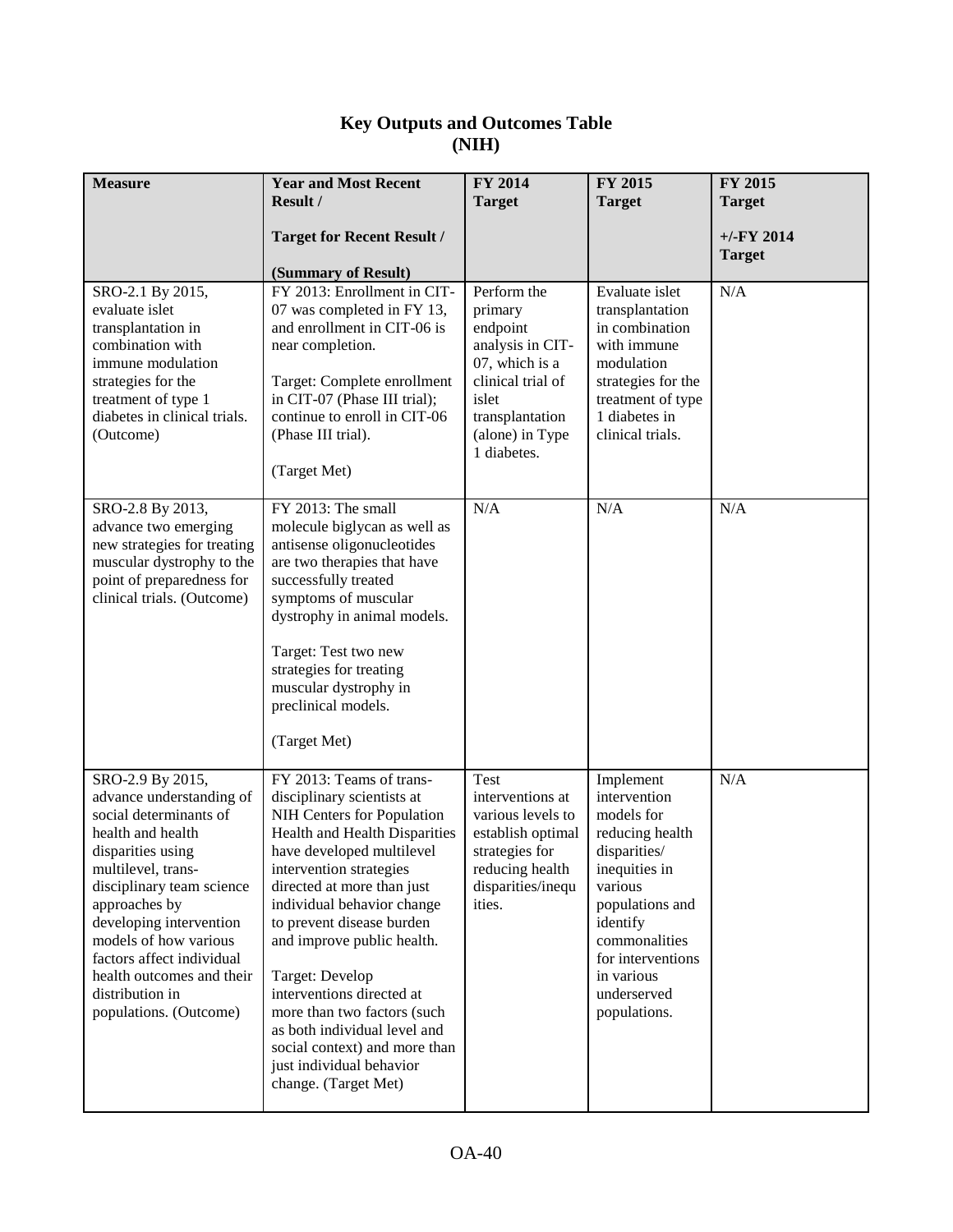| <b>Measure</b>                                                                                                                                                                     | <b>Year and Most Recent</b><br>Result /<br><b>Target for Recent Result /</b>                                                                                                                                                                                                                                                                                                                                                                                                                                      | FY 2014<br><b>Target</b>                                                                                                                                                                                                               | FY 2015<br><b>Target</b>                                                                                                                       | FY 2015<br><b>Target</b><br>$+/-$ FY 2014 |
|------------------------------------------------------------------------------------------------------------------------------------------------------------------------------------|-------------------------------------------------------------------------------------------------------------------------------------------------------------------------------------------------------------------------------------------------------------------------------------------------------------------------------------------------------------------------------------------------------------------------------------------------------------------------------------------------------------------|----------------------------------------------------------------------------------------------------------------------------------------------------------------------------------------------------------------------------------------|------------------------------------------------------------------------------------------------------------------------------------------------|-------------------------------------------|
|                                                                                                                                                                                    | (Summary of Result)                                                                                                                                                                                                                                                                                                                                                                                                                                                                                               |                                                                                                                                                                                                                                        |                                                                                                                                                | <b>Target</b>                             |
| SRO-2.10 By 2014<br>identify three clinical<br>candidate compounds for<br>rare or neglected<br>diseases. (Outcome)                                                                 | FY 2014: Preclinical safety<br>and efficacy testing has been<br>completed for all four active<br>pilot projects and early stage<br>clinical testing has been<br>initiated on the four lead<br>compound series.<br>Target: Conclude preclinical<br>safety and efficacy tests and<br>initiate early stage clinical<br>testing in conjunction with<br>regulatory efforts on the<br>selected rare and neglected<br>disease lead compound series<br>(Target Exceeded)<br>Measure achieved earlier<br>than anticipated. | Conclude<br>preclinical<br>safety and<br>efficacy tests<br>and initiate early<br>stage clinical<br>testing in<br>conjunction with<br>regulatory<br>efforts on the<br>selected rare and<br>neglected<br>disease lead<br>compound series | N/A                                                                                                                                            | N/A                                       |
| SRO-2.11 By 2016,<br>conduct studies of young<br>children to determine<br>whether the plant<br>estrogens in soy formula<br>produce hormone-like<br>effects. (Outcome)              | FY 2013: 1,255 Infant Phase<br>visits were completed.<br>Target: Complete 100 Infant<br>Phase study visits.<br>(Target Exceeded)                                                                                                                                                                                                                                                                                                                                                                                  | Complete 180<br><b>Infant Phase</b><br>study visits                                                                                                                                                                                    | Finalize 8<br>datasets<br>(including<br>ultrasound,<br>anthropometry<br>and physical<br>exam data) and<br>begin analyses<br>of these datasets. | N/A                                       |
| SRO-3.1 By 2013,<br>identify at least one<br>clinical intervention that<br>will delay the<br>progression, delay the<br>onset, or prevent<br>Alzheimer's disease<br>(AD). (Outcome) | FY 2013: Treatment phase of<br>the IVIG study was<br>completed and results were<br>analyzed and presented.<br>Target: Complete treatment<br>phase for the IVIg study and<br>analyze data.<br>(Target Met)                                                                                                                                                                                                                                                                                                         | N/A                                                                                                                                                                                                                                    | N/A                                                                                                                                            | N/A                                       |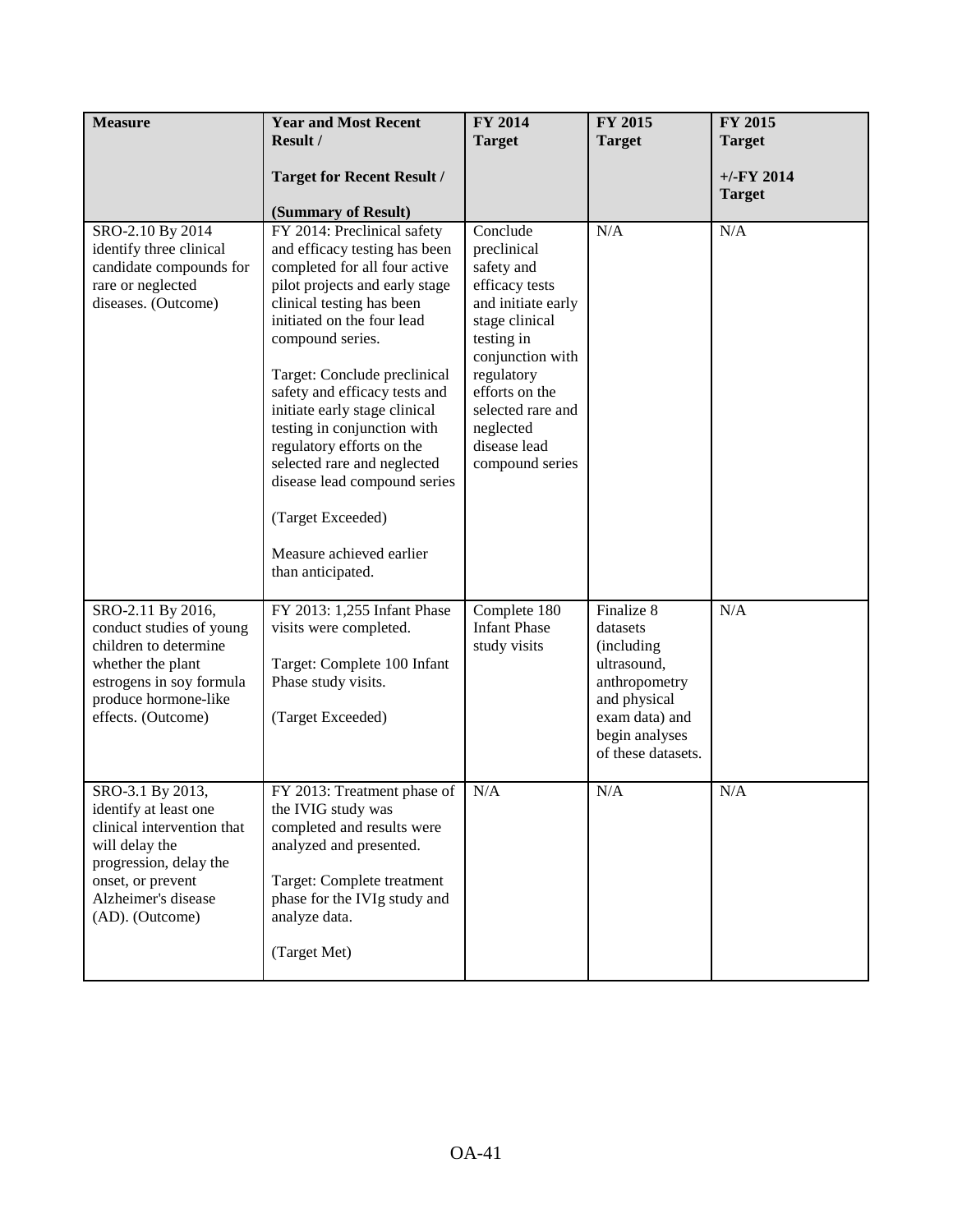| <b>Measure</b>                                                                                                                                                                                                                                                                             | <b>Year and Most Recent</b><br>Result /<br><b>Target for Recent Result /</b><br>(Summary of Result)                                                                                                                                                                                                                                                                                                                                             | FY 2014<br><b>Target</b>                                                                                                     | <b>FY 2015</b><br><b>Target</b>                                                                            | FY 2015<br><b>Target</b><br>$+/-$ FY 2014<br><b>Target</b> |
|--------------------------------------------------------------------------------------------------------------------------------------------------------------------------------------------------------------------------------------------------------------------------------------------|-------------------------------------------------------------------------------------------------------------------------------------------------------------------------------------------------------------------------------------------------------------------------------------------------------------------------------------------------------------------------------------------------------------------------------------------------|------------------------------------------------------------------------------------------------------------------------------|------------------------------------------------------------------------------------------------------------|------------------------------------------------------------|
| SRO-3.4 By 2015,<br>evaluate an HIV vaccine<br>candidate in a test of<br>concept (phase IIB)<br>efficacy trial in order to<br>move towards an<br>HIV/AIDS vaccine.<br>(Outcome)                                                                                                            | FY 2013: Researchers<br>tested DNA/MVA vaccine in<br>non-human primates and<br>phase 1trials; showing the<br>induction of durable CD4<br>and CD8 T-cell and binding<br>antibody responses.<br>Target: Advance at least one<br>promising candidate vaccine<br>so that it is ready to move<br>forward into a phase II trial.<br>Previous target: Advance at<br>least one promising<br>candidate vaccine into a<br>phase II trial.<br>(Target Met) | Initiate the early<br>phase testing<br>needed to<br>advance a<br>promising<br>candidate<br>vaccine into<br>efficacy testing. | Initiate a suite of<br>studies to<br>support efficacy<br>evaluation and<br>licensure of an<br>HIV vaccine. | N/A                                                        |
| SRO-3.5 By 2013,<br>identify and characterize<br>at least 2 human<br>candidate genes that have<br>been shown to influence<br>risk for substance use<br>disorders and risk for<br>psychiatric disorders<br>using high-risk family,<br>twin, and special<br>population studies.<br>(Outcome) | FY 2013: NIH researchers<br>identified genomic variants<br>that were associated with risk<br>for alcohol dependence.<br>Target: Complete genome<br>wide association and<br>functional studies and<br>identify potential genomic<br>variants associated with risk<br>for substance use and/or<br>psychiatric disorders.<br>(Target Met)                                                                                                          | N/A                                                                                                                          | N/A                                                                                                        | N/A                                                        |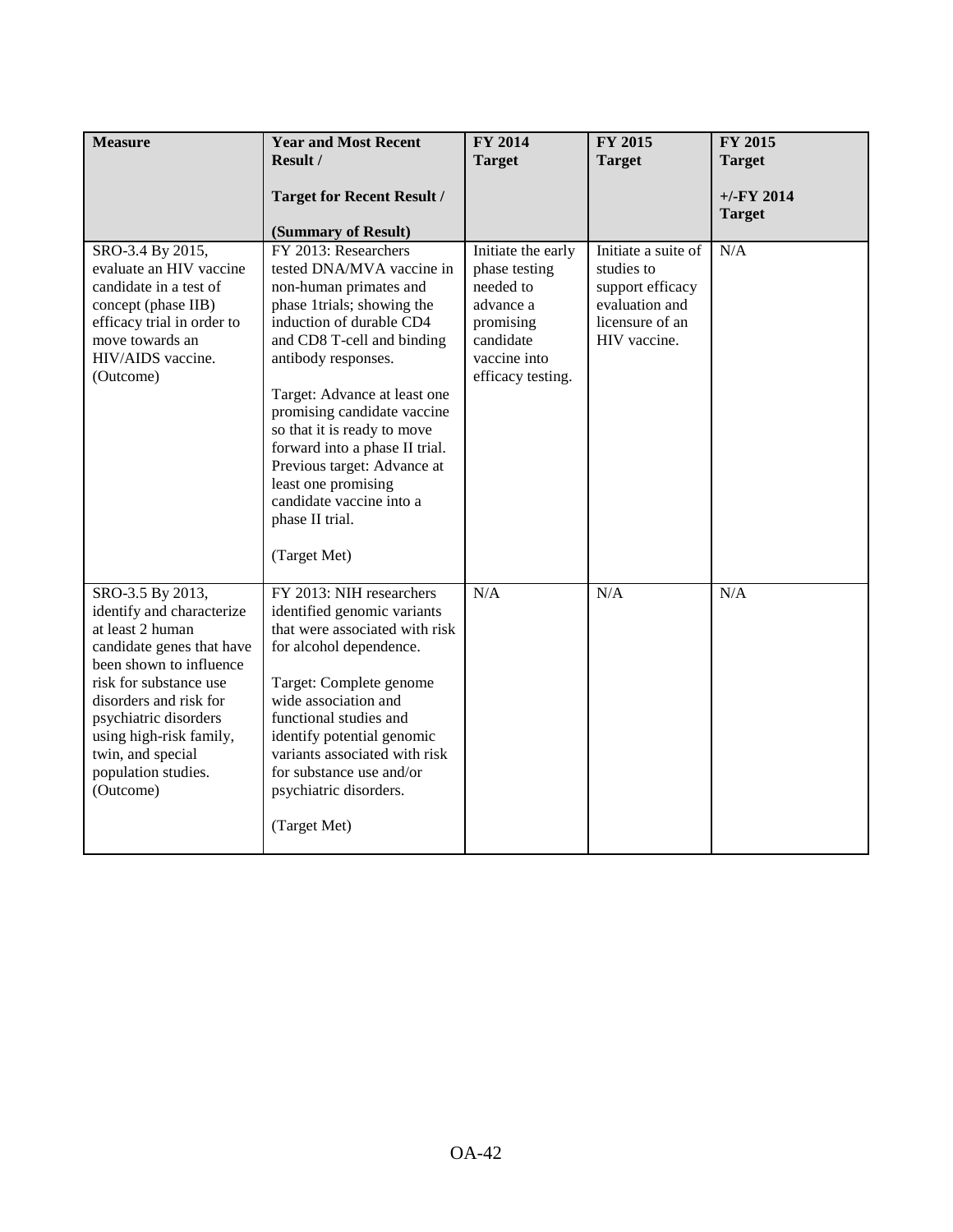| <b>Measure</b>                                                                                                                                                                                                                                                | <b>Year and Most Recent</b><br>Result /                                                                                                                                                                                                                                                                                                                                                                                                                                                           | FY 2014<br><b>Target</b>                                                                                                            | FY 2015<br><b>Target</b>                                                                                                                                                                          | FY 2015<br><b>Target</b>       |
|---------------------------------------------------------------------------------------------------------------------------------------------------------------------------------------------------------------------------------------------------------------|---------------------------------------------------------------------------------------------------------------------------------------------------------------------------------------------------------------------------------------------------------------------------------------------------------------------------------------------------------------------------------------------------------------------------------------------------------------------------------------------------|-------------------------------------------------------------------------------------------------------------------------------------|---------------------------------------------------------------------------------------------------------------------------------------------------------------------------------------------------|--------------------------------|
|                                                                                                                                                                                                                                                               | <b>Target for Recent Result /</b><br>(Summary of Result)                                                                                                                                                                                                                                                                                                                                                                                                                                          |                                                                                                                                     |                                                                                                                                                                                                   | $+/-$ FY 2014<br><b>Target</b> |
| SRO-3.7 By 2013,<br>develop at least two<br>novel therapies for<br>immune-mediated<br>disease. (Outcome)                                                                                                                                                      | FY 2013: Conducted follow-<br>up and conducted laboratory<br>studies to explore in greater<br>detail pre- and post-therapy<br>samples.<br>Target: Conduct long-term<br>follow-up of patients in the<br>study of rabbit and horse<br>ATG in the treatment of<br>severe aplastic anemia, and<br>conduct laboratory<br>experiments to explore in<br>greater detail pre- and post-<br>therapy samples.<br>(Target Met)                                                                                | Begin patient<br>enrollment in a<br>clinical trial for<br>Behcet's disease.                                                         | Design a follow-<br>up study that<br>refines<br>therapeutic<br>dosages of<br>anakinra or<br>targets a second<br>pathway using<br>IL-1 $\beta$<br>monoclonal<br>antibodies in<br>Behcet's disease. | N/A                            |
| SRO-3.8 By 2017,<br>determine the optimal<br>tailored treatment<br>regimen for patients with<br>early stage breast cancer<br>that maximizes the<br>benefits of chemotherapy<br>while minimizing the<br>side-effects of<br>unnecessary treatment.<br>(Outcome) | FY 2013: Due to major<br>changes in the cooperative<br>group trials network in FY<br>13, the first in 50 years, only<br>50% of the hormone<br>receptors were done in 2013<br>as opposed to 60%. The<br>results from the ER testing<br>will not be released until the<br>definitive trial results have<br>been obtained; this delay will<br>not impact the timing of the<br>reporting of the results.<br>Target: Complete hormone<br>receptor scoring for 60% of<br>all cases.<br>(Target Not Met) | Complete<br>hormone<br>receptor scoring<br>for 90% of all<br>cases.                                                                 | Complete<br>hormone<br>receptor scoring<br>for 100% of<br>cases.                                                                                                                                  | N/A                            |
| SRO-3.9 By 2020,<br>identify two molecular-<br>targeted therapies for<br>disorders of the immune<br>system in children.<br>(Outcome)                                                                                                                          | FY 2013: Researchers have<br>identified a genetic variant<br>that confers an increased risk<br>of developing systemic<br>juvenile idiopathic arthritis<br>(sJIA) and that indicates the<br>CD4+ T cell activation<br>pathway as a therapeutic<br>target.<br>Target: Identify at least one                                                                                                                                                                                                         | Design a clinical<br>trial testing an<br>agent for a<br>disorder of the<br>immune system<br>in children (e.g.,<br>Still's disease). | Complete a<br>clinical pilot<br>study in patients<br>with a pediatric<br>cohort of<br>patients with a<br>disorder of the<br>immune system<br>in children.                                         | N/A                            |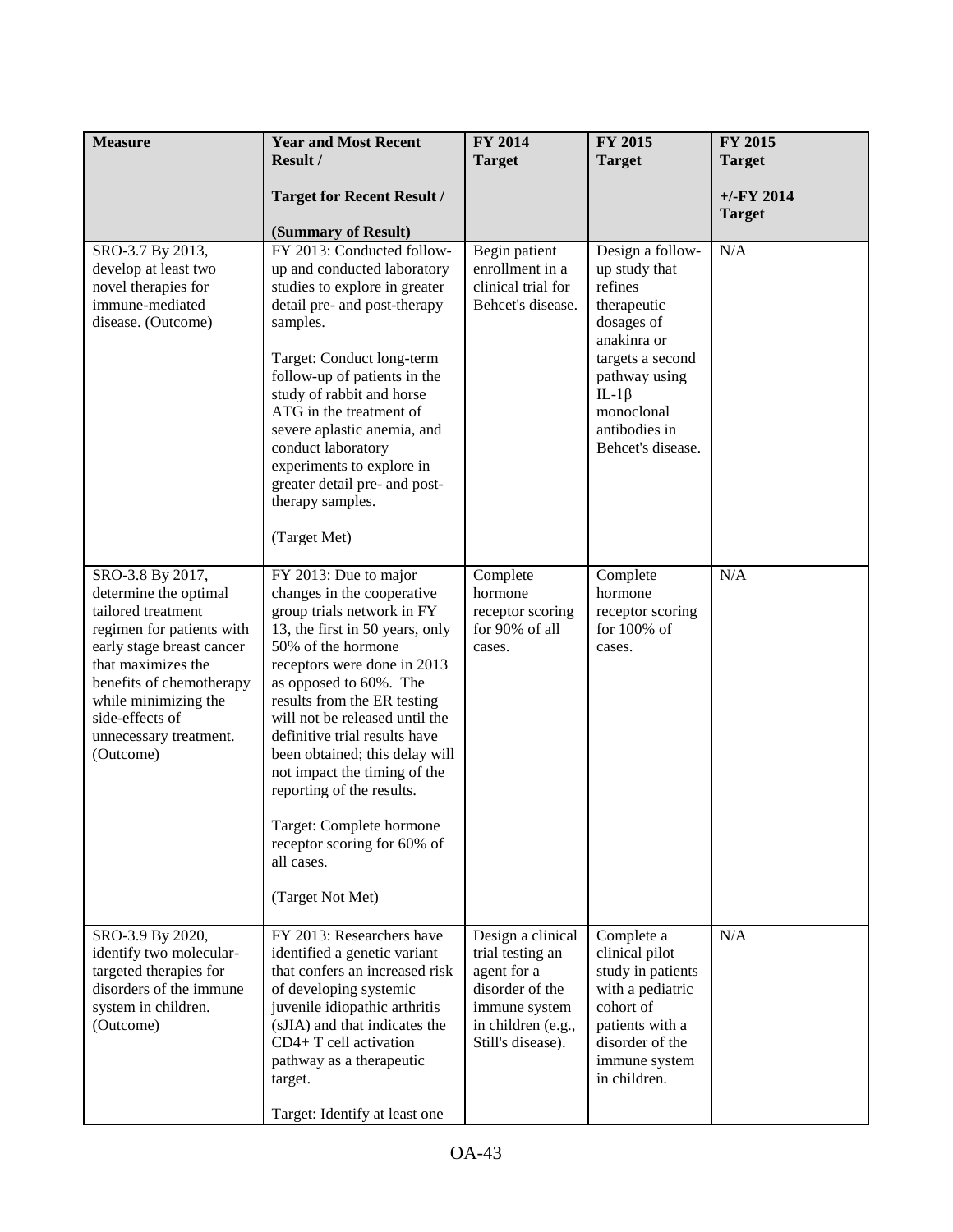| <b>Measure</b>                                                                                                                                                                                                                                                                          | <b>Year and Most Recent</b>                                                                                                                                                                                                                                                                                                                                                                    | <b>FY 2014</b>                                                                                                  | FY 2015                                                                                                                                             | FY 2015                       |
|-----------------------------------------------------------------------------------------------------------------------------------------------------------------------------------------------------------------------------------------------------------------------------------------|------------------------------------------------------------------------------------------------------------------------------------------------------------------------------------------------------------------------------------------------------------------------------------------------------------------------------------------------------------------------------------------------|-----------------------------------------------------------------------------------------------------------------|-----------------------------------------------------------------------------------------------------------------------------------------------------|-------------------------------|
|                                                                                                                                                                                                                                                                                         | Result /                                                                                                                                                                                                                                                                                                                                                                                       | <b>Target</b>                                                                                                   | <b>Target</b>                                                                                                                                       | <b>Target</b>                 |
|                                                                                                                                                                                                                                                                                         | <b>Target for Recent Result /</b>                                                                                                                                                                                                                                                                                                                                                              |                                                                                                                 |                                                                                                                                                     | $+/-FY$ 2014<br><b>Target</b> |
|                                                                                                                                                                                                                                                                                         | (Summary of Result)                                                                                                                                                                                                                                                                                                                                                                            |                                                                                                                 |                                                                                                                                                     |                               |
|                                                                                                                                                                                                                                                                                         | molecular pathway suitable<br>for targeting in the patient<br>cohort by performing<br>detailed genetic mapping and<br>confirmatory analyses for<br>markers and pathways<br>identified through genome-<br>wide association.<br>(Target Met)                                                                                                                                                     |                                                                                                                 |                                                                                                                                                     |                               |
| SRO-3.10 By 2017,<br>advance two candidate<br>medications for treatment<br>of substance use<br>disorders to clinical<br>studies in humans.<br>(Outcome)                                                                                                                                 | FY 2013: A pharmacogenetic<br>study of the medication<br>ondansetron revealed that<br>variations in two different<br>genes predict effectiveness in<br>treating alcohol dependence.<br>Target: Conduct<br>pharmacogenetic studies to<br>identify genetic variations<br>that influence treatment<br>response to one compound.<br>(Target Met)                                                   | Conduct human<br>laboratory<br>studies on one<br>candidate<br>compound.                                         | Conduct Phase 2<br>clinical testing<br>of a novel<br>compound                                                                                       | N/A                           |
| SRO-3.11 By 2017,<br>advance the discovery of<br>high need cures through<br>innovations in the<br>therapeutics discovery<br>and development process,<br>by developing 3-D<br>human tissue chips that<br>accurately model the<br>structure and function of<br>human organs.<br>(Outcome) | FY 2013: All of the Tissue<br>Chip for Drug<br>Screening initiative grantees<br>were funded for a<br>second year, as they all either<br>met or exceeded their<br>milestones, and there was<br>continued close collaboration<br>with DARPA and FDA.<br>Target: Initiate research on<br>the therapeutics discovery<br>and development process and<br>"high need cures" projects.<br>(Target Met) | Achieve<br>progress towards<br>early milestones<br>for three<br>collaborative<br>"high need<br>cures" projects. | Advance three<br>projects to<br>integration of<br>individual organ<br>or system chips<br>into a multiple<br>tissue chip or<br>organ<br>microsystem. | N/A                           |
| SRO-5.12 By 2013,<br>identify several potential<br>targets and/or molecules<br>that modulate or enhance<br>the extinction of learned<br>behaviors and<br>conditioned associations<br>supporting addiction,<br>compulsion, or anxiety                                                    | FY 2013: Compounds such<br>as ceftriaxone, which<br>regulates brain glutamate<br>activity, and L822429, a<br>neurokinin-1 receptor<br>antagonist, have been shown<br>to enhance extinction of<br>drug-seeking behavior for<br>cocaine and alcohol,                                                                                                                                             | N/A                                                                                                             | N/A                                                                                                                                                 | N/A                           |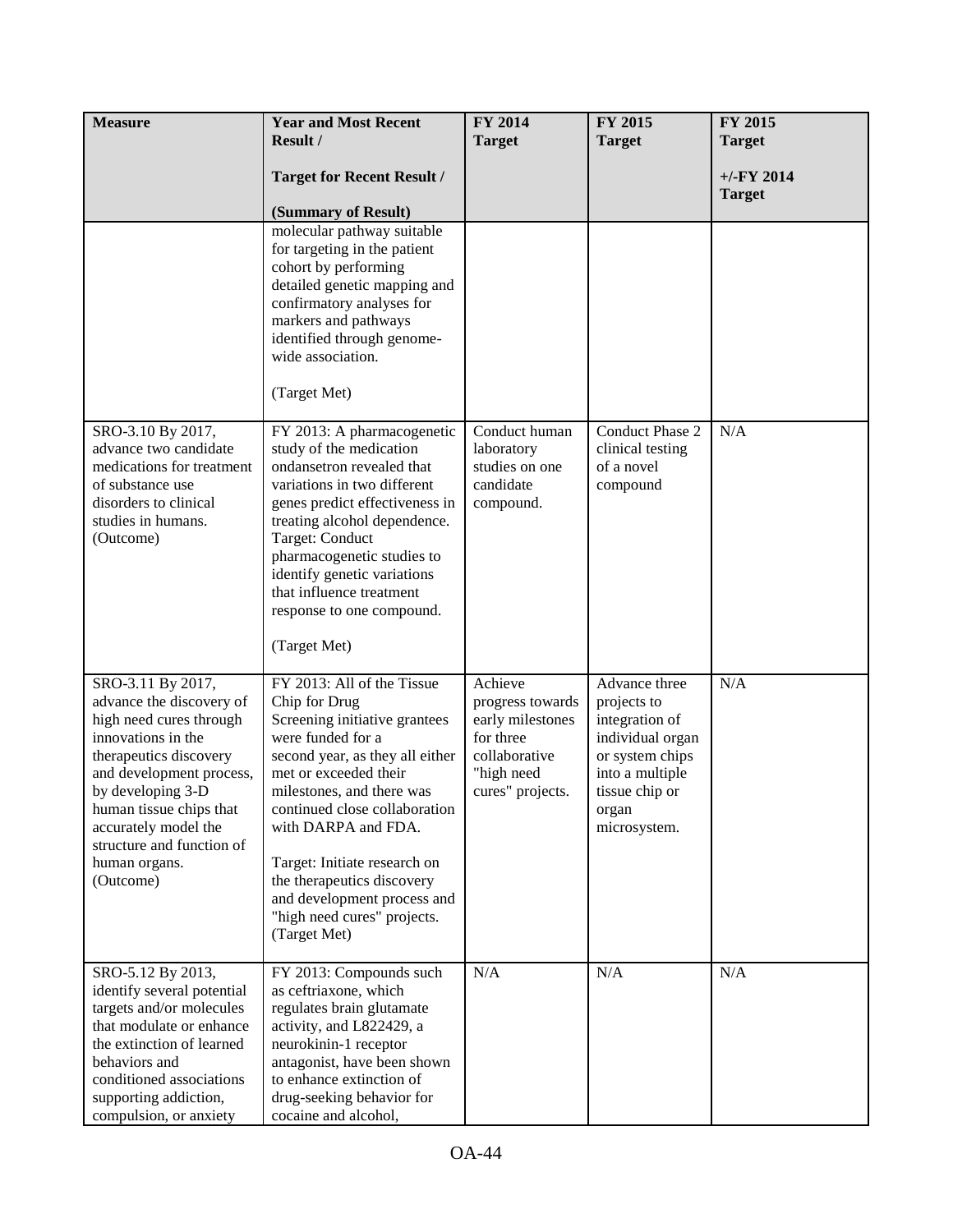| <b>Measure</b>                                                                                                                                                                                 | <b>Year and Most Recent</b>                                                                                                                                                                                                                                                                                                                                                                                                                                                                                                      | FY 2014                                                                                                                                                            | FY 2015                                                                                                                                | FY 2015                       |
|------------------------------------------------------------------------------------------------------------------------------------------------------------------------------------------------|----------------------------------------------------------------------------------------------------------------------------------------------------------------------------------------------------------------------------------------------------------------------------------------------------------------------------------------------------------------------------------------------------------------------------------------------------------------------------------------------------------------------------------|--------------------------------------------------------------------------------------------------------------------------------------------------------------------|----------------------------------------------------------------------------------------------------------------------------------------|-------------------------------|
|                                                                                                                                                                                                | Result /                                                                                                                                                                                                                                                                                                                                                                                                                                                                                                                         | <b>Target</b>                                                                                                                                                      | <b>Target</b>                                                                                                                          | <b>Target</b>                 |
|                                                                                                                                                                                                | <b>Target for Recent Result /</b>                                                                                                                                                                                                                                                                                                                                                                                                                                                                                                |                                                                                                                                                                    |                                                                                                                                        | $+/-FY$ 2014<br><b>Target</b> |
|                                                                                                                                                                                                | (Summary of Result)                                                                                                                                                                                                                                                                                                                                                                                                                                                                                                              |                                                                                                                                                                    |                                                                                                                                        |                               |
| disorders. (Outcome)                                                                                                                                                                           | respectively, and new data<br>show that these compounds<br>may also reduce relapse in<br>animals self-administering<br>other drugs of abuse such as<br>nicotine (ceftriaxone) and<br>alcohol (L822429).<br>Target: Test whether<br>compounds that have been<br>shown to affect the<br>extinction of drug seeking<br>behavior for some drugs of<br>abuse are equally effective                                                                                                                                                    |                                                                                                                                                                    |                                                                                                                                        |                               |
|                                                                                                                                                                                                | against other drugs of abuse.<br>(Target Met)                                                                                                                                                                                                                                                                                                                                                                                                                                                                                    |                                                                                                                                                                    |                                                                                                                                        |                               |
| SRO-5.13 By 2015,<br>establish and evaluate a<br>process to prioritize<br>compounds that have not<br>yet been adequately<br>tested for more in-depth<br>toxicological evaluation.<br>(Outcome) | FY 2013: The 10,000<br>compound library was<br>screened in 33 qHTS assays<br>and data was analyzed on<br>179 compounds screened for<br>cytotoxicity across 1086<br>human lymphoblastoid cell<br>lines representing 9 racial<br>groups to assess genetic<br>diversity in response to<br>toxicants.<br>Target: Test 10,000<br>compound main library in 25<br>qHTS and test 180<br>compounds in densely<br>sequenced human<br>lymphoblastoid cell lines to<br>assess genetic diversity in<br>response to toxicants.<br>(Target Met) | Test 10,000<br>compound main<br>library in an<br>additional 15<br>qHTS and test<br>20 subsets of<br>possible high<br>risk chemicals in<br>high-content<br>screens. | A formal<br>process of<br>prioritizing<br>compounds for<br>more extensive<br>toxicological<br>testing will be<br>evaluated and<br>used | N/A                           |
| SRO-5.14 By 2013,<br>reduce tobacco<br>prevalence among youth<br>by preventing initiation<br>and increasing rates of<br>cessation. (Outcome)                                                   | FY 2013: NIH identified<br>evidence-based strategies to<br>reduce tobacco prevalence<br>among low income youth<br>and adult populations.<br>Smokefree Teen<br>(teen.smokefree.gov)<br>provides youth with<br>evidence-based tools,                                                                                                                                                                                                                                                                                               | N/A                                                                                                                                                                | N/A                                                                                                                                    | N/A                           |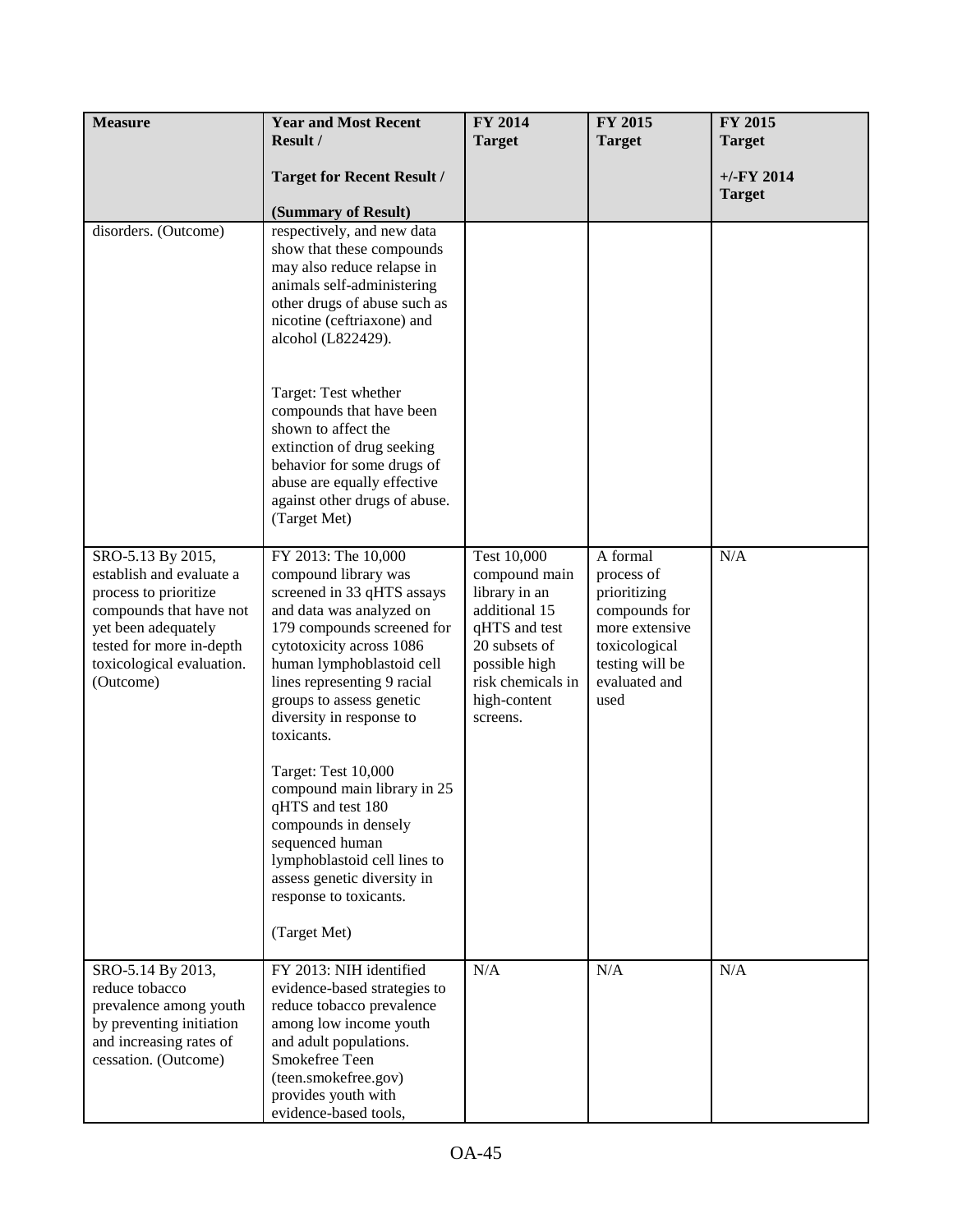| <b>Measure</b>                                                                                                                                                                                                                                             | <b>Year and Most Recent</b>                                                                                                                                                                                                                                                                                                                                                        | FY 2014                                                                                                                                                                                                                             | <b>FY 2015</b>                                                                                                                                                                                                                        | <b>FY 2015</b>                 |
|------------------------------------------------------------------------------------------------------------------------------------------------------------------------------------------------------------------------------------------------------------|------------------------------------------------------------------------------------------------------------------------------------------------------------------------------------------------------------------------------------------------------------------------------------------------------------------------------------------------------------------------------------|-------------------------------------------------------------------------------------------------------------------------------------------------------------------------------------------------------------------------------------|---------------------------------------------------------------------------------------------------------------------------------------------------------------------------------------------------------------------------------------|--------------------------------|
|                                                                                                                                                                                                                                                            | Result /                                                                                                                                                                                                                                                                                                                                                                           | <b>Target</b>                                                                                                                                                                                                                       | <b>Target</b>                                                                                                                                                                                                                         | <b>Target</b>                  |
|                                                                                                                                                                                                                                                            |                                                                                                                                                                                                                                                                                                                                                                                    |                                                                                                                                                                                                                                     |                                                                                                                                                                                                                                       |                                |
|                                                                                                                                                                                                                                                            | <b>Target for Recent Result /</b>                                                                                                                                                                                                                                                                                                                                                  |                                                                                                                                                                                                                                     |                                                                                                                                                                                                                                       | $+/-$ FY 2014<br><b>Target</b> |
|                                                                                                                                                                                                                                                            | (Summary of Result)                                                                                                                                                                                                                                                                                                                                                                |                                                                                                                                                                                                                                     |                                                                                                                                                                                                                                       |                                |
|                                                                                                                                                                                                                                                            | resources, and strategies for                                                                                                                                                                                                                                                                                                                                                      |                                                                                                                                                                                                                                     |                                                                                                                                                                                                                                       |                                |
|                                                                                                                                                                                                                                                            | tobacco cessation.                                                                                                                                                                                                                                                                                                                                                                 |                                                                                                                                                                                                                                     |                                                                                                                                                                                                                                       |                                |
|                                                                                                                                                                                                                                                            | Target: Identify best<br>evidence-based strategies to<br>reduce tobacco prevalence<br>among youth by preventing<br>initiation and increasing rates<br>of cessation.<br>(Target Met)                                                                                                                                                                                                |                                                                                                                                                                                                                                     |                                                                                                                                                                                                                                       |                                |
|                                                                                                                                                                                                                                                            |                                                                                                                                                                                                                                                                                                                                                                                    |                                                                                                                                                                                                                                     |                                                                                                                                                                                                                                       |                                |
| SRO-5.15 By 2018,<br>develop, refine and<br>evaluate evidence-based<br>intervention strategies<br>and promote their use to<br>prevent substance use,<br>abuse, addiction and their<br>consequences in underage<br>populations. (Outcome)                   | (Will begin reporting in<br>December 2014)<br>(In Progress)                                                                                                                                                                                                                                                                                                                        | Develop<br>materials to help<br>academic<br>officials address<br>underage and<br>harmful drinking<br>and other<br>substance use by<br>their students.                                                                               | Evaluate the<br>effectiveness of<br>screening and<br>brief<br>intervention for<br>alcohol and<br>other drug use in<br>a variety of<br>settings.                                                                                       | N/A                            |
| SRO-6.4 By 2015,<br>identify and characterize<br>two molecular pathways<br>of potential clinical<br>significance that may<br>serve as the basis for<br>discovering new<br>medications for<br>preventing and treating<br>asthma exacerbations.<br>(Outcome) | FY 2013: The Severe<br>Asthma Research Program is<br>conducting investigations.<br>Target: Conduct<br>investigations to elucidate<br>the dynamic,<br>pathophysiologic phenotypes<br>of severe asthma.<br>(Target Met)                                                                                                                                                              | Investigate the<br>disease<br>processes<br>involved in<br>asthma<br>exacerbations<br>and/or severe<br>asthma using<br>state-of-the-art<br>pulmonary<br>imaging<br>techniques.                                                       | Identify and<br>characterize two<br>molecular<br>pathways of<br>potential clinical<br>significance that<br>may serve as the<br>basis for<br>discovering new<br>medications for<br>preventing and<br>treating asthma<br>exacerbations. | N/A                            |
| SRO-6.5 By 2014,<br>develop and evaluate two<br>new interventions for the<br>prevention and/or<br>treatment of HIV disease<br>utilizing the newly<br>restructured HIV/AIDS<br>clinical trials networks.<br>(Outcome)                                       | FY 2013: The Vaginal and<br>Oral Interventions to control<br>the Epidemic (VOICE) study<br>(MTN 003) to compare the<br>safety and acceptability and<br>efficacy of oral pre-exposure<br>prophylaxis (PrEP) and<br>topical microbicides for<br>prevention of sexual<br>transmission of HIV in<br>women was completed.<br>Target: Complete the first<br>study to compare the safety, | Evaluate non-<br>tenofovir based<br>strategies for<br>HIV pre-<br>exposure<br>prophylaxis<br>(PrEP) in men<br>who have sex<br>with men and<br>women who are<br>at increased risk<br>of HIV infection<br>in the U.S. In<br>addition, | N/A                                                                                                                                                                                                                                   | N/A                            |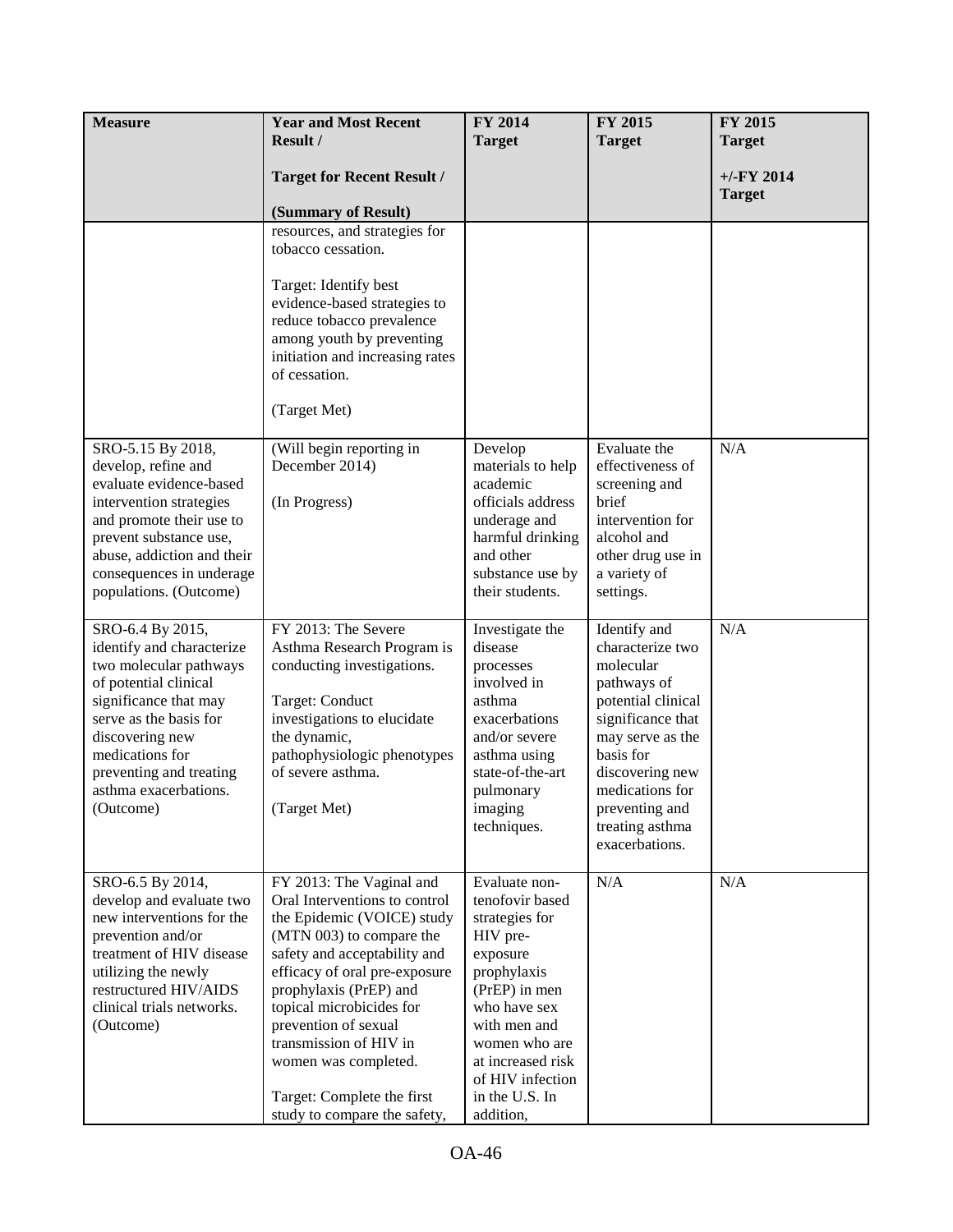| <b>Measure</b>                                                                                                                                                                                  | <b>Year and Most Recent</b>                                                                                                                                                                                                                                                                                                                                                                                            | FY 2014                                                                                                                                                                                                     | FY 2015                                                                                                                                                                                                                                                                                  | FY 2015                       |
|-------------------------------------------------------------------------------------------------------------------------------------------------------------------------------------------------|------------------------------------------------------------------------------------------------------------------------------------------------------------------------------------------------------------------------------------------------------------------------------------------------------------------------------------------------------------------------------------------------------------------------|-------------------------------------------------------------------------------------------------------------------------------------------------------------------------------------------------------------|------------------------------------------------------------------------------------------------------------------------------------------------------------------------------------------------------------------------------------------------------------------------------------------|-------------------------------|
|                                                                                                                                                                                                 | Result /                                                                                                                                                                                                                                                                                                                                                                                                               | <b>Target</b>                                                                                                                                                                                               | <b>Target</b>                                                                                                                                                                                                                                                                            | <b>Target</b>                 |
|                                                                                                                                                                                                 | <b>Target for Recent Result /</b>                                                                                                                                                                                                                                                                                                                                                                                      |                                                                                                                                                                                                             |                                                                                                                                                                                                                                                                                          | $+/-FY$ 2014<br><b>Target</b> |
|                                                                                                                                                                                                 | (Summary of Result)                                                                                                                                                                                                                                                                                                                                                                                                    |                                                                                                                                                                                                             |                                                                                                                                                                                                                                                                                          |                               |
|                                                                                                                                                                                                 | acceptability and efficacy of<br>oral pre-exposure<br>prophylaxis (PrEP) and<br>topical microbicides for<br>prevention of sexual<br>transmission of HIV in<br>women.<br>(Target Met)                                                                                                                                                                                                                                   | complete an<br>evaluation of a<br>comprehensive<br>test, link, and<br>care "plus"<br>strategy for HIV<br>prevention in<br>New York City,<br>Washington,<br>DC, and four<br>comparator<br>cities in the U.S. |                                                                                                                                                                                                                                                                                          |                               |
| SRO-6.6 By 2015,<br>provide at least one new<br>or significantly improved<br>minimally-invasive<br>treatment for clinical use<br>in patients using image-<br>guided interventions.<br>(Outcome) | FY 2013: Development was<br>completed on image guided<br>interventions for assessing<br>involvement of lymph nodes<br>in cancer, skin cancer and for<br>the treatment of cardiac<br>arrhythmias.<br>Target: Conduct one<br>additional feasibility study<br>on new IGI technologies for<br>the diagnosis of lymph node<br>cancer, treatment of skin<br>cancer, and treatment of<br>cardiac arrhythmias.<br>(Target Met) | Identify how the<br>use of a new or<br>emerging IGI<br>technology<br>affects physician<br>performance, or<br>what physician<br>training is<br>necessary.                                                    | Support new or<br>significantly<br>improved human<br>subject research<br>for image-<br>guided<br>interventions to<br>reduce the risk<br>of adverse<br>outcomes to<br>structures such<br>as the brain,<br>spinal cord, or<br>nerves that are<br>within or near<br>the operating<br>field. | N/A                           |
| SRO-7.11 (RA) By 2013,<br>gather sufficient data to<br>support the development<br>of a national standard for<br>normal fetal growth.<br>(Outcome)                                               | FY 2013: The data<br>management structure<br>accepted imaging data and<br>data collection to support a<br>national standard for normal<br>fetal growth is complete.<br>Target: Complete data<br>collection to support the<br>development of a national<br>standard for normal fetal<br>growth.<br>(Target Met)                                                                                                         | N/A                                                                                                                                                                                                         | N/A                                                                                                                                                                                                                                                                                      | N/A                           |
| SRO-8.7 By 2018,<br>identify three effective<br>system interventions<br>generating the<br>implementation,                                                                                       | FY 2013: NIH researchers<br>identified three influences on<br>sustainability of research-<br>tested interventions in<br>service systems such as                                                                                                                                                                                                                                                                        | Identify three<br>effective<br>implementation<br>strategies that<br>enhance the                                                                                                                             | Identify three $(3)$<br>key factors<br>influencing the<br>scaling up of<br>research-tested                                                                                                                                                                                               | N/A                           |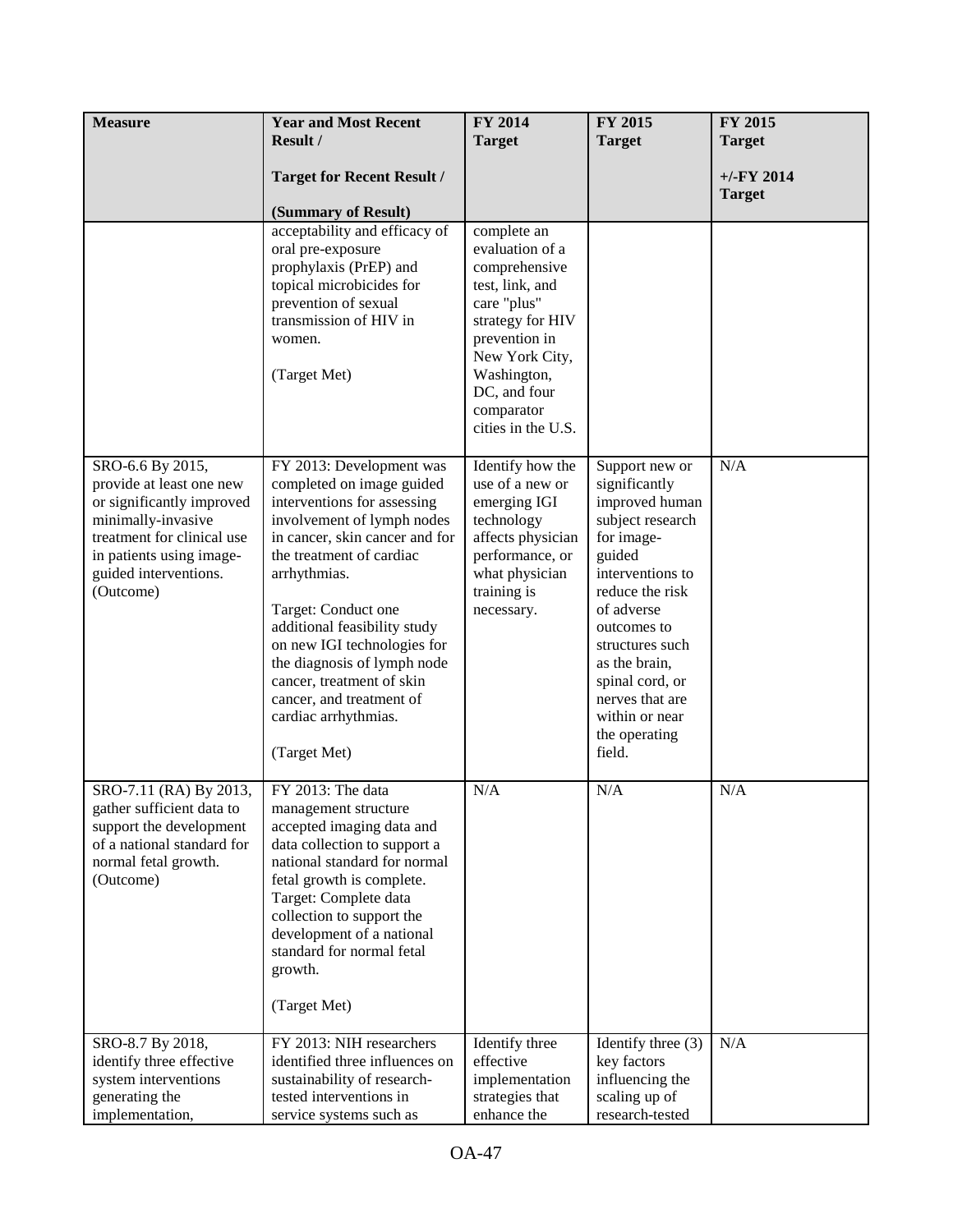| <b>Measure</b>                                                                                                                                                                                                                                                            | <b>Year and Most Recent</b><br>Result /                                                                                                                                                                                                                                                                                                                                                                                                                                                                                                                                                                      | FY 2014                                                                                                                                                 | FY 2015                                                                                                                                                   | FY 2015<br><b>Target</b> |
|---------------------------------------------------------------------------------------------------------------------------------------------------------------------------------------------------------------------------------------------------------------------------|--------------------------------------------------------------------------------------------------------------------------------------------------------------------------------------------------------------------------------------------------------------------------------------------------------------------------------------------------------------------------------------------------------------------------------------------------------------------------------------------------------------------------------------------------------------------------------------------------------------|---------------------------------------------------------------------------------------------------------------------------------------------------------|-----------------------------------------------------------------------------------------------------------------------------------------------------------|--------------------------|
|                                                                                                                                                                                                                                                                           | <b>Target for Recent Result /</b>                                                                                                                                                                                                                                                                                                                                                                                                                                                                                                                                                                            | <b>Target</b>                                                                                                                                           | <b>Target</b>                                                                                                                                             | $+/-$ FY 2014            |
|                                                                                                                                                                                                                                                                           | (Summary of Result)                                                                                                                                                                                                                                                                                                                                                                                                                                                                                                                                                                                          |                                                                                                                                                         |                                                                                                                                                           | <b>Target</b>            |
| sustainability and<br>ongoing improvement of<br>research-tested<br>interventions across<br>health care systems.<br>(Outcome)                                                                                                                                              | primary care, specialty care,<br>and community practice:<br><b>Community Development</b><br>Teams in child mental health<br>service systems; barriers and<br>facilitators to evidence-based<br>interventions to control blood<br>pressure in community<br>practice; and a set of factors<br>to enhance sustainability of<br>health care interventions<br>across multiple settings.<br>Target: Identify three key<br>factors influencing the<br>sustainability of research-<br>tested interventions in<br>service systems such as<br>primary care, specialty care,<br>and community practice.<br>(Target Met) | sustainability of<br>research-tested<br>interventions in<br>service systems<br>such as primary<br>care, specialty<br>care and<br>community<br>practice. | interventions<br>across large<br>networks of<br>services systems<br>such as primary<br>care, specialty<br>care and<br>community<br>practice.<br>(Outcome) |                          |
| SRO-8.9 By 2014,<br>identify 12 pathogen<br>and/or host factors<br>critical for understanding<br>the molecular and cellular<br>basis of pathogenesis of<br>Category A-C biodefense<br>pathogens and/or<br>pathogens causing<br>emerging infectious<br>diseases. (Outcome) | FY 2013: Twenty pathogens<br>and/or host factors, including<br>those that cause: dengue,<br>hepatitis, TB, SARS,<br>influenza, Marburg, E. coli,<br>tularemia, Burkholderia<br>infection, Rift Valley Fever,<br>plague, arenavirus infection,<br>Q fever, rabies, smallpox,<br>botulism, were identified that<br>are critical for understanding<br>pathogenesis and show<br>promise for the development<br>of new therapeutics.<br>Target: Identify three<br>pathogens and/or host<br>factors.<br>(Target Exceeded)                                                                                          | Identify four<br>pathogen and/or<br>host factors.                                                                                                       | N/A                                                                                                                                                       | N/A                      |
| SRO-9.2 By 2018,<br>identify culturally<br>appropriate, effective<br>stroke<br>prevention/intervention<br>programs in minority                                                                                                                                            | FY 2013: Completed testing<br>of a culturally tailored<br>intervention in an<br>underserved minority<br>community and<br>demonstrated an increased                                                                                                                                                                                                                                                                                                                                                                                                                                                           | Develop a<br>protocol for<br>testing a new<br>prevention<br>and/or<br>intervention                                                                      | Initiate<br>enrollment in<br>two studies<br>testing culturally<br>tailored<br>interventions to                                                            | N/A                      |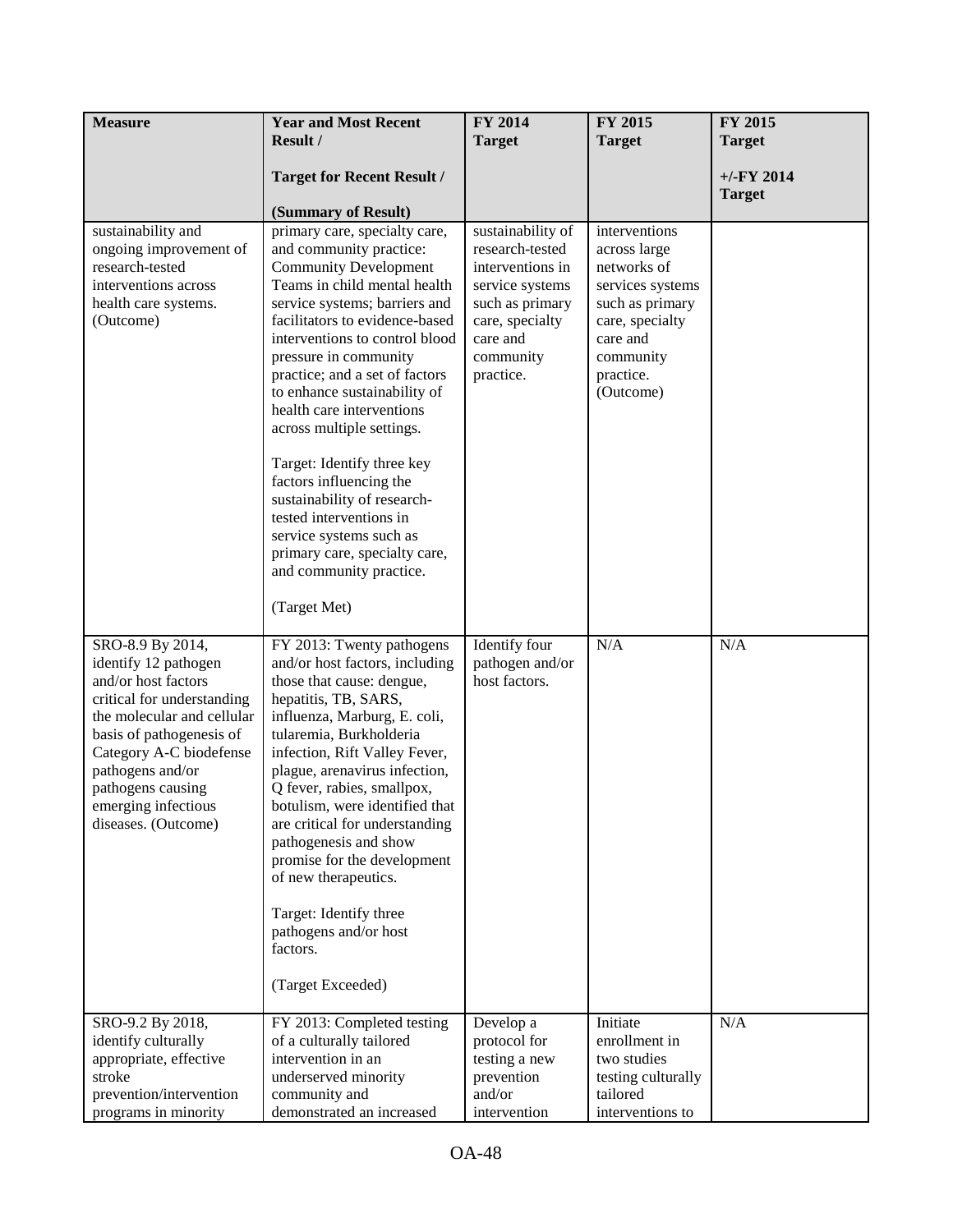| <b>Measure</b>                                                                                                                                                                                                                                                             | <b>Year and Most Recent</b><br>Result /<br><b>Target for Recent Result /</b><br>(Summary of Result)                                                                                                                                                                                                                                                                                                                             | FY 2014<br><b>Target</b>                                                                                                                                                                                                                                    | FY 2015<br><b>Target</b>                   | FY 2015<br><b>Target</b><br>$+/-$ FY 2014<br><b>Target</b> |
|----------------------------------------------------------------------------------------------------------------------------------------------------------------------------------------------------------------------------------------------------------------------------|---------------------------------------------------------------------------------------------------------------------------------------------------------------------------------------------------------------------------------------------------------------------------------------------------------------------------------------------------------------------------------------------------------------------------------|-------------------------------------------------------------------------------------------------------------------------------------------------------------------------------------------------------------------------------------------------------------|--------------------------------------------|------------------------------------------------------------|
| communities. (Outcome<br>and Efficiency)                                                                                                                                                                                                                                   | proportion of patients with<br>acute stroke who arrived at<br>the hospital rapidly and were<br>treated with tissue<br>plasminogen activator.<br>Target: Complete testing of a<br>culturally tailored<br>intervention to improve<br>stroke awareness and time to<br>hospital arrival in order to<br>increase utilization of tissue<br>plasminogen activator (tPA)<br>treatment in minority<br>populations.<br>(Target Met)       | program that<br>aims to reduce a<br>major cause of<br>disparities in<br>stroke in<br>minority<br>communities.                                                                                                                                               | reduce health<br>disparities in<br>stroke. |                                                            |
| SRO-9.4 By 2014,<br>develop and evaluate the<br>efficacy of neonatal<br>screening for congenital<br>cytomegalovirus (CMV)<br>infection to permit<br>identification of infants<br>who will develop CMV-<br>induced hearing loss in<br>the first years of life.<br>(Outcome) | FY 2013: An interim report<br>on the longitudinal study of<br>infants infected with CMV<br>determined that 6.3% of<br>infants born infected with<br>CMV yet with no clinical<br>symptoms will develop<br>hearing loss in the first years<br>of life.<br>Target: Provide an interim<br>report on how many children<br>identified with neonatal<br>asymptomatic CMV-<br>infection have developed<br>hearing loss.<br>(Target Met) | Develop and<br>evaluate the<br>efficacy of<br>neonatal<br>screening for<br>congenital<br>cytomegalovirus<br>(CMV) infection<br>to permit<br>identification of<br>infants who will<br>develop CMV-<br>induced hearing<br>loss in the first<br>years of life. | N/A                                        | N/A                                                        |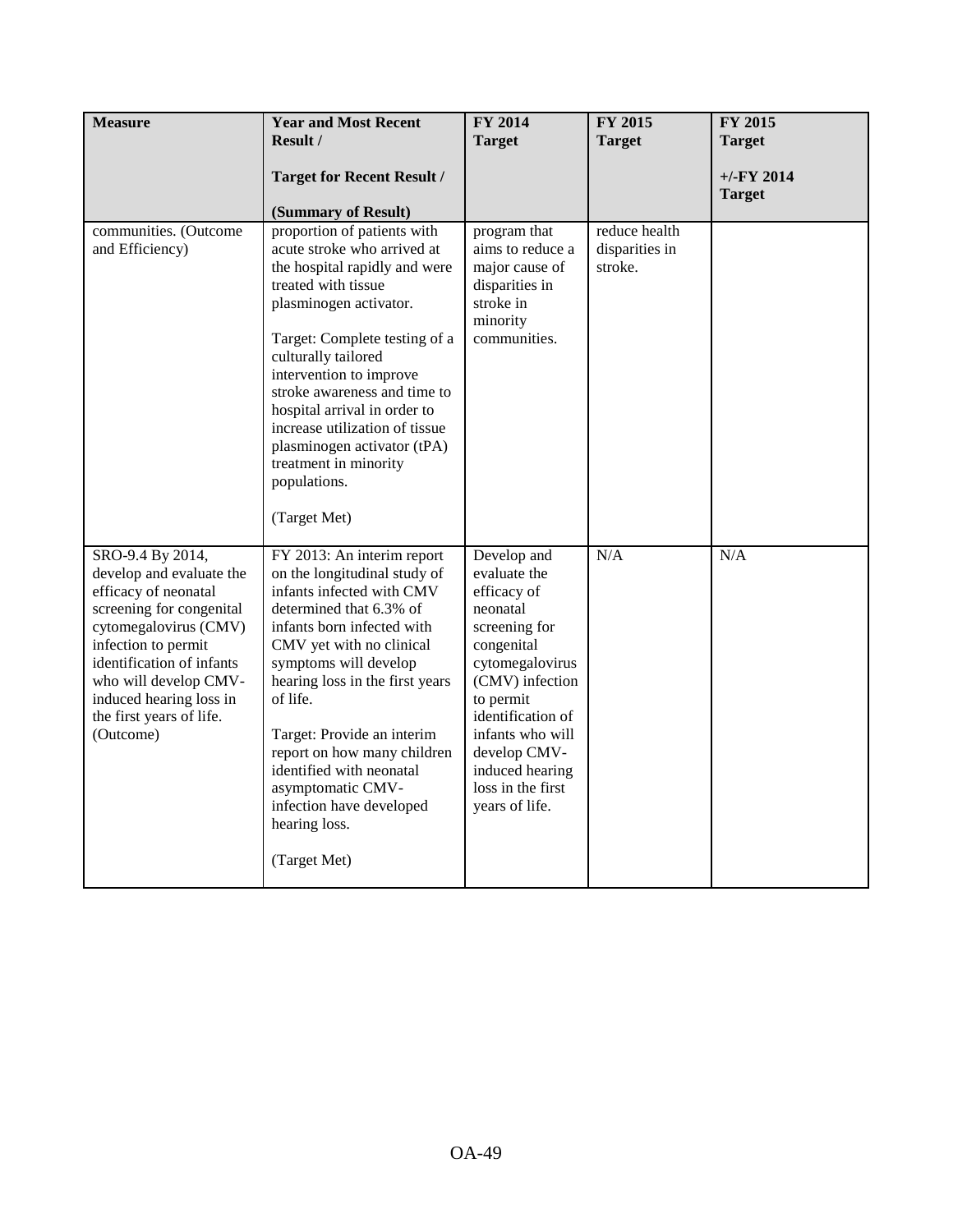| <b>Measure</b>                                                                                                                                                                                                                                                                  | <b>Year and Most Recent</b><br>Result /                                                                                                                                                                                                                                                                                                                             | <b>FY 2014</b><br><b>Target</b>                                                                                                                                                                                                                                                          | FY 2015<br><b>Target</b>                                                                                                                                                                                                                                                      | FY 2015<br><b>Target</b>       |
|---------------------------------------------------------------------------------------------------------------------------------------------------------------------------------------------------------------------------------------------------------------------------------|---------------------------------------------------------------------------------------------------------------------------------------------------------------------------------------------------------------------------------------------------------------------------------------------------------------------------------------------------------------------|------------------------------------------------------------------------------------------------------------------------------------------------------------------------------------------------------------------------------------------------------------------------------------------|-------------------------------------------------------------------------------------------------------------------------------------------------------------------------------------------------------------------------------------------------------------------------------|--------------------------------|
|                                                                                                                                                                                                                                                                                 | <b>Target for Recent Result /</b><br>(Summary of Result)                                                                                                                                                                                                                                                                                                            |                                                                                                                                                                                                                                                                                          |                                                                                                                                                                                                                                                                               | $+/-$ FY 2014<br><b>Target</b> |
| SRO-9.5 By 2015, assess<br>the efficacy of long-term<br>oxygen treatment in<br>patients with COPD and<br>moderate hypoxemia.<br>(Outcome)                                                                                                                                       | FY 2013: LOTT recruited<br>643 participants.<br>Target: Continue recruitment<br>to 626 subjects.<br>(Target Met)                                                                                                                                                                                                                                                    | Complete<br>recruitment (737<br>total subjects).                                                                                                                                                                                                                                         | Complete data<br>analysis and<br>publish results<br>of study<br>assessing the<br>efficacy of long-<br>term oxygen<br>treatment in<br>patients with<br>COPD and<br>moderate<br>hypoxemia.                                                                                      | N/A                            |
| CBRR-1.1 Provide<br>research training for<br>predoctoral trainees and<br>fellows that promotes<br>greater retention and<br>long-term success in<br>research careers. (Output)                                                                                                   | FY 2013: Award rate to<br>comparison group reached<br>11%.<br>Target: $N > 10\%$<br>(Target Met)                                                                                                                                                                                                                                                                    | $N > 10\%$                                                                                                                                                                                                                                                                               | N > 10%                                                                                                                                                                                                                                                                       | N/A                            |
| CBRR-1.2 Provide<br>research training for<br>postdoctoral fellows that<br>promotes greater<br>retention and long-term<br>success in research<br>careers. (Output)                                                                                                               | FY 2013: Award rate to<br>comparison group reached<br>13% and exceeded the target<br>by 3%.<br>Target: $N > 10\%$<br>(Target Met)                                                                                                                                                                                                                                   | $N > 10\%$                                                                                                                                                                                                                                                                               | N > 10%                                                                                                                                                                                                                                                                       | N/A                            |
| <b>CBRR-2 Promote data</b><br>sharing and provide<br>information in real time<br>through the NIH Business<br>System (NBS) by<br>developing, integrating,<br>deploying and<br>maintaining business<br>modules. (By FY 2014,<br>the NBS will be in an<br>ongoing status) (Output) | FY 2013: Maintained post<br>deployment support for<br>Animal Procurement.<br>Target: (Maintenance [Mat])<br>Maintain deployed business<br>modules. * Planned - Service<br>and Supply Activities Fund<br>Module [Dep.2012]<br>*Planned - Animal<br>Procurement [Dep. 2013]<br>(Target Met)<br>FY 2013: Deployed Animal<br>Procurement.<br>Target: (Deployment [Dep]) | Development<br>[Dev]) Initiate<br>development of<br>planned business<br>modules to build<br>capacity and<br>functionality of<br>the NIH<br><b>Business</b><br>System. *<br>Planned - Oracle<br>12i Upgrade<br>[continuation<br>from Dev. start<br>in 2012, thru<br>2015/Int.2015-<br>16] | Development<br>[Dev]) Initiate<br>development of<br>planned business<br>modules to build<br>capacity and<br>functionality of<br>the NIH<br><b>Business</b><br>System. *<br>Planned - Oracle<br>12i Upgrade<br>[continuation]<br>from<br>2014/Int.2015-<br>16]<br>(Integration | N/A                            |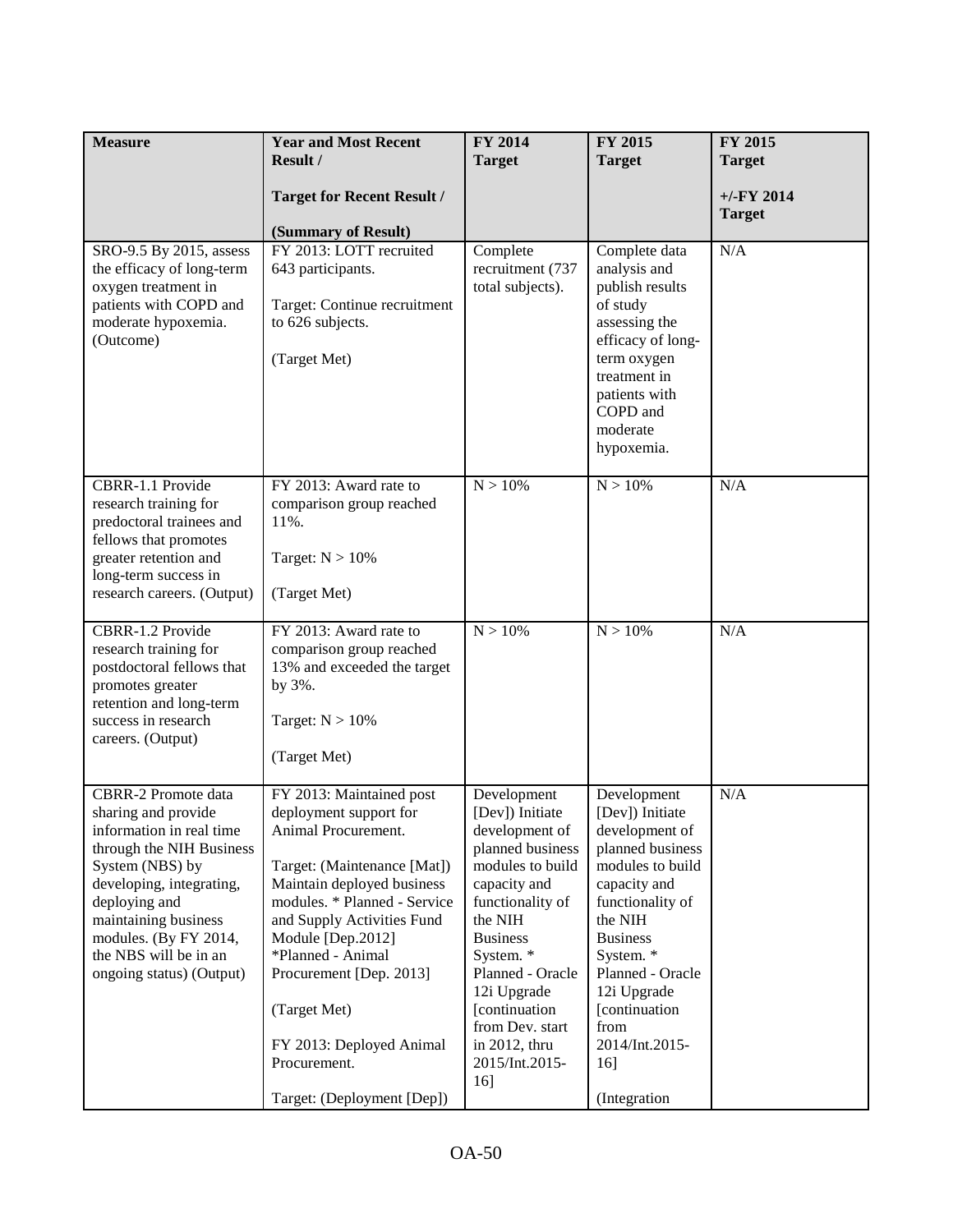| <b>Measure</b>           | <b>Year and Most Recent</b>                                 | FY 2014       | <b>FY 2015</b>            | <b>FY 2015</b> |
|--------------------------|-------------------------------------------------------------|---------------|---------------------------|----------------|
|                          | Result /                                                    | <b>Target</b> | <b>Target</b>             | <b>Target</b>  |
|                          |                                                             |               |                           |                |
|                          | <b>Target for Recent Result /</b>                           |               |                           | $+/-FY$ 2014   |
|                          |                                                             |               |                           | <b>Target</b>  |
|                          | (Summary of Result)                                         |               |                           |                |
|                          | Conduct priority deployment                                 |               | [Int]) Complete           |                |
|                          | activities to enable user                                   |               | integration               |                |
|                          | accessibility and skill                                     |               | activities for full       |                |
|                          | development within 2 years                                  |               | functionality and         |                |
|                          | from the onset of integration.                              |               | usability of              |                |
|                          | * Planned - Animal                                          |               | priority modules          |                |
|                          | Procurement                                                 |               | for successful            |                |
|                          |                                                             |               | development               |                |
|                          | (Target Met)                                                |               | efforts within 3          |                |
|                          |                                                             |               | years of                  |                |
|                          | FY 2013: Completed                                          |               | development. *            |                |
|                          | integration for Animal                                      |               | Planned - Oracle          |                |
|                          | Procurement.                                                |               | 12i Upgrade<br>[Dev.2012, |                |
|                          | Target: (Integration [Int])                                 |               | 2014-                     |                |
|                          | Complete integration                                        |               | 15/Dep.2016]              |                |
|                          | activities for full                                         |               |                           |                |
|                          | functionality and usability of                              |               |                           |                |
|                          | priority modules for                                        |               |                           |                |
|                          | successful development                                      |               |                           |                |
|                          | efforts within 3 years of                                   |               |                           |                |
|                          | initiated development. *                                    |               |                           |                |
|                          | Planned - Animal                                            |               |                           |                |
|                          | Procurement                                                 |               |                           |                |
|                          | [Dev.2013/Dep.2014]                                         |               |                           |                |
|                          |                                                             |               |                           |                |
|                          | (Target Met)                                                |               |                           |                |
|                          | FY 2013: Initiated                                          |               |                           |                |
|                          | development of Animal                                       |               |                           |                |
|                          | Procurement.                                                |               |                           |                |
|                          |                                                             |               |                           |                |
|                          | Target: (Development                                        |               |                           |                |
|                          | [Devl]) Initiate development<br>of planned business modules |               |                           |                |
|                          | to build capacity and                                       |               |                           |                |
|                          | functionality of the NIH                                    |               |                           |                |
|                          | Business System.* Planned -                                 |               |                           |                |
|                          | Animal Procurement                                          |               |                           |                |
|                          | [Int.2013]                                                  |               |                           |                |
|                          |                                                             |               |                           |                |
|                          | (Target Met)                                                |               |                           |                |
| CBRR-6.2 By 2013         | FY 2013: The Regional                                       | N/A           | N/A                       | N/A            |
| complete                 | <b>Biocontainment Laboratory</b>                            |               |                           |                |
| construction/commissioni | (RBL) project at the                                        |               |                           |                |
| ng of 15 biocontainment  | University of Hawaii has                                    |               |                           |                |
| facilities to support    | been suspended by the                                       |               |                           |                |
| biodefense and emerging  | University and the orderly                                  |               |                           |                |
| infectious disease       | closeout of the project,                                    |               |                           |                |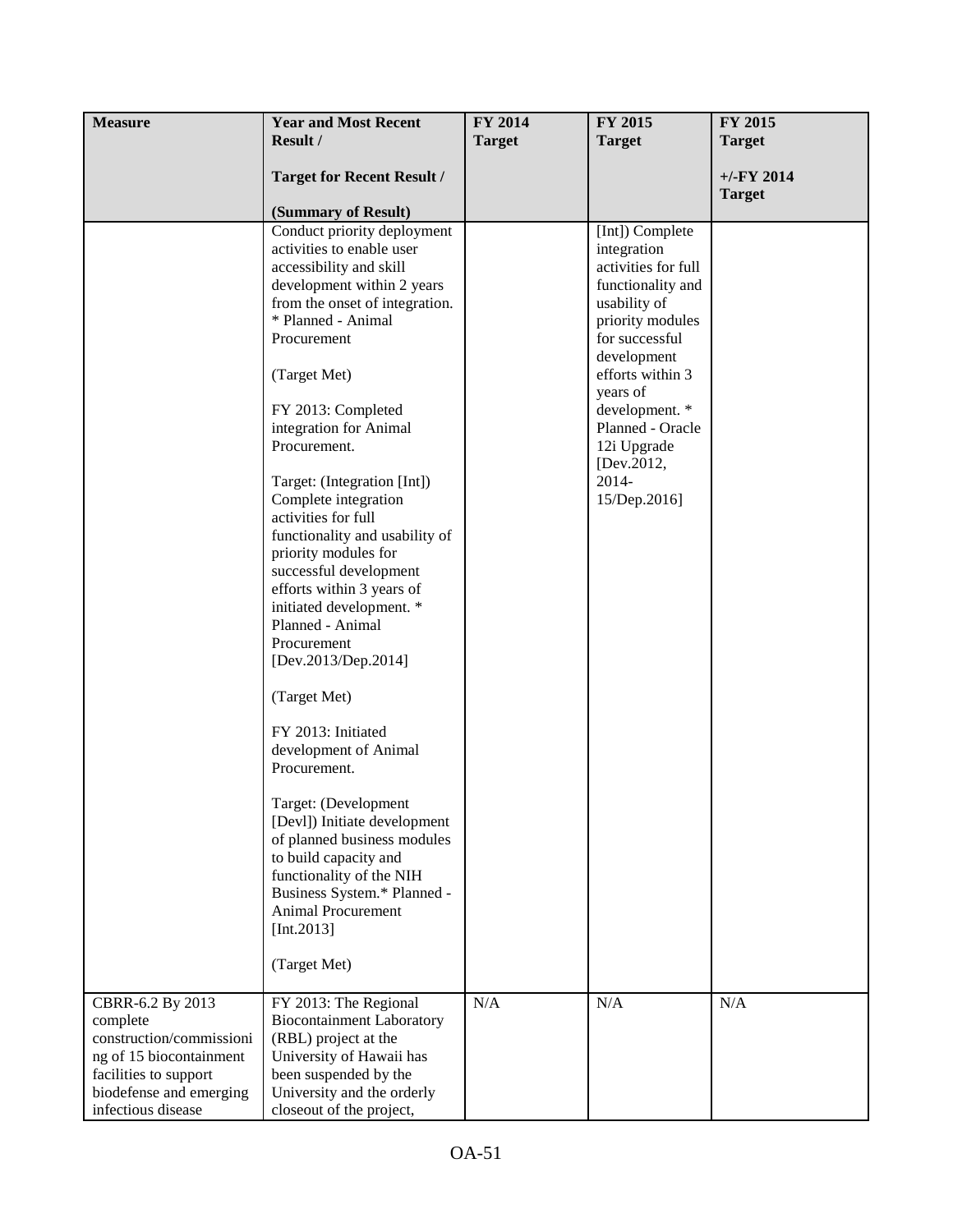| <b>Measure</b>                                    | <b>Year and Most Recent</b><br>Result /                       | FY 2014<br><b>Target</b>      | FY 2015<br><b>Target</b>          | FY 2015<br><b>Target</b>      |
|---------------------------------------------------|---------------------------------------------------------------|-------------------------------|-----------------------------------|-------------------------------|
|                                                   |                                                               |                               |                                   |                               |
|                                                   | <b>Target for Recent Result /</b>                             |                               |                                   | $+/-FY$ 2014<br><b>Target</b> |
|                                                   | (Summary of Result)                                           |                               |                                   |                               |
| research needs, including                         | including the return of funds                                 |                               |                                   |                               |
| research on Category A-<br>C Priority agents and  | to the Federal government, is<br>in process. Early in the     |                               |                                   |                               |
| newly emerging                                    | planning process, the                                         |                               |                                   |                               |
| infectious diseases.                              | University had challenges                                     |                               |                                   |                               |
| (Output)                                          | securing the required                                         |                               |                                   |                               |
|                                                   | matching funds for<br>construction; ultimately, its           |                               |                                   |                               |
|                                                   | inability to secure a viable                                  |                               |                                   |                               |
|                                                   | site for construction caused                                  |                               |                                   |                               |
|                                                   | the demise of the project,                                    |                               |                                   |                               |
|                                                   | despite significant attempts<br>by NIH to provide assistance. |                               |                                   |                               |
|                                                   |                                                               |                               |                                   |                               |
|                                                   | Target: Conduct design                                        |                               |                                   |                               |
|                                                   | development Previous target:<br>Begin construction on final   |                               |                                   |                               |
|                                                   | research facility.                                            |                               |                                   |                               |
|                                                   |                                                               |                               |                                   |                               |
|                                                   | (Target Not Met)                                              |                               |                                   |                               |
| CBRR-10 Make freely                               | FY 2013: Established 570                                      | Increase the                  | Make freely                       | N/A                           |
| available to researchers                          | primary biochemical, cell-                                    | Molecular                     | available to                      |                               |
| the results of 400 high-<br>throughput biological | based or protein-protein<br>interaction assays that were      | Libraries<br>Program (MLP)    | researchers the<br>results of 400 |                               |
| assays screened against a                         | miniaturized and automated                                    | inventory to 375              | high-throughput                   |                               |
| library of 300,000 unique                         | as high throughput screens in                                 | small molecule                | biological assays                 |                               |
| compounds, and the<br>detailed information on     | the Molecular Libraries                                       | probes that can<br>be used in | screened against                  |                               |
| the molecular probes that                         | Program (MLP) Portfolio.                                      | biological                    | a library of<br>300,000 unique    |                               |
| are developed through                             | Target: Establish 400                                         | research to                   | compounds, and                    |                               |
| that screening process.                           | primary biochemical, cell-                                    | interrogate basic             | the detailed                      |                               |
| (Outcome)                                         | based or protein-protein<br>interaction assays that can be    | biological<br>processes or    | information on<br>the molecular   |                               |
|                                                   | miniaturized and automated                                    | disease.                      | probes that are                   |                               |
|                                                   | as high throughput screens in                                 |                               | developed                         |                               |
|                                                   | the Molecular Libraries                                       |                               | through that                      |                               |
|                                                   | Program (MLP) Portfolio.                                      |                               | screening<br>process.             |                               |
|                                                   | (Target Exceeded)                                             |                               |                                   |                               |
| CTR-1 By 2014, reduce                             | FY 2013: The NIH                                              | Conduct a SIDS                | N/A                               | N/A                           |
| the disparity between<br>African American and     | successfully conducted three                                  | risk-reduction                |                                   |                               |
| white infants in back                             | meetings with up to nine<br>federal agencies in               | training<br>workshop at the   |                                   |                               |
| sleeping by 50% to                                | attendance to determine                                       | <b>National Baptist</b>       |                                   |                               |
| further reduce the risk of                        | outreach strategies to reduce                                 | Convention's                  |                                   |                               |
| sudden infant death                               | the number African                                            | annual meeting                |                                   |                               |
| syndrome (SIDS).<br>(Outcome and Efficiency)      | American infants who die<br>from SIDS.                        | session, which<br>has an      |                                   |                               |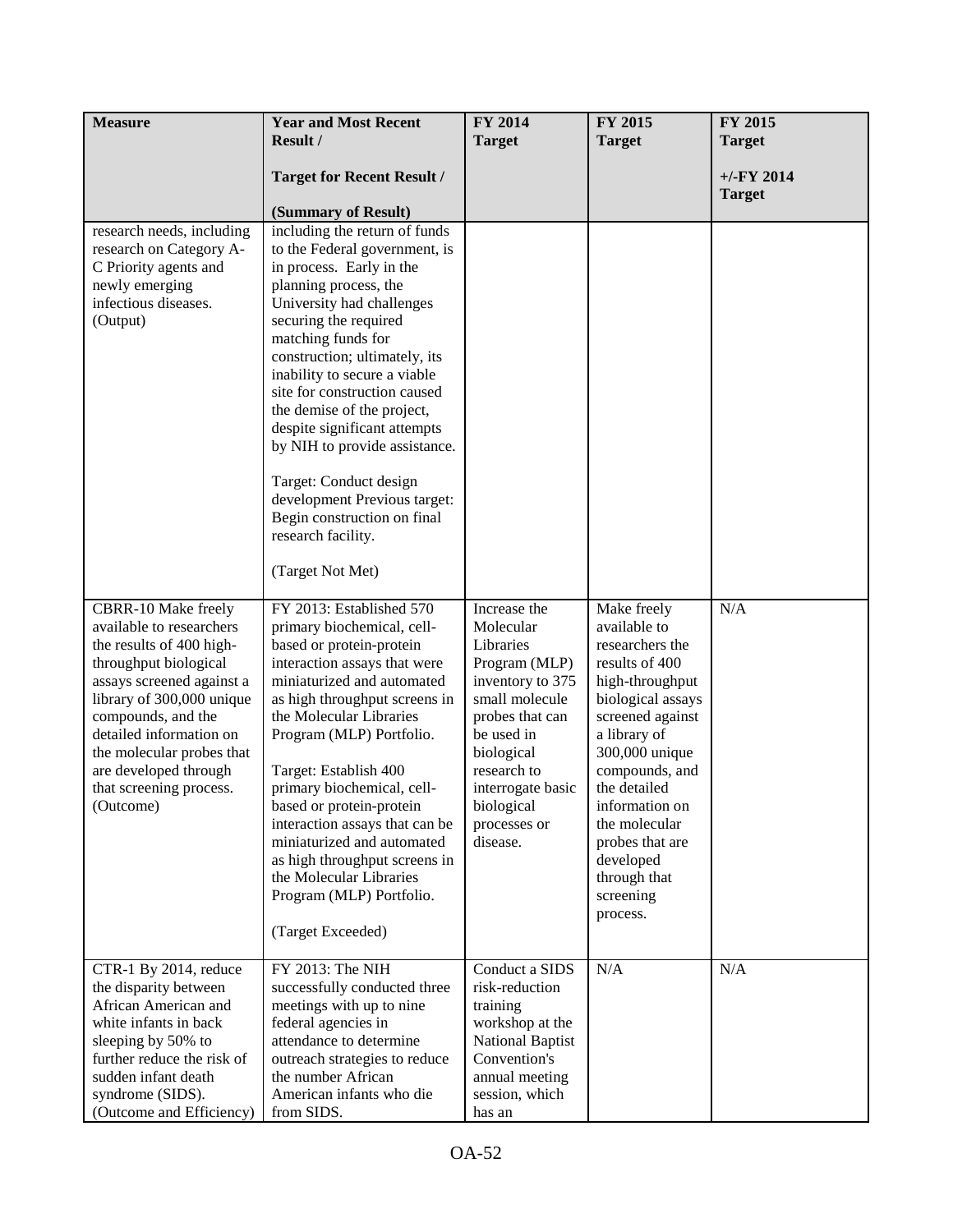| <b>Measure</b>                                                                                                                                             | <b>Year and Most Recent</b><br>Result /                                                                                                                                                                                                                                         | FY 2014<br><b>Target</b>                                                                                            | FY 2015<br><b>Target</b>                                                                                    | FY 2015<br><b>Target</b>       |
|------------------------------------------------------------------------------------------------------------------------------------------------------------|---------------------------------------------------------------------------------------------------------------------------------------------------------------------------------------------------------------------------------------------------------------------------------|---------------------------------------------------------------------------------------------------------------------|-------------------------------------------------------------------------------------------------------------|--------------------------------|
|                                                                                                                                                            | <b>Target for Recent Result /</b><br>(Summary of Result)                                                                                                                                                                                                                        |                                                                                                                     |                                                                                                             | $+/-$ FY 2014<br><b>Target</b> |
|                                                                                                                                                            | Target: Convene two<br>meetings with two or more<br>federal agencies on how to<br>coordinate efforts to reduce<br>SIDS in African American<br>communities across the<br>nation.<br>(Target Exceeded)                                                                            | attendance of<br>approximately<br>10,000 African<br>American<br>church delegates<br>from across the<br>country.     |                                                                                                             |                                |
| CTR-10 By 2014, expand<br>the scope of the<br><b>Hazardous Substances</b><br>Data Bank to include 14<br>nanomaterials.<br>(Outcome)                        | FY 2014: The Hazardous<br>Substances Data Bank was<br>augmented to include 14<br>nanomaterials.<br>Target: Augment the<br>Hazardous Substances Data<br>Bank with comprehensive<br>records for 5 nanomaterials.<br>(Target Met)<br>Measure achieved earlier<br>than anticipated. | Augment the<br>Hazardous<br><b>Substances Data</b><br>Bank with<br>comprehensive<br>records for 5<br>nanomaterials. | N/A                                                                                                         | N/A                            |
| POI-2 Utilize<br>performance-based<br>contracting (PBC).<br>(ongoing) (Output)                                                                             | FY 2013: Obligated 38% of<br>eligible service contracting<br>dollars through performance-<br>based contracting.<br>Target: Obligate the FY 2013<br>OMB/OFPP goal of eligible<br>service contracting dollars to<br>PBC.<br>(Target Not Met)                                      | Obligate the FY<br>2014<br>OMB/OFPP<br>goal of eligible<br>service<br>contracting<br>dollars to PBC.                | Obligate the FY<br>2015<br><b>OMB/OFPP</b><br>goal of eligible<br>service<br>contracting<br>dollars to PBC. | N/A                            |
| POI-6.1 Improve facility<br>conditions in order to<br>reach and maintain a<br>Condition Index (CI)<br>weighted average of 85 or<br>above (CIwa $\geq$ 85). | FY 2013: The condition of<br>the facilities portfolio<br>reached a CIwa of 80.96.<br>Target: $Clwa = 75.4$<br>(Target Exceeded)                                                                                                                                                 | $Clwa = 72.1$                                                                                                       | $Clwa = 79.9$                                                                                               | N/A                            |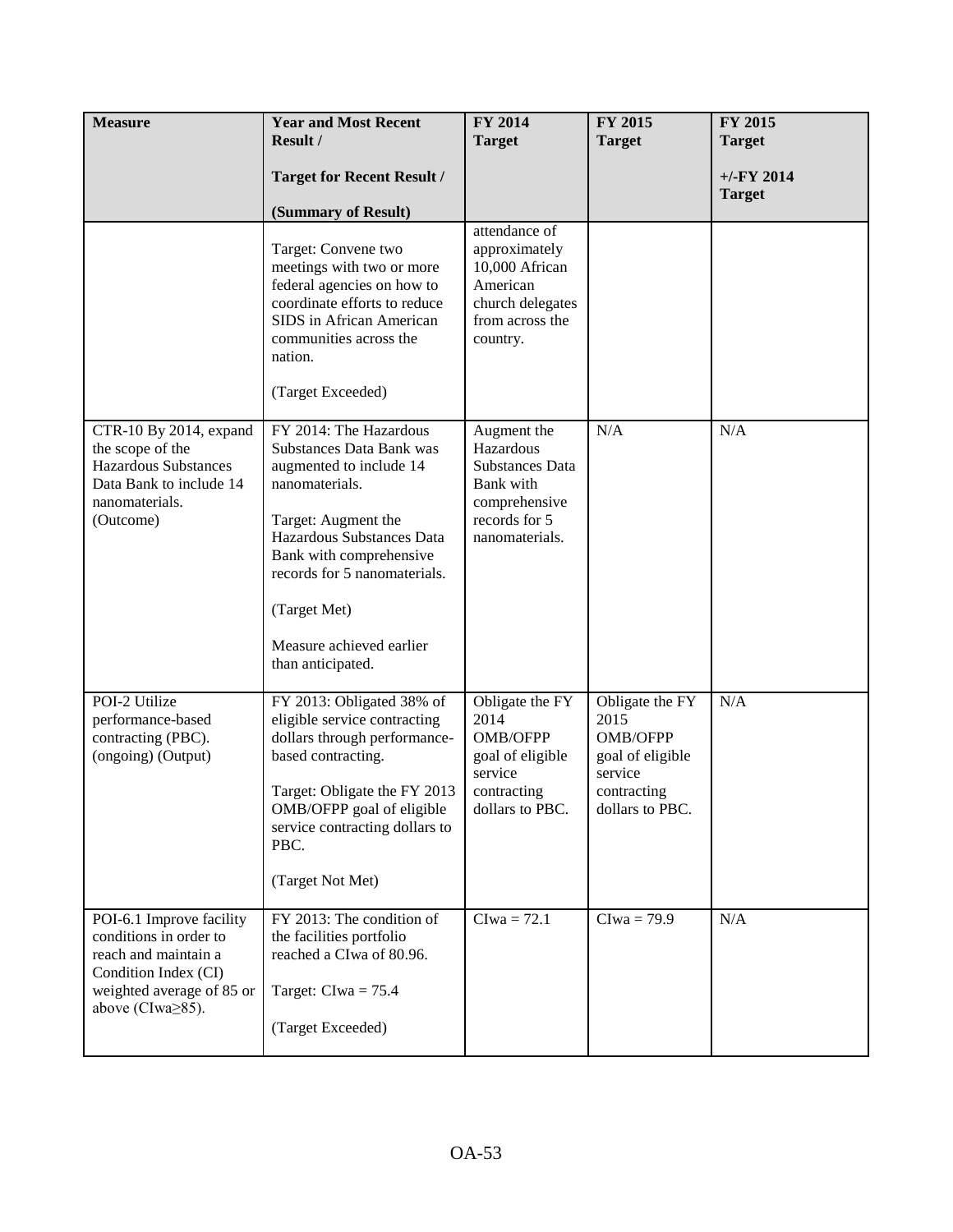| <b>Measure</b>                                                                                                                                                                                                         | <b>Year and Most Recent</b><br>Result /                                                                                                                                                                                                                                                                                                                                                                                                                                                                                                                                                                                                                             | <b>FY 2014</b><br><b>Target</b>                               | FY 2015<br><b>Target</b>                                      | FY 2015<br><b>Target</b>      |
|------------------------------------------------------------------------------------------------------------------------------------------------------------------------------------------------------------------------|---------------------------------------------------------------------------------------------------------------------------------------------------------------------------------------------------------------------------------------------------------------------------------------------------------------------------------------------------------------------------------------------------------------------------------------------------------------------------------------------------------------------------------------------------------------------------------------------------------------------------------------------------------------------|---------------------------------------------------------------|---------------------------------------------------------------|-------------------------------|
|                                                                                                                                                                                                                        | <b>Target for Recent Result /</b><br>(Summary of Result)                                                                                                                                                                                                                                                                                                                                                                                                                                                                                                                                                                                                            |                                                               |                                                               | $+/-FY$ 2014<br><b>Target</b> |
| POI-6.2 By 2017,<br>maintain the annual<br>condition of buildings<br>and facilities portfolio so<br>that no less than 95% of<br>occupied gross square<br>feet (GSF) will have a CI<br>greater than 65.                 | FY 2013: 73% of occupied<br>gross square feet (GSF)<br>reached a CI greater than 65.<br>Target: 69.6%<br>(Target Exceeded)                                                                                                                                                                                                                                                                                                                                                                                                                                                                                                                                          | 73.1%                                                         | 73.5%                                                         | N/A                           |
| POI-7.1 Manage all<br><b>Buildings and Facilities</b><br>(B&F) line item projects<br>so it is completed within<br>100% of the final<br>approved project cost                                                           | $FY$ 2013: The eight $(8)$<br>active Recovery Act funded<br>projects at the HHS Facility<br>Project Approval Agreement<br>(FPAA) threshold were<br>managed effectively to<br>ensure completion within<br>100% of the final approved<br>project cost.<br>Target: (2013 RA) 8 Active<br>Recovery Act projects<br>(Target Met)<br>$FY$ 2013: Nine $(9)$ of the<br>twelve $(12)$ active non-<br>Recovery Act funded<br>projects at the HHS Facility<br>Project Approval Agreement<br>(FPAA) level threshold were<br>effectively managed to<br>ensure completion within<br>100% of the final approved<br>project cost.<br>Target: 12 Active Projects<br>(Target Not Met) | 12 Active<br>Projects<br>3 Active<br>Recovery Act<br>projects | 11 Active<br>Projects<br>1 Active<br>Recovery Act<br>projects | N/A                           |
| POI-7.2 Manage design<br>and construction of<br>capital facility projects<br>funded by B&F so that no<br>more than 10% of the<br>projects may incorporate<br>plus or minus 10%<br>adjustments of the<br>approved scope | FY 2013: The design and<br>construction of the eight (8)<br>active reportable Recovery<br>Act funded projects was<br>managed effectively so that<br>no more than 10% of the<br>projects incorporated a plus<br>or minus 10% adjustment of                                                                                                                                                                                                                                                                                                                                                                                                                           | 12 Active<br>Projects<br>3 Active<br>Recovery Act<br>projects | 11 Active<br>Projects<br>1 Active<br>Recovery Act<br>projects | N/A                           |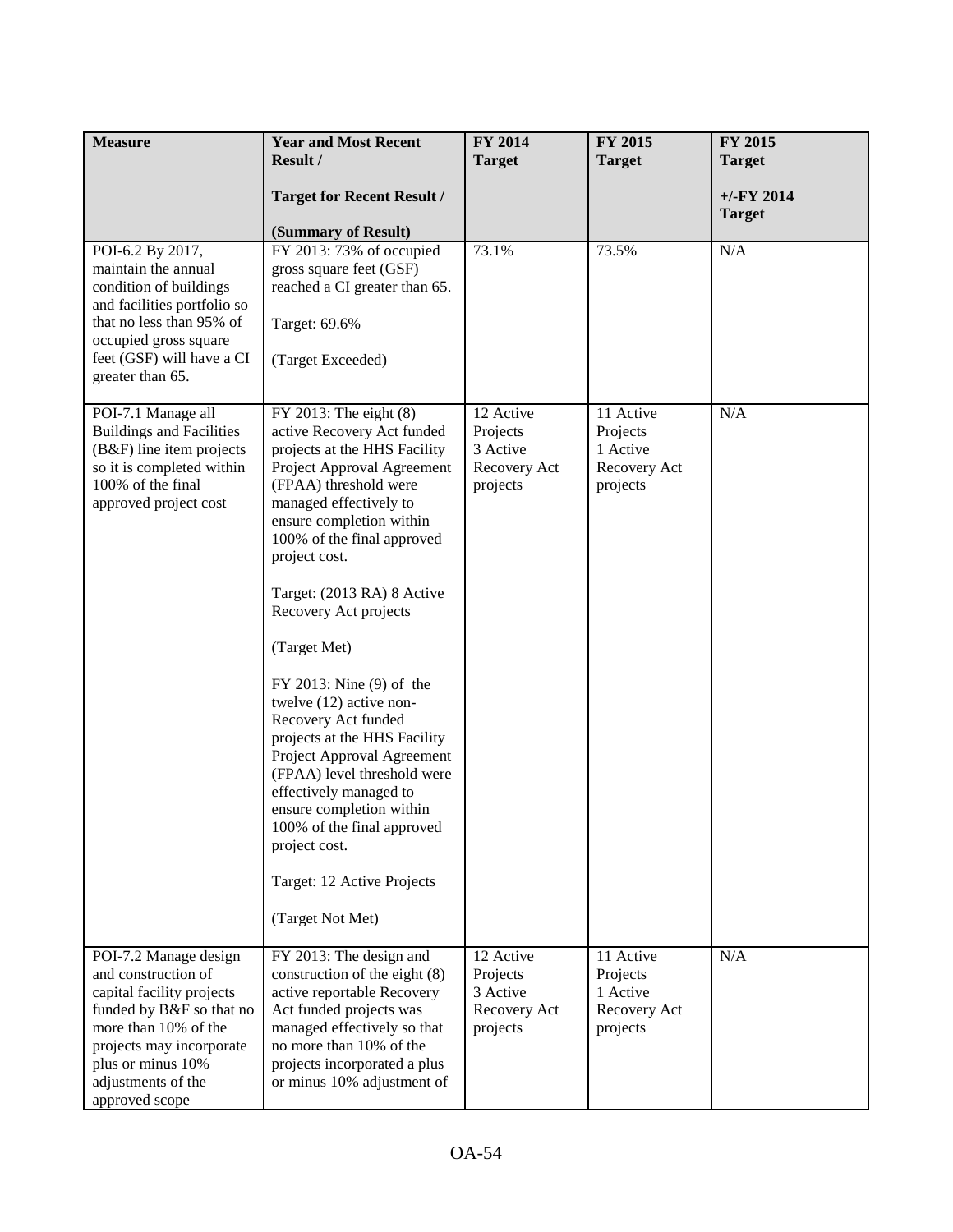| <b>Measure</b>                                                                                                                                                                                                                                                                                                                                                                                                                              | <b>Year and Most Recent</b>                                                                                                                                                                                                                                                                                                                                                                                                                                                                                                                                                                                                                                                   | FY 2014       | FY 2015       | <b>FY 2015</b>                |
|---------------------------------------------------------------------------------------------------------------------------------------------------------------------------------------------------------------------------------------------------------------------------------------------------------------------------------------------------------------------------------------------------------------------------------------------|-------------------------------------------------------------------------------------------------------------------------------------------------------------------------------------------------------------------------------------------------------------------------------------------------------------------------------------------------------------------------------------------------------------------------------------------------------------------------------------------------------------------------------------------------------------------------------------------------------------------------------------------------------------------------------|---------------|---------------|-------------------------------|
|                                                                                                                                                                                                                                                                                                                                                                                                                                             | Result /                                                                                                                                                                                                                                                                                                                                                                                                                                                                                                                                                                                                                                                                      | <b>Target</b> | <b>Target</b> | <b>Target</b>                 |
|                                                                                                                                                                                                                                                                                                                                                                                                                                             | <b>Target for Recent Result /</b><br>(Summary of Result)                                                                                                                                                                                                                                                                                                                                                                                                                                                                                                                                                                                                                      |               |               | $+/-FY$ 2014<br><b>Target</b> |
|                                                                                                                                                                                                                                                                                                                                                                                                                                             | the approved scope.<br>Target: (2013 RA) 8 Active<br>Recovery Act funded Project<br>(Target Met)<br>FY 2013: The design and<br>construction of ten (10) of<br>the twelve $(12)$ active non-<br>Recovery Act<br>funded projects was managed<br>effectively so that no more<br>than 10% of the projects<br>incorporated a plus or minus<br>10% adjustments of the<br>approved scope. One (1)<br>project was canceled and the<br>work incorporated under<br>another project for costs<br>savings. Another project was<br>delayed to support further<br>analysis of the most viable<br>programmatic and facilities<br>solution.<br>Target: 12 Active Projects<br>(Target Not Met) |               |               |                               |
| POI-8.1 By 2013, ensure<br>that 100% of grantees<br>have met all construction<br>requirements, including<br>NIH approved design and<br>construction documents<br>that ensures proposed<br>research in the space is<br>feasible, and ensures that<br>grantees will take action<br>to file or record a Notice<br>of Federal Interest that<br>ensures grantees cannot<br>lease, sell or mortgage<br>property without NIH<br>approval. (Output) | FY 2013: Of the remaining<br>ARRA awarded grantes, one<br>grant was unable to complete<br>all documents due to the<br>devastation of Hurricane<br>Sandy.<br>Target: Ensure that 100% of<br>79 grantees have met all<br>construction requirements.<br>(Target Not Met)                                                                                                                                                                                                                                                                                                                                                                                                         | N/A           | N/A           | N/A                           |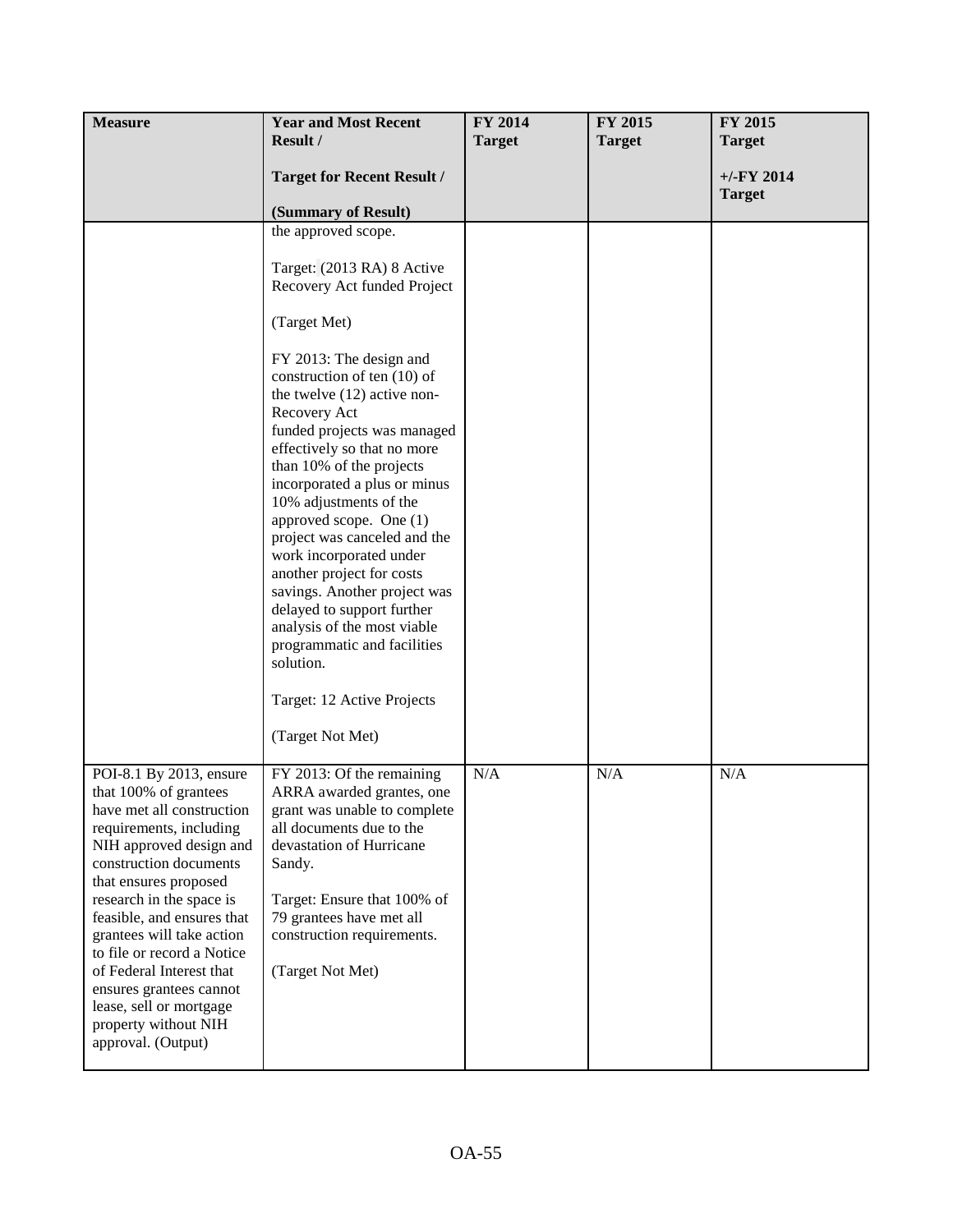| <b>Measure</b>                                       | <b>Year and Most Recent</b>                            | <b>FY 2014</b>                     | FY 2015                            | FY 2015       |
|------------------------------------------------------|--------------------------------------------------------|------------------------------------|------------------------------------|---------------|
|                                                      | Result /                                               | <b>Target</b>                      | <b>Target</b>                      | <b>Target</b> |
|                                                      | <b>Target for Recent Result /</b>                      |                                    |                                    | $+/-$ FY 2014 |
|                                                      | (Summary of Result)                                    |                                    |                                    | <b>Target</b> |
| POI-8.2 By 2015, report                              | FY 2013: 99% of the                                    | 95% of 196                         | 95% of 212                         | N/A           |
| the percent of extramural                            | extramural construction                                | projects are in                    | projects are in                    |               |
| construction projects that                           | projects were in compliance                            | compliance.                        | compliance                         |               |
| are in compliance with<br>the post award 20 year     | with the post award 20 years<br>usage requirement.     |                                    |                                    |               |
| usage requirement to                                 |                                                        |                                    |                                    |               |
| conduct research.                                    | Target: 95% of 219 projects                            |                                    |                                    |               |
| (Output)                                             | are in compliance.                                     |                                    |                                    |               |
|                                                      | (Target Met)                                           |                                    |                                    |               |
|                                                      |                                                        |                                    |                                    |               |
| POI-9 Reallocate                                     | FY 2013: 25% of Principal                              | <b>Conduct BSC</b>                 | <b>Conduct BSC</b>                 | N/A           |
| laboratory resources                                 | Investigators were reviewed                            | reviews of 25%                     | reviews of 25%                     |               |
| based on external reviews<br>by Boards of Scientific | resulting in 25% of resources<br>recommended to be     | of principal<br>Investigators to   | of principal<br>Investigators to   |               |
| Counselors. (Output)                                 | reallocated                                            | assess quality of                  | assess quality of                  |               |
|                                                      |                                                        | science in order                   | science in order                   |               |
|                                                      | Target: Conduct BSC                                    | to prioritize                      | to prioritize                      |               |
|                                                      | reviews of 25% of Principal<br>Investigators to assess | resources.                         | resources.                         |               |
|                                                      | quality of science in order to                         |                                    |                                    |               |
|                                                      | prioritize of resources.                               |                                    |                                    |               |
|                                                      |                                                        |                                    |                                    |               |
|                                                      | (Target Met)                                           |                                    |                                    |               |
| <b>SMHC-6 Provide</b>                                | FY 2013: NIH reviewed                                  | Examine [EX]                       | Assess [AS]                        | N/A           |
| opportunities for                                    | literature and benchmarked                             | key area to                        | results of                         |               |
| enhanced leadership<br>skills to meet the            | other organizations to<br>determine best practices in  | enhance<br>leadership skills       | implementation<br>* Assess results |               |
| challenges of workforce                              | delivering executive                                   | * Study NIH's                      | from                               |               |
| management and/or                                    | coaching programs in the                               | administrative                     | implementing                       |               |
| individual advancements.                             | public sector and determine                            | intern and                         | best practices in                  |               |
| (Ongoing) (Output)                                   | principles around which to                             | fellows program<br>to determine if | implementing                       |               |
|                                                      | operate the internal program.                          | there are                          | and evaluating<br>executive        |               |
|                                                      | Target: Examine [EX] key                               | improvements,                      | coaching                           |               |
|                                                      | area to enhance leadership                             | efficiencies, or                   | programs in the                    |               |
|                                                      | skills. * Study best practices                         | additional best                    | federal sector.                    |               |
|                                                      | in implementing and<br>evaluating executive            | practices that<br>can enhance      | [IM]<br>2014/EX2013]               |               |
|                                                      | coaching programs in the                               | long-standing                      |                                    |               |
|                                                      | federal sector. [IM 2014]                              | programs                           | Implement [IM]                     |               |
|                                                      |                                                        | intended to                        | recommendation                     |               |
|                                                      | (Target Exceeded)                                      | recruit and<br>develop the best    | from prior year<br>assessments *   |               |
|                                                      | FY 2013: NIH implemented                               | and the brightest                  | Implement                          |               |
|                                                      | recommendations from the                               | for future NIH                     | recommendation                     |               |
|                                                      | previous year to offer a                               | leadership roles.                  | s from study of                    |               |
|                                                      | multifaceted program of                                | [IM 2015]                          | NIH's                              |               |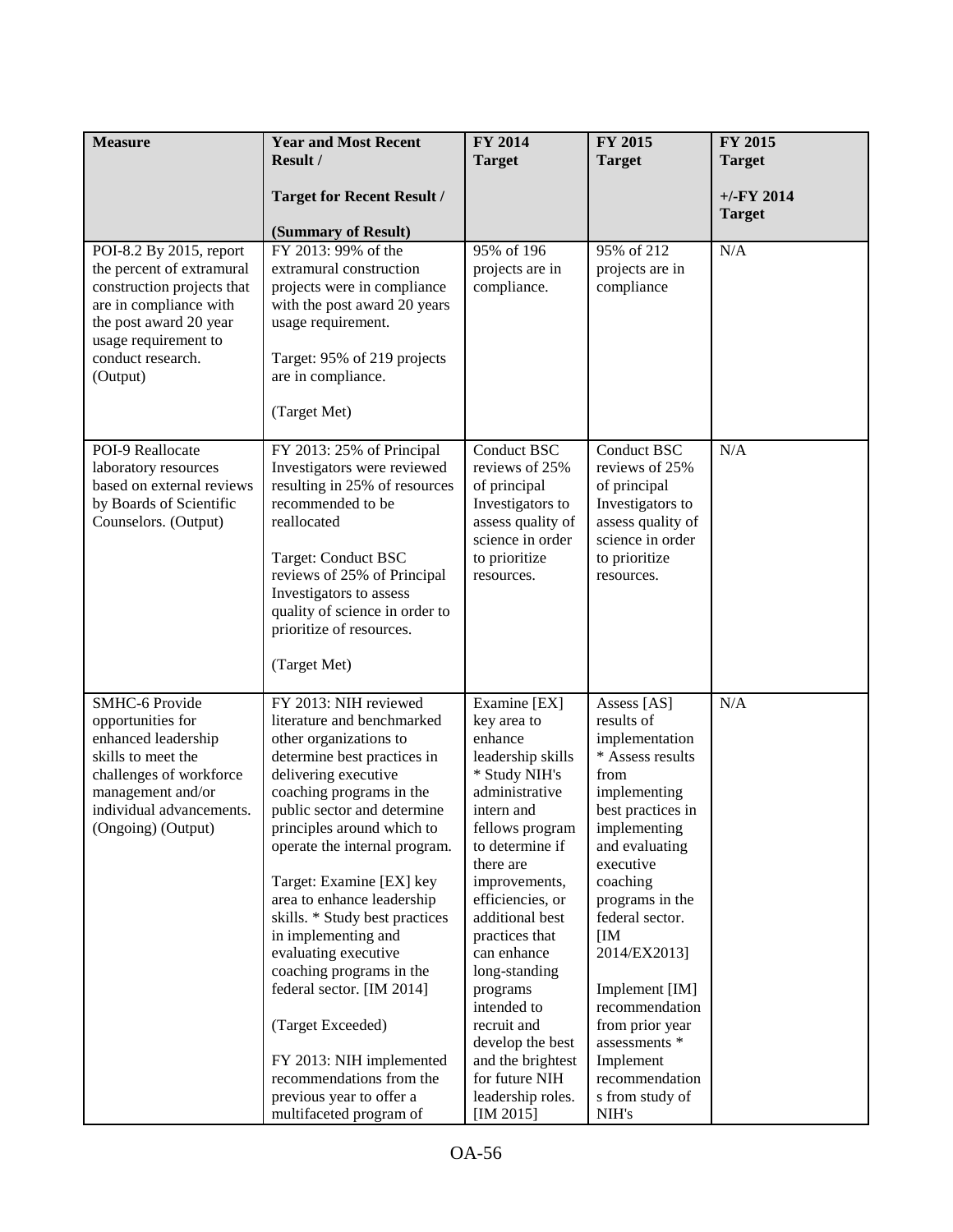| <b>Measure</b>                                                                                                                               | <b>Year and Most Recent</b><br>Result /                                                                                                                                                                                                                                                                                                                                                                                                                                                                                                                                                                                                                                                                                                                         | FY 2014<br><b>Target</b>                                                                                                                                                                                                                                                                                                                         | FY 2015<br><b>Target</b>                                                                                                                                                                                                                                                                                                                                                                                                                                           | FY 2015<br><b>Target</b> |
|----------------------------------------------------------------------------------------------------------------------------------------------|-----------------------------------------------------------------------------------------------------------------------------------------------------------------------------------------------------------------------------------------------------------------------------------------------------------------------------------------------------------------------------------------------------------------------------------------------------------------------------------------------------------------------------------------------------------------------------------------------------------------------------------------------------------------------------------------------------------------------------------------------------------------|--------------------------------------------------------------------------------------------------------------------------------------------------------------------------------------------------------------------------------------------------------------------------------------------------------------------------------------------------|--------------------------------------------------------------------------------------------------------------------------------------------------------------------------------------------------------------------------------------------------------------------------------------------------------------------------------------------------------------------------------------------------------------------------------------------------------------------|--------------------------|
|                                                                                                                                              |                                                                                                                                                                                                                                                                                                                                                                                                                                                                                                                                                                                                                                                                                                                                                                 |                                                                                                                                                                                                                                                                                                                                                  |                                                                                                                                                                                                                                                                                                                                                                                                                                                                    | $+/-FY$ 2014             |
|                                                                                                                                              | <b>Target for Recent Result /</b>                                                                                                                                                                                                                                                                                                                                                                                                                                                                                                                                                                                                                                                                                                                               |                                                                                                                                                                                                                                                                                                                                                  |                                                                                                                                                                                                                                                                                                                                                                                                                                                                    | <b>Target</b>            |
|                                                                                                                                              | (Summary of Result)                                                                                                                                                                                                                                                                                                                                                                                                                                                                                                                                                                                                                                                                                                                                             |                                                                                                                                                                                                                                                                                                                                                  |                                                                                                                                                                                                                                                                                                                                                                                                                                                                    |                          |
|                                                                                                                                              | supervisory training geared<br>towards meeting both the<br>basic requirements of all new<br>supervisors and the more<br>varied needs of all existing<br>supervisors.<br>Target: Implement [IM]<br>recommendation from prior<br>year assessments. * Create<br>and implement revised<br>supervisory training.<br>[EX.2012/AS.2014]<br>(Target Exceeded)<br>FY 2013: The Executive<br><b>Onboarding Program</b><br>analyzed the effectiveness of<br>retaining employees. All new<br>hires who participated<br>remain at NIH, and every<br>new executive continues to<br>receive onboarding through<br>the program.<br>Target: Assess [AS] results<br>of implementation. * Assess<br>results from executive on-<br>boarding program. [IM 2012]<br>(Target Exceeded) | Implement [IM]<br>recommendation<br>from prior year<br>assessments *<br>Implement best<br>practices in<br>implementing<br>and evaluating<br>executive<br>coaching<br>programs in the<br>federal sector.<br>[AS 2013]<br>Assess [AS]<br>results of<br>implementation<br>* Assess results<br>from revised<br>supervisory<br>training. [IM<br>2013] | administrative<br>intern and<br>fellows program<br>[EX 2014/AS]<br>2016]<br>Examine [EX]<br>key area to<br>enhance<br>leadership skills<br>* Assess best<br>practices and<br>review the<br>literature<br>regarding<br>incorporating<br>the latest<br>technologies<br>into leadership<br>development<br>programs to<br>determine which<br>are most<br>effective and<br>practicable to<br>create<br>efficiencies<br>and/or enhance<br>learning [IM<br>2016/ AS 2017] |                          |
| SMHC-7 Address diverse                                                                                                                       |                                                                                                                                                                                                                                                                                                                                                                                                                                                                                                                                                                                                                                                                                                                                                                 |                                                                                                                                                                                                                                                                                                                                                  |                                                                                                                                                                                                                                                                                                                                                                                                                                                                    | N/A                      |
| workforce recruitment<br>needs to ascertain highly<br>qualified staff to conduct<br>or support biomedical<br>research. (Ongoing)<br>(Output) | FY 2013: NIH developed a<br>corporate recruitment<br>strategy for FY13 enhancing<br>partnerships, connecting<br>talent, and streamlined<br>pathways program<br>recruitment. SMRF FY13<br>executed pilot "Career<br>Experience Program" and<br>Discover a Career initiative.<br>Target: Implement [IM] key<br>area to enhance recruitment<br>*Develop corporate<br>recruitment strategy to focus<br>on diversity recruiting,<br>student recruiting, and trans-                                                                                                                                                                                                                                                                                                   | Implement [IM]<br>key area to<br>enhance<br>recruitment<br>*Increase<br>oversight and<br>review of Title<br>42 recruitment.<br>[EX 2013] [AS<br>2015]<br>Implement [IM]<br>key area to<br>enhance<br>recruitment<br>*Increase<br>participation in                                                                                                | Assess [AS]<br>results of<br>implementation<br>*Create the<br>Scientific and<br>Medical<br>Recruitment<br>Forum (SMRF)<br>to attract world-<br>class scientists<br>and medical<br>professionals to<br>drive discovery<br>and innovation<br>at NIH. [IM<br>2014]                                                                                                                                                                                                    |                          |